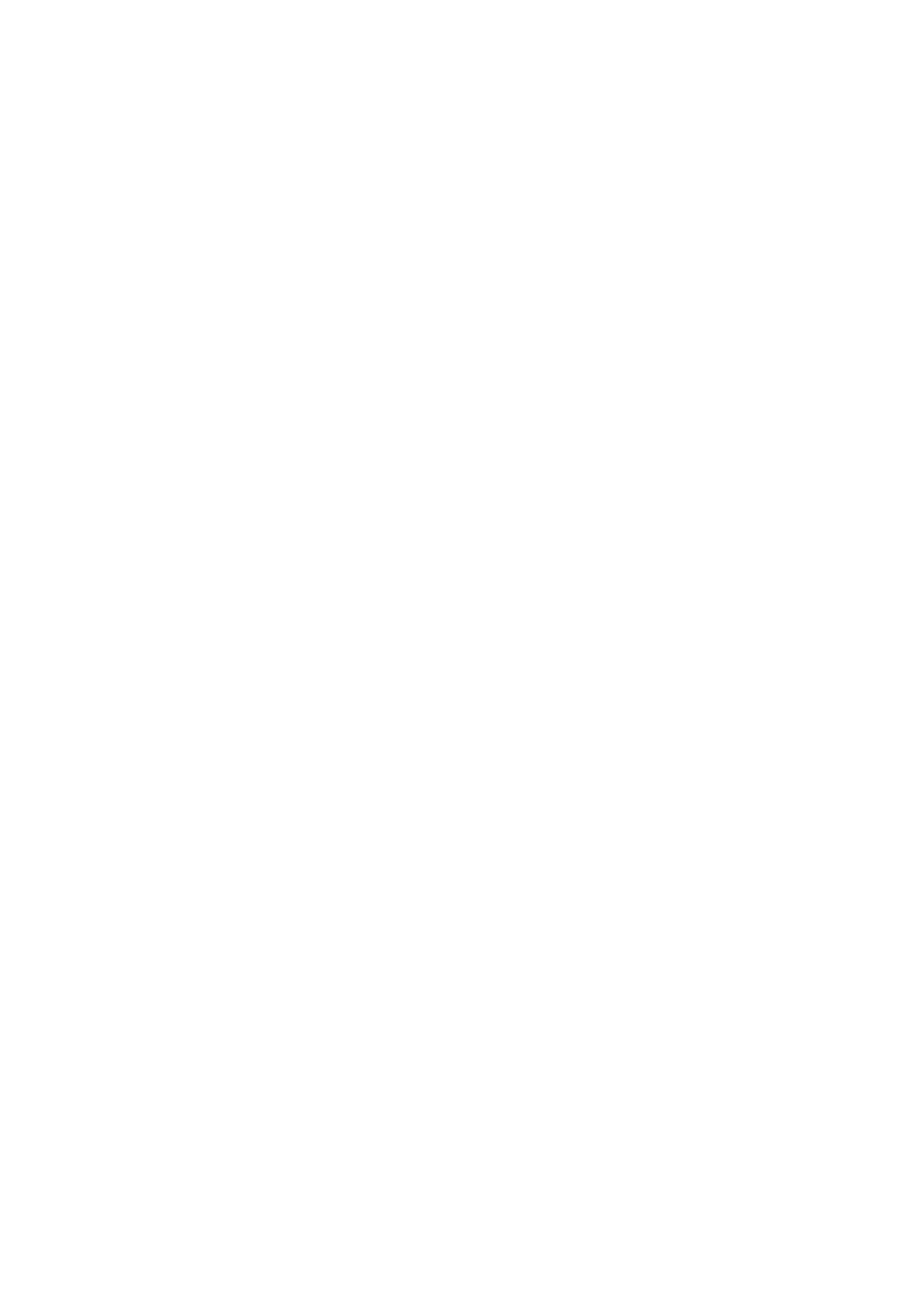Planning for the deployment of Red Hat CloudForms

Red Hat CloudForms Documentation Team cloudforms-docs@redhat.com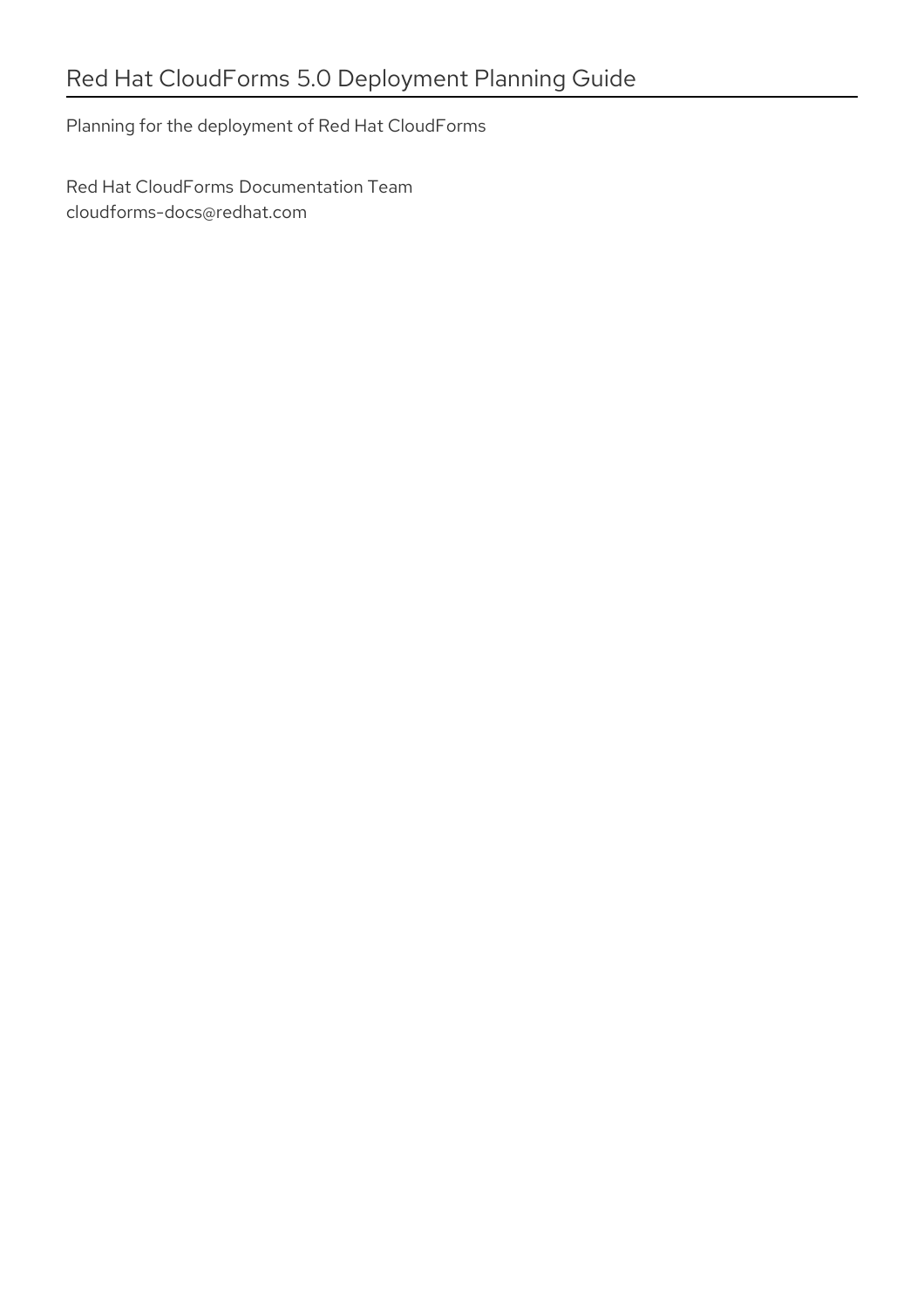# Legal Notice

Copyright © 2020 Red Hat, Inc.

The text of and illustrations in this document are licensed by Red Hat under a Creative Commons Attribution–Share Alike 3.0 Unported license ("CC-BY-SA"). An explanation of CC-BY-SA is available at

http://creativecommons.org/licenses/by-sa/3.0/

. In accordance with CC-BY-SA, if you distribute this document or an adaptation of it, you must provide the URL for the original version.

Red Hat, as the licensor of this document, waives the right to enforce, and agrees not to assert, Section 4d of CC-BY-SA to the fullest extent permitted by applicable law.

Red Hat, Red Hat Enterprise Linux, the Shadowman logo, the Red Hat logo, JBoss, OpenShift, Fedora, the Infinity logo, and RHCE are trademarks of Red Hat, Inc., registered in the United States and other countries.

Linux ® is the registered trademark of Linus Torvalds in the United States and other countries.

Java ® is a registered trademark of Oracle and/or its affiliates.

XFS ® is a trademark of Silicon Graphics International Corp. or its subsidiaries in the United States and/or other countries.

MySQL<sup>®</sup> is a registered trademark of MySQL AB in the United States, the European Union and other countries.

Node.js ® is an official trademark of Joyent. Red Hat is not formally related to or endorsed by the official Joyent Node.js open source or commercial project.

The OpenStack ® Word Mark and OpenStack logo are either registered trademarks/service marks or trademarks/service marks of the OpenStack Foundation, in the United States and other countries and are used with the OpenStack Foundation's permission. We are not affiliated with, endorsed or sponsored by the OpenStack Foundation, or the OpenStack community.

All other trademarks are the property of their respective owners.

# Abstract

This guide provides guidance on planning for the deployment of Red Hat CloudForms to suit your cloud environment. If you have a suggestion for improving this guide or have found an error, please submit a Bugzilla report at http://bugzilla.redhat.com against Red Hat CloudForms Management Engine for the Documentation component. Please provide specific details, such as the section number, guide name, and CloudForms version so we can easily locate the content.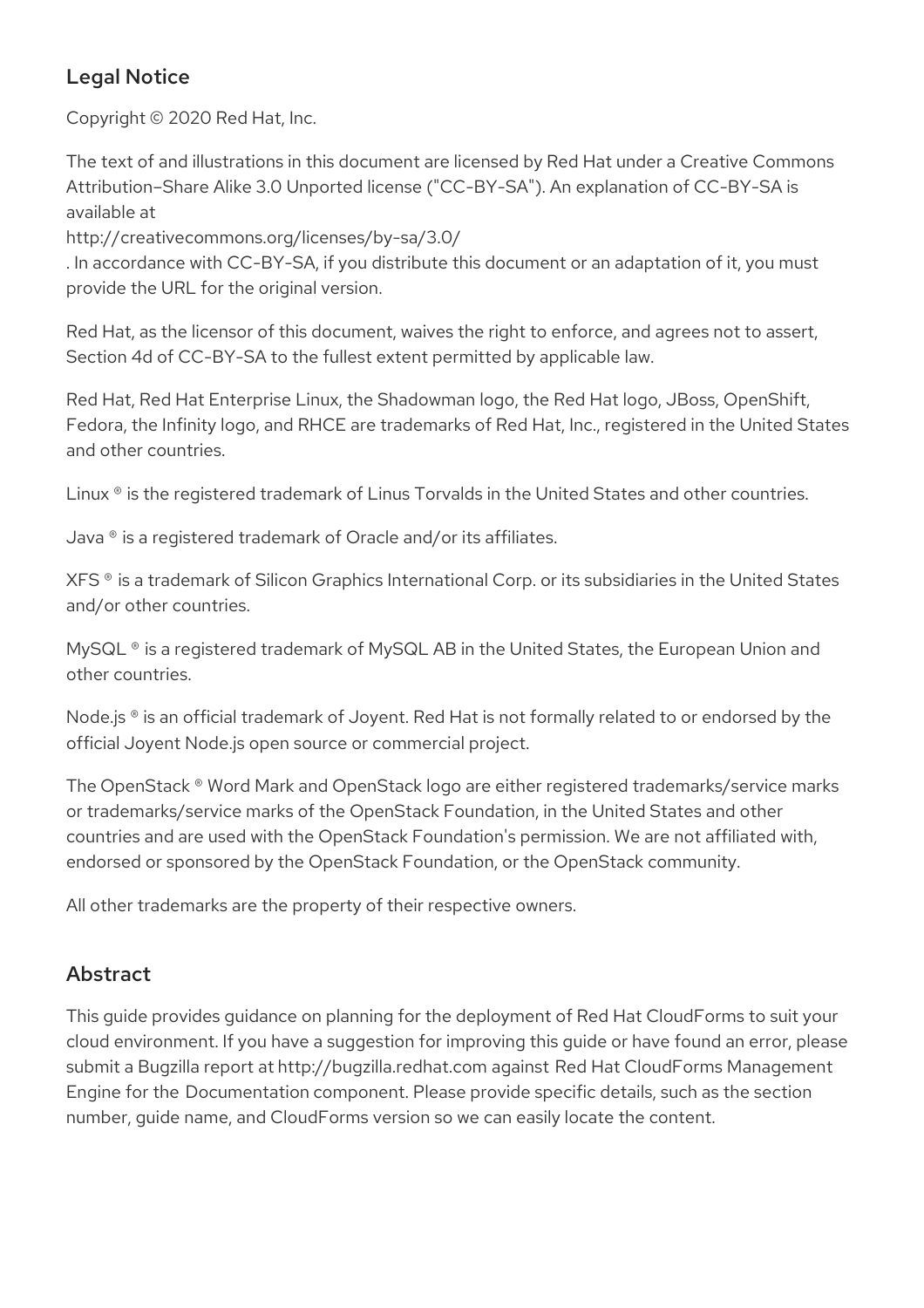# Table of Contents

| 1.1. ARCHITECTURE                                                                |    |
|----------------------------------------------------------------------------------|----|
| 1.2. REQUIREMENTS                                                                |    |
| 1.2.1. Virtual Hardware Requirements                                             |    |
| 1.2.2. Database Requirements                                                     |    |
| 1.2.3. Browser Requirements                                                      |    |
| 1.2.4. Additional Requirements                                                   |    |
| 1.3. TERMINOLOGY                                                                 |    |
| 1.4. GETTING SUPPORT                                                             |    |
| 1.4.1. Creating a Database Dump                                                  |    |
| <b>CHAPTER 2. PLANNING</b>                                                       |    |
| 2.1. REGIONS                                                                     |    |
| 2.2. ROLES                                                                       |    |
| 2.2.1. Appliance Types                                                           |    |
| 2.3. CENTRALIZED ADMINISTRATION                                                  |    |
| 2.4. TENANCY                                                                     |    |
| 2.5. USING A LOAD BALANCER                                                       |    |
| 2.5.1. Configuring the Load Balancer                                             | 1C |
| 2.5.2. Configuring Worker Appliances for Load Balancing                          | 19 |
| 2.6. DATABASE CONFIGURATION                                                      | 2С |
| 2.6.1. User Overrides                                                            | 20 |
| 2.6.2. Reading Configuration Settings                                            | 20 |
| <b>CHAPTER 3. CAPACITY PLANNING</b>                                              | 21 |
| 3.1. CAPACITY AND UTILIZATION COLLECTION                                         | 21 |
| 3.2. ASSIGNING THE CAPACITY AND UTILIZATION SERVER ROLES                         | 21 |
| 3.3. ADDING DATABASE CREDENTIALS FOR DATA COLLECTION                             | 22 |
| 3.4. DATA COLLECTION FOR RED HAT VIRTUALIZATION                                  | 22 |
| 3.5. DATA COLLECTION FOR RED HAT ENTERPRISE LINUX OPENSTACK PLATFORM             | 24 |
| 3.6. CAPACITY AND UTILIZATION DATA COLLECTED                                     | 26 |
| 3.6.1. Capacity and Utilization Charts for Hosts, Clusters, and Virtual Machines | 26 |
| 3.6.2. Capacity and Utilization Charts for Datastores                            | 26 |
| 3.7. CAPACITY AND UTILIZATION CHART FEATURES                                     | 27 |
| 3.7.1. Zooming into a Chart                                                      | 27 |
| 3.7.2. Drilling into Chart Data                                                  | 27 |
|                                                                                  | 29 |
| A.1. EXAMPLE POSTGRESQL CONFIGURATION FILE                                       | 29 |
|                                                                                  |    |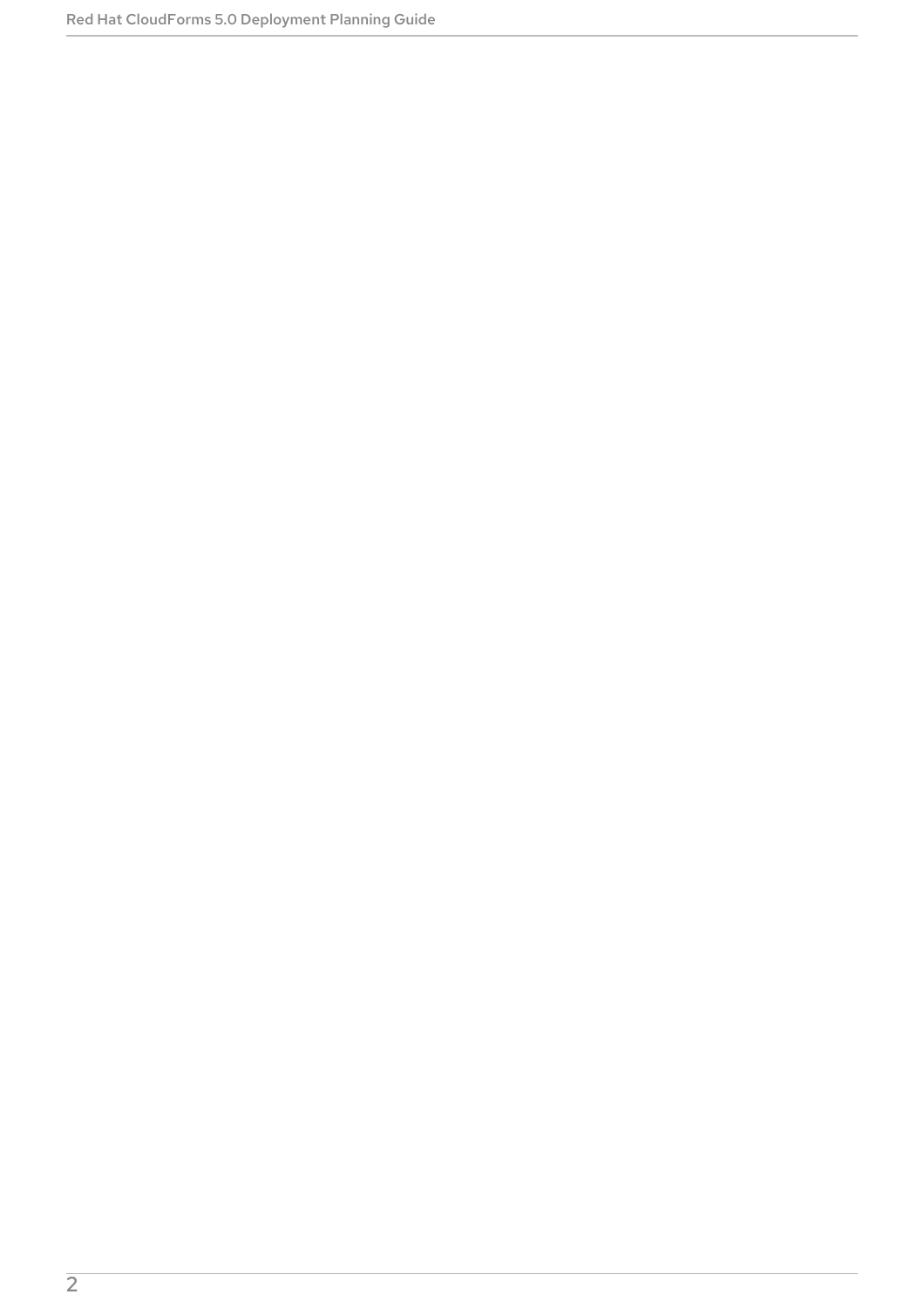# <span id="page-6-0"></span>CHAPTER 1. INTRODUCTION TO RED HAT CLOUDFORMS

Red Hat CloudForms delivers the insight, control, and automation that enterprises need to address the challenges of managing virtual environments. This technology enables enterprises with existing virtual infrastructures to improve visibility and control, and those starting virtualization deployments to build and operate a well-managed virtual infrastructure.

Red Hat CloudForms provides the following feature sets:

- Insight: Discovery, Monitoring, Utilization, Performance, Reporting, Analytic, Chargeback, and Trending.
- Control: Security, Compliance, Alerting, and Policy-Based Resource, and Configuration Enforcement.
- Automate: IT Process, Task and Event, Provisioning, and Workload Management and Orchestration.
- Integrate: Systems Management, Tools and Processes, Event Consoles, Configuration Management Database (CMDB), Role-based Administration (RBA), and Web Services.

# <span id="page-6-1"></span>1.1. ARCHITECTURE

The diagram below describes the capabilities of Red Hat CloudForms. Its features are designed to work together to provide robust management and maintenance of your virtual infrastructure.



The architecture comprises the following components:

- The Red Hat CloudForms appliance (appliance) which is supplied as a secure, highperformance, preconfigured virtual machine. It provides support for HTTPS communications.
- The Red Hat CloudForms Server (Server) resides on the appliance. It is the software layer that communicates between the SmartProxy and the Virtual Management Database. It includes support for HTTPS communications.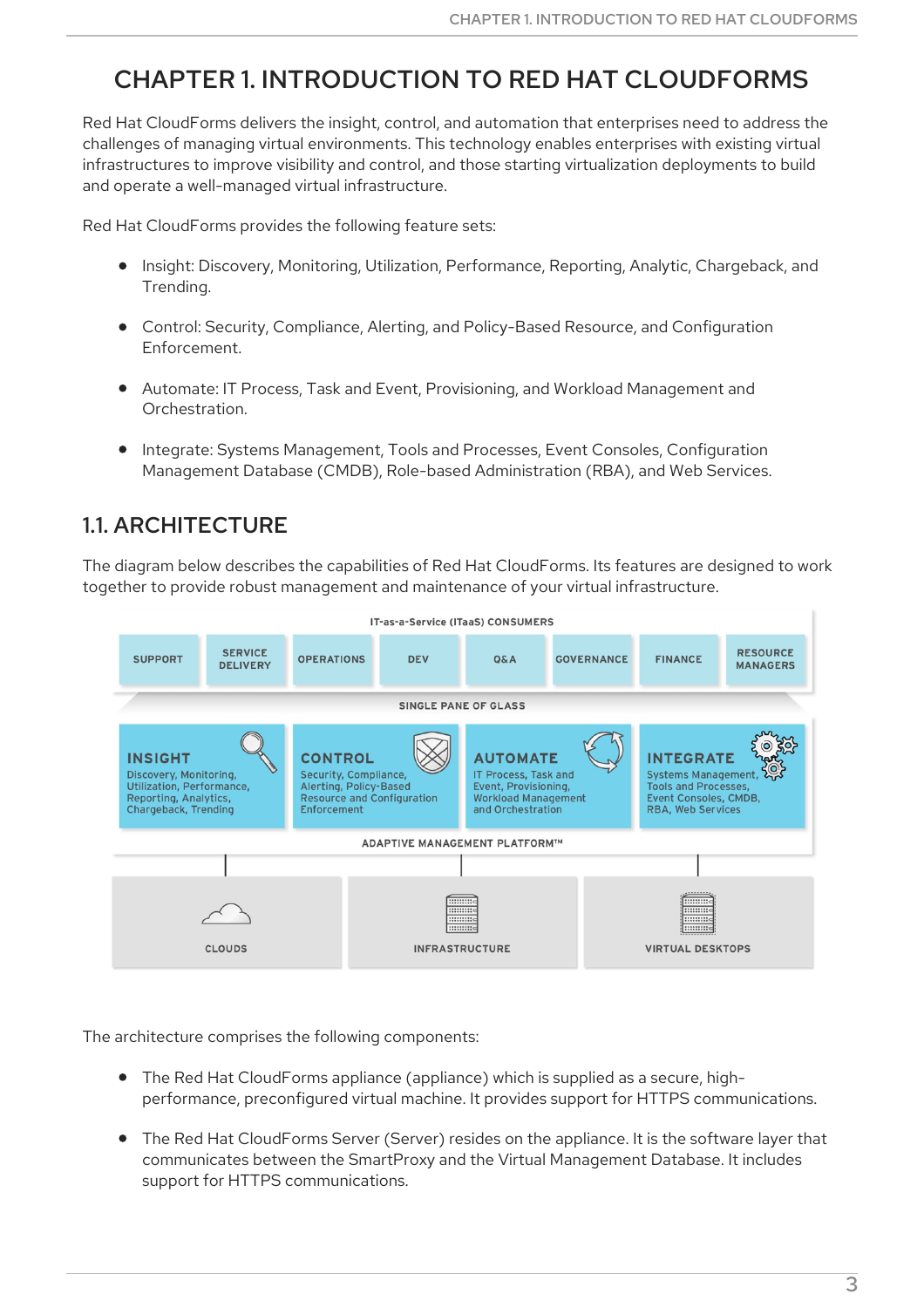- The Virtual Management Database (VMDB) resides either on the appliance or another computer accessible to the appliance. It is the definitive source of intelligence collected about your Virtual Infrastructure. It also holds status information regarding appliance tasks.
- The Red Hat CloudForms Console (Console) is the Web interface used to view and control the Server and appliance. It is consumed through Web 2.0 mash-ups and web services (WS Management) interfaces.
- The SmartProxy can reside on the appliance or on an ESX Server. If not embedded in the Server, the SmartProxy can be deployed from the appliance. A SmartProxy agent must configured in each storage location, and must be visible to the appliance. The SmartProxy acts on behalf of the appliance communicating with it over HTTPS on standard port 443.

# <span id="page-7-0"></span>1.2. REQUIREMENTS

To use Red Hat CloudForms, certain virtual hardware, database, and browser requirements must be met in your environment.

# <span id="page-7-1"></span>1.2.1. Virtual Hardware Requirements

The Red Hat CloudForms appliance requires the following virtual hardware at minimum:

- 4 VCPUs
- 12 GB RAM
- 44 GB HDD + optional database disk

# <span id="page-7-2"></span>1.2.2. Database Requirements

Red Hat recommends allocating the virtual machine disk fully at the time of creation. Three main factors affect the size of your database over time:

- Virtual Machine Count: the most important factor in the calculation of virtual machine database (VMDB) size over time.
- Host Count: the number of hosts associated with the provider.
- Storage Count: the number of individual storage elements as seen from the perspective of the provider or host. It is not the total number of virtual disks for all virtual machines.

Use the following table as a guideline to calculate minimum requirements for your database:

|                       |            |               |      | Estimated VMDB Size in GB |
|-----------------------|------------|---------------|------|---------------------------|
| Virtual Machine Count | Host Count | Storage Count | vear | 2 year                    |
| 100                   |            |               |      |                           |
| 500                   |            | 100           |      |                           |
| 5000                  |            | 500           | 173  |                           |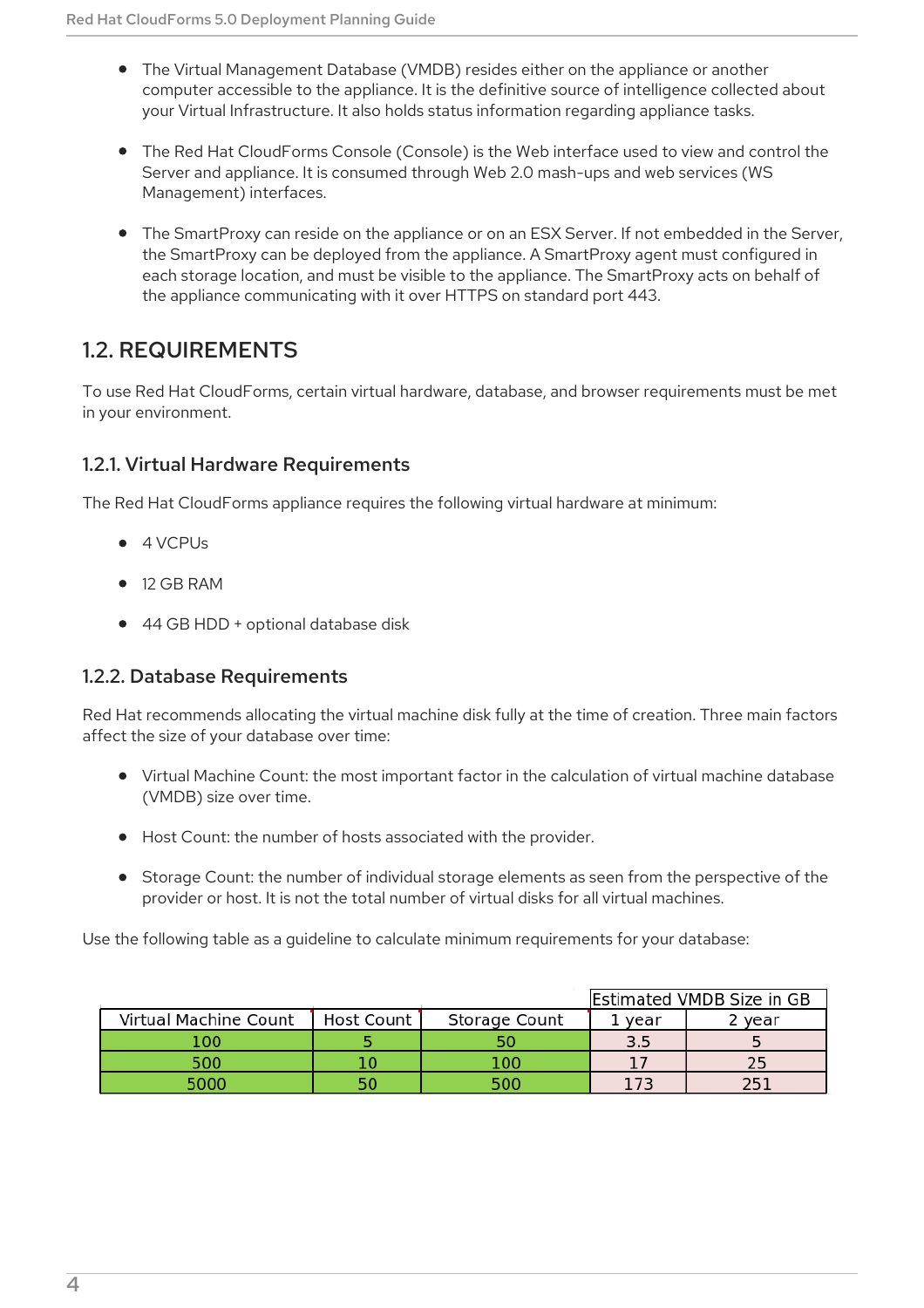

# **NOTE**

When enabling capacity and utilization for metrics gathering over a period of time, it is recommended that the VMDB size scale accordingly. Evaluate the number of instances in your provider inventory and storage duration requirements to plan for increased VMDB sizing requirements.

Use the following information to plan for your increased VMDB needs when working with metrics gathering:

- Realtime metrics data are stored for 4 hours.
- Rollup metrics data are stored for 6 months.

### Example:

|                                       | Minute                    | Hour                                                                                  | Day                                                                                              |
|---------------------------------------|---------------------------|---------------------------------------------------------------------------------------|--------------------------------------------------------------------------------------------------|
| <b>OpenStack Provider</b><br>Instance | <b>3</b> Realtime Metrics | 181 (3 records * 60<br>minutes = 180 Realtime<br>Metrics + 1 hourly Rollup<br>Metric) | 4,345 (3 records * 60<br>minutes * 24 hours<br>=4320 Realtime Metrics<br>+1 daily Rollup Metric) |

Metrics data storage times can be configured by editing the Advanced Settings.

# <span id="page-8-0"></span>1.2.3. Browser Requirements

To use Red Hat CloudForms, the following browser requirements must be met:

- One of the following web browsers:
	- Mozilla Firefox for versions supported under Mozilla's Extended Support Release (ESR)
	- o Internet Explorer 10 or higher
	- Google Chrome for Business
- A monitor with minimum resolution of 1280x1024.



# IMPORTANT

Due to browser limitations, Red Hat supports logging in to only one tab for each multitabbed browser. Console settings are saved for the active tab only. For the same reason, Red Hat CloudForms does not guarantee that the browser's Back button will produce the desired results. Red Hat recommends using the breadcrumbs provided in the Console.

# <span id="page-8-1"></span>1.2.4. Additional Requirements

Additionally, the following must be configured to use Red Hat CloudForms:

The Red Hat CloudForms appliance must already be installed and activated in your enterprise environment.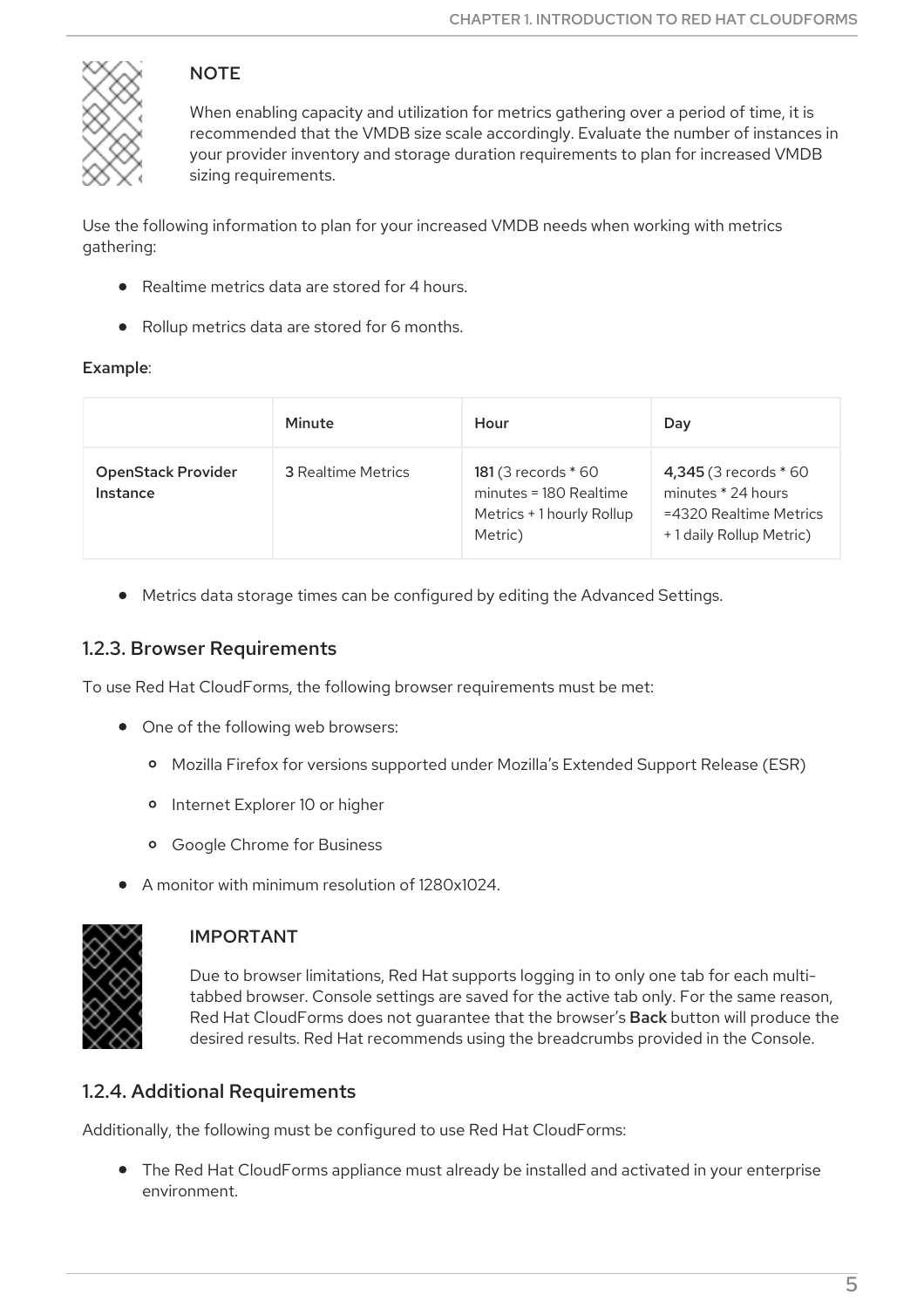- The SmartProxy must have visibility into the virtual machines and cloud instances that you want to control.
- For more information, see [SmartProxies](https://access.redhat.com/documentation/en-us/red_hat_cloudforms/4.2/html-single/general_configuration/#smartproxies) in the CloudForms *General Configuration* guide.

# <span id="page-9-0"></span>1.3. TERMINOLOGY

The following terms are used throughout the documentation. Review them before proceeding.

### Account Role

The level of access a user has to different parts and functions of the Red Hat CloudForms console. There are a variety of Account Roles, which can be assigned to users to restrict or allow access to parts of the console and virtual infrastructure.

### Action

An execution that is performed after a condition is evaluated.

### Alert

Red Hat CloudForms alerts notify administrators and monitoring systems of critical configuration changes and threshold limits in the virtual environment. The notification can take the form of either an email or an SNMP trap.

### Analysis Profile

A customized scan of hosts, virtual machines, or instances. You can collect information from categories, files, event logs, and registry entries.

### Cloud

A pool of on-demand and highly available computing resources. The usage of these resources are scaled depending on the user requirements and metered for cost.

### Red Hat CloudForms Appliance

A virtual machine where the virtual management database (VMDB) and Red Hat CloudForms reside.

### Red Hat CloudForms Console

A web-based interface into the Red Hat CloudForms appliance.

### Red Hat CloudForms Role

A designation assigned to a Red Hat CloudForms server that defines what a Red Hat CloudForms server can do.

### Red Hat CloudForms Server

The application that runs on the Red Hat CloudForms appliance and communicates with the SmartProxy and the VMDB.

### Cluster

Hosts that are grouped together to provide high availability and load balancing.

# Condition

A control policy test triggered by an event, which determines a subsequent action.

### **Discovery**

Process run by the Red Hat CloudForms server which finds virtual machine and cloud providers.

# Drift

The comparison of a virtual machine, instance, host, cluster to itself at different points in time.

# Event

A trigger to check a condition.

# Event Monitor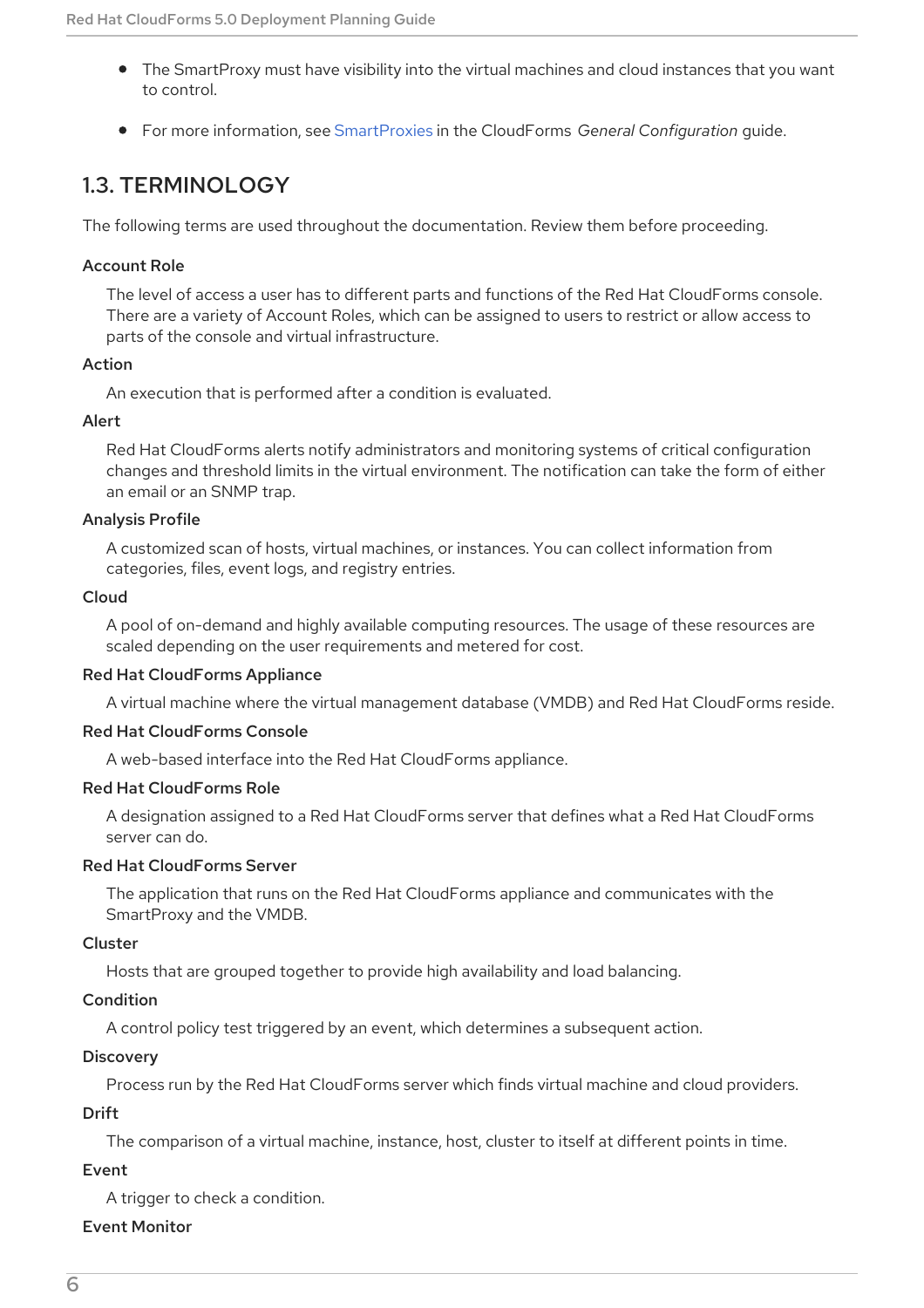Software on the Red Hat CloudForms appliance which monitors external providers for events and sends them to the Red Hat CloudForms server.

#### Host

A computer running a hypervisor, capable of hosting and monitoring virtual machines. Supported hypervisors include RHV-H, VMware ESX hosts, Windows Hyper-V hosts.

#### Instance/Cloud Instance

A on-demand virtual machine based upon a predefined image and uses a scalable set of hardware resources such as CPU, memory, networking interfaces.

#### Managed/Registered VM

A virtual machine that is connected to a host and exists in the VMDB. Also, a template that is connected to a provider and exists in the VMDB. Note that templates cannot be connected to a host.

#### Managed/Unregistered VM

A virtual machine or template that resides on a repository or is no longer connected to a provider or host and exists in the VMDB. A virtual machine that was previously considered registered may become unregistered if the virtual machine was removed from provider inventory.

### Provider

An external management system that CloudForms integrates in order to collect data and perform operations.

#### Policy

A combination of an event, a condition, and an action used to manage a virtual machine.

### Policy Profile

A set of policies.

### Refresh

A process run by the Red Hat CloudForms server which checks for relationships of the provider or host to other resources, such as storage locations, repositories, virtual machines, or instances. It also checks the power states of those resources.

#### Regions

A region is the collection of zones that share the same database for reporting and charting. A master region may be added to synchronize multiple VMDBs into one VMDB for higher-level reporting, providing a "single pane of glass" view.

#### Resource

A host, provider, instance, virtual machine, repository, or datastore.

### Resource Pool

A group of virtual machines across which CPU and memory resources are allocated.

### Repository

A place on a datastore resource which contains virtual machines.

#### **SmartProxy**

The SmartProxy is a software agent that acts on behalf of the Red Hat CloudForms appliance to perform actions on hosts, providers, storage and virtual machines.

The SmartProxy can be configured to reside on the Red Hat CloudForms appliance or on an ESX server version. The SmartProxy can be deployed from the Red Hat CloudForms appliance, and provides visibility to the VMFS storage. Each storage location must have a SmartProxy with visibility to it. The SmartProxy acts on behalf of the Red Hat CloudForms appliance. If the SmartProxy is not embedded in the Red Hat CloudForms server, it communicates with the Red Hat CloudForms appliance over HTTPS on standard port 443.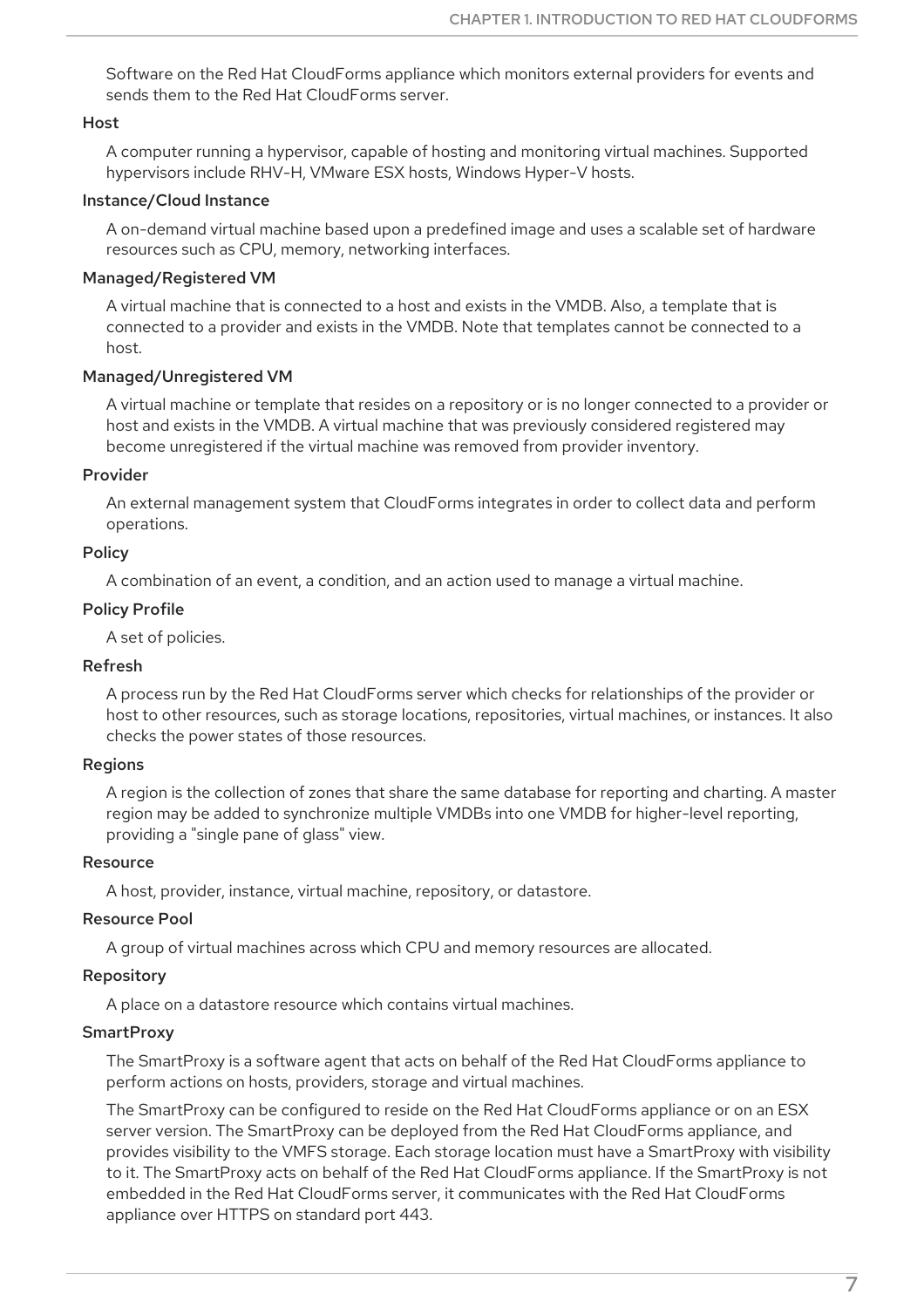### SmartState Analysis

Process run by the SmartProxy which collects the details of a virtual machine or instance. Such details include accounts, drivers, network information, hardware, and security patches. This process is also run by the Red Hat CloudForms server on hosts and clusters. The data is stored in the VMDB.

#### **SmartTags**

Descriptors that allow you to create a customized, searchable index for the resources in your clouds and infrastructure.

#### Storage Location

A device, such as a VMware datastore, where digital information resides that is connected to a resource.

#### Tags

Descriptive terms defined by a Red Hat CloudForms user or the system used to categorize a resource.

#### **Template**

A template is a copy of a preconfigured virtual machine, designed to capture installed software and software configurations, as well as the hardware configuration, of the original virtual machine.

#### Unmanaged Virtual Machine

Files discovered on a datastore that do not have a virtual machine associated with them in the VMDB. These files may be registered to a provider that the Red Hat CloudForms server does not have configuration information on. Possible causes may be that the provider has not been discovered or that the provider has been discovered, but no security credentials have been provided.

#### Virtual Machine

A software implementation of a system that functions similar to a physical machine. Virtual machines utilize the hardware infrastructure of a physical host, or a set of physical hosts, to provide a scalable and on-demand method of system provisioning.

### Virtual Management Database (VMDB)

Database used by the Red Hat CloudForms appliance to store information about your resources, users, and anything else required to manage your virtual enterprise.

### Virtual Thumbnail

An image in the web interface representing a resource, such as a provider or a virtual machine, showing the resource's properties at a glance. Each virtual thumbnail is divided into quadrants, which provide information about the resource, such as its software and power state.

### Worker Appliance

A CloudForms appliance dedicated to a role other than user interface or database.

#### Zones

Red Hat CloudForms Infrastructure can be organized into zones to configure failover and to isolate traffic. Zones can be created based on your environment. Zones can be based on geographic location, network location, or function. When first started, new servers are put into the default zone.

# <span id="page-11-0"></span>1.4. GETTING SUPPORT

If you experience difficulty with a procedure described in this documentation, visit the Red Hat Customer Portal at <http://access.redhat.com>. Through the Customer Portal, you can:

- search or browse through a knowledgebase of technical support articles about Red Hat products
- submit a support case to Red Hat Global Support Services (GSS)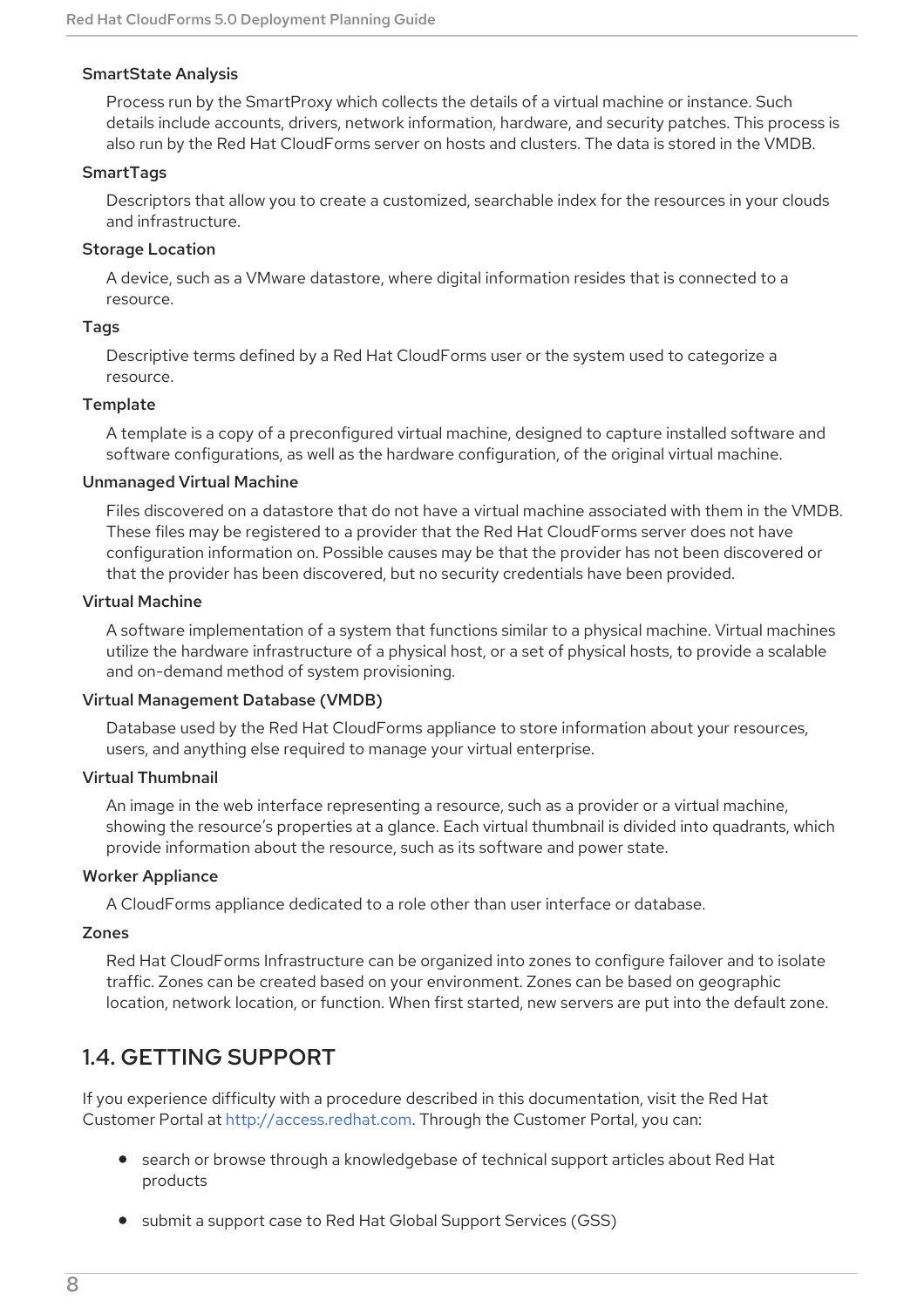access other product documentation

Red Hat also hosts a large number of electronic mailing lists for discussion of Red Hat software and technology. You can find a list of publicly available mailing lists at [https://www.redhat.com/mailman/listinfo.](https://www.redhat.com/mailman/listinfo) Click on the name of any mailing list to subscribe to that list or to access the list archives.

# <span id="page-12-0"></span>1.4.1. Creating a Database Dump

Creating a database dump from the appliance console can be used to provide additional information when raising a support case. Options exist to generate a database dump excluding specified tables and to split the database dump into multiple parts.

Database dumps require name or location information based on the **Dump Output File Name** selection:

| Local File                   | Location |
|------------------------------|----------|
| Network File System (NFS)    | Location |
| Samba (SMB)                  | Location |
| Amazon S3                    | Name     |
| File Transfer Protocol (FTP) | Location |
| ftp to dropbox.redhat.com    | Name     |

To create a database dump:

- 1. SSH into the appliance console as **root**.
- 2. Type **appliance\_console** and press **Enter**.
- 3. From the Advanced Settings, select the option **Create a Database Dump**.
- 4. Select a **Dump Output File Name** from the list.
- 5. Enter the location or name to save the dump file to.



### IMPORTANT

For Red Hat CloudForms support select **dropbox.redhat.com**. Use the following convention for the dump output file name: case number dash (-) filename, ex: **12345-db.backup**.

- 6. (Optional) Select tables to exclude from the dump:
	- a. Enter **Y** to exclude tables. Select **N** to skip the operation.
	- b. Enter the table names in a space-separated list:

metrics \* vim\_performance\_states event\_streams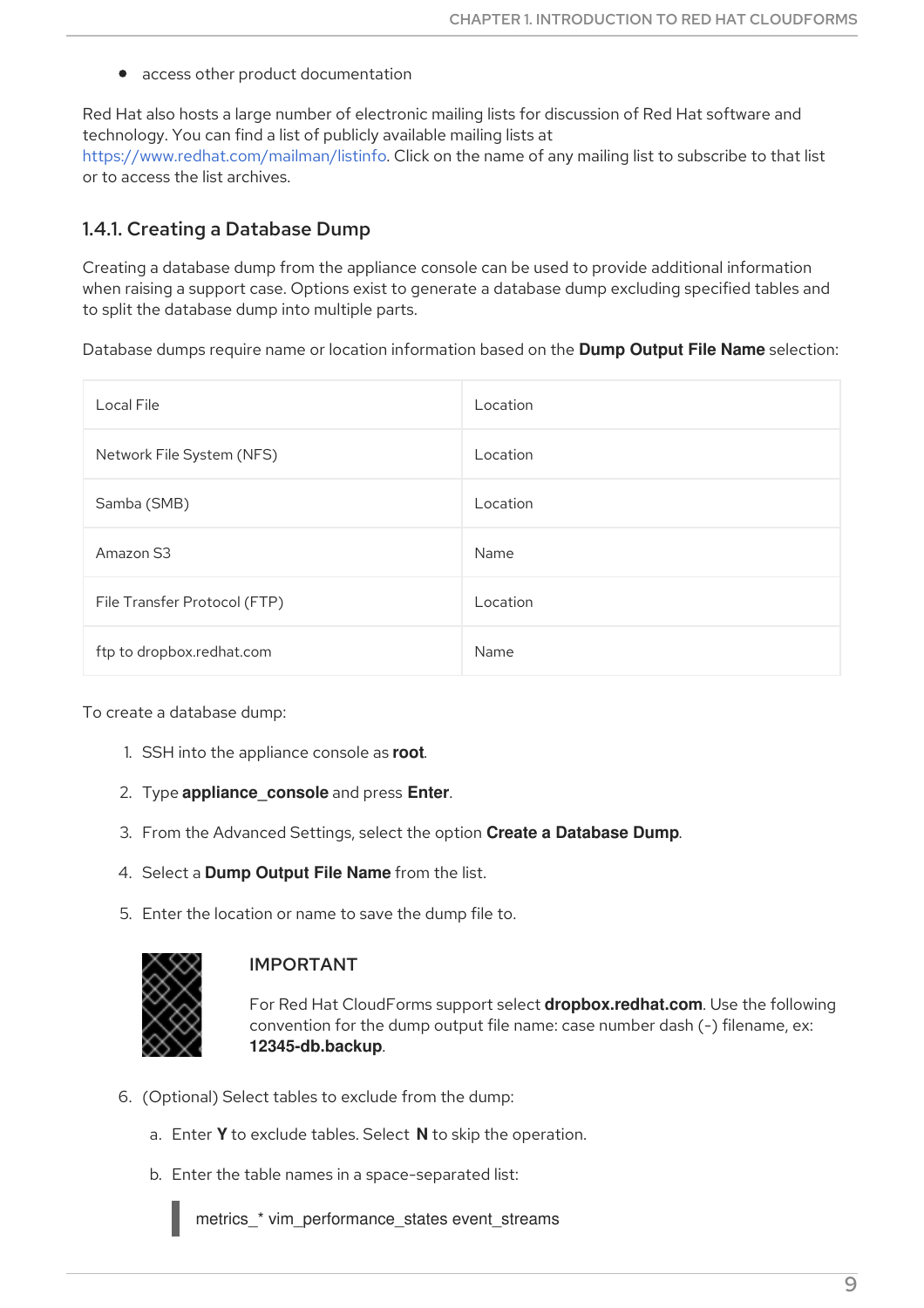- 7. (Optional) Split the database dump output into multiple parts:
	- a. Enter **Y** to split the database dump output. Select **N** to skip the operation.
	- b. Enter the size to split by, ex **250M** or **1G**.

The database dump is created and sent to the specified location.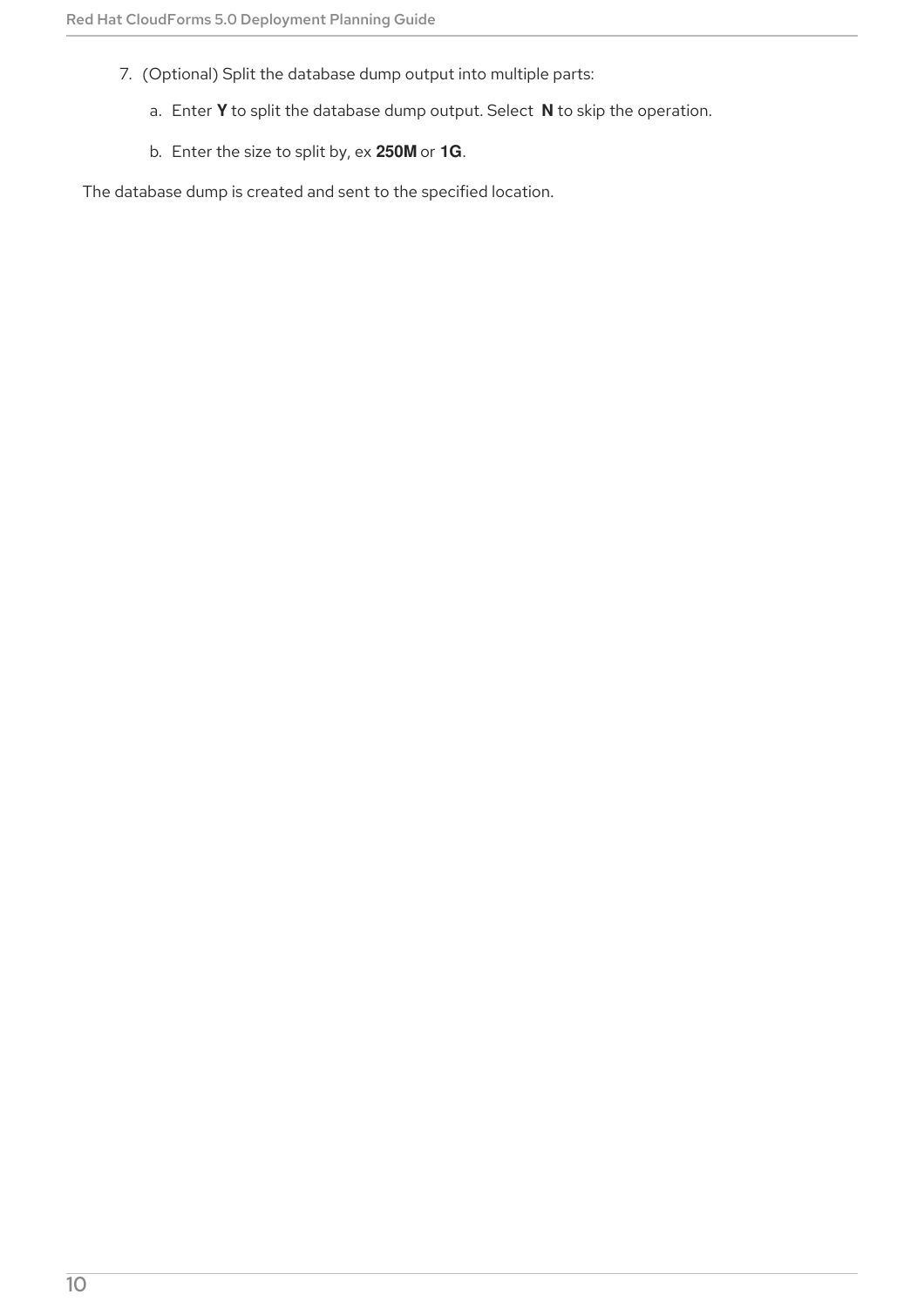# CHAPTER 2. PLANNING

<span id="page-14-0"></span>This guide provides some general guidelines to planning a deployment on Red Hat CloudForms. This includes creating multiple regions containing Red Hat CloudForms appliances, CPU sizing recommendations, database sizing recommendations, and database configuration.

# <span id="page-14-1"></span>2.1. REGIONS

Regions are used for centralizing data which is collected from public and private virtualization environments. A region is ultimately represented as a single database for the VMDB. Regions are particularly useful when multiple geographical locations need to be managed, as they enable all the data collection to happen at each particular location and avoid data collection traffic across slow links between networks.

When multiple regions are being used, each with their own unique ID, a master region can be created to centralize the data of all the children regions into a single master database. To do this, configure each child region to replicate its data to the master region database (Red Hat recommends use of region 99, though any number up to three digits will work). This parent and child region is a one-to-many relationship.

Regions can contain multiple zones, which in turn contain appliances. Zones are used for further segregating network traffic along with enabling failover configurations. Each appliance has the capability to be configured for a number of specialized server roles. These roles are limited to the zone containing the appliance they run on.

Only one failover type of each server role can run in a zone. If multiple appliances have the same failover role, the extras are used as backups that activate only if the primary appliance fails. Non-failover server roles can run on multiple appliances simultaneously in a zone, so resources can be adjusted according to the workload those roles are responsible for.

The following diagram demonstrates an example of the multiple regions working together in a Red Hat CloudForms environment.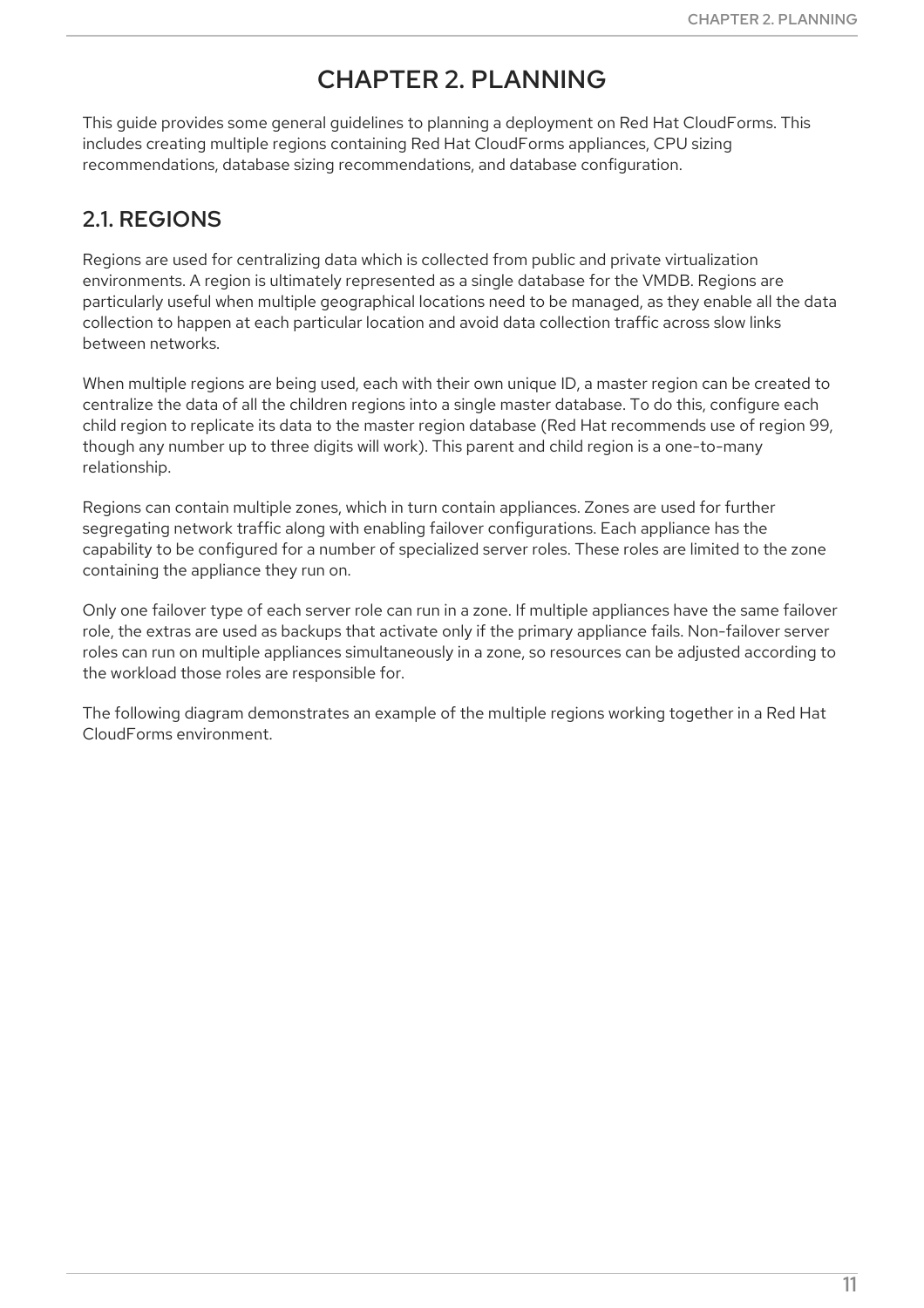

The master appliance is located in Chicago and contains a master region and a subregion that manages the worker appliances. The Mahwah technology center contains a single subregion that manages two zones. Likewise, the San Diego technology center contains a single subregion managing a single zone.



# **NOTE**

- Replicating a parent region to a higher-level parent is not supported.
- Parent regions can be configured after the child regions are online.

The following diagram provides a closer look at a region: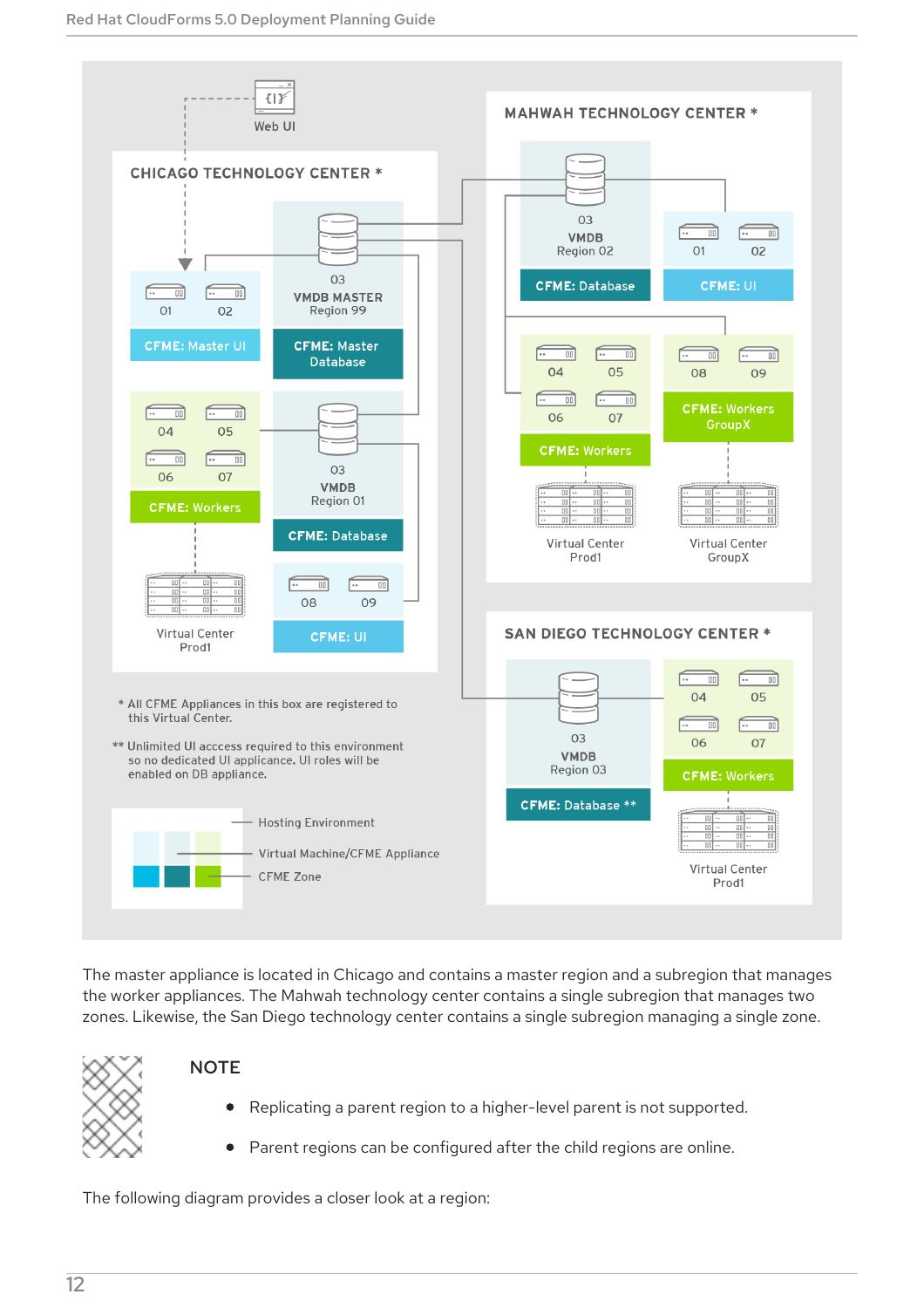

In this region, we have several Red Hat CloudForms appliances acting as UI nodes and worker nodes. These worker nodes execute tasks on the providers in your environment. The region also uses a region database that reports to a master database on the main Red Hat CloudForms appliance. All appliances can connect to the authentication services (Active Directory, LDAP, Identity Management), outgoing mail (SMTP), and network services (SNMP).



# **NOTE**

CloudForms can be configured in a highly available setup. In this case, all PostgreSQL instances must be running on a server that is deployed from the CloudForms appliance. High availability is achieved by database replication between two or more database servers. For more information, see the High [Availability](https://access.redhat.com/documentation/en-us/red_hat_cloudforms/4.7/html-single/high_availability_guide/) Guide .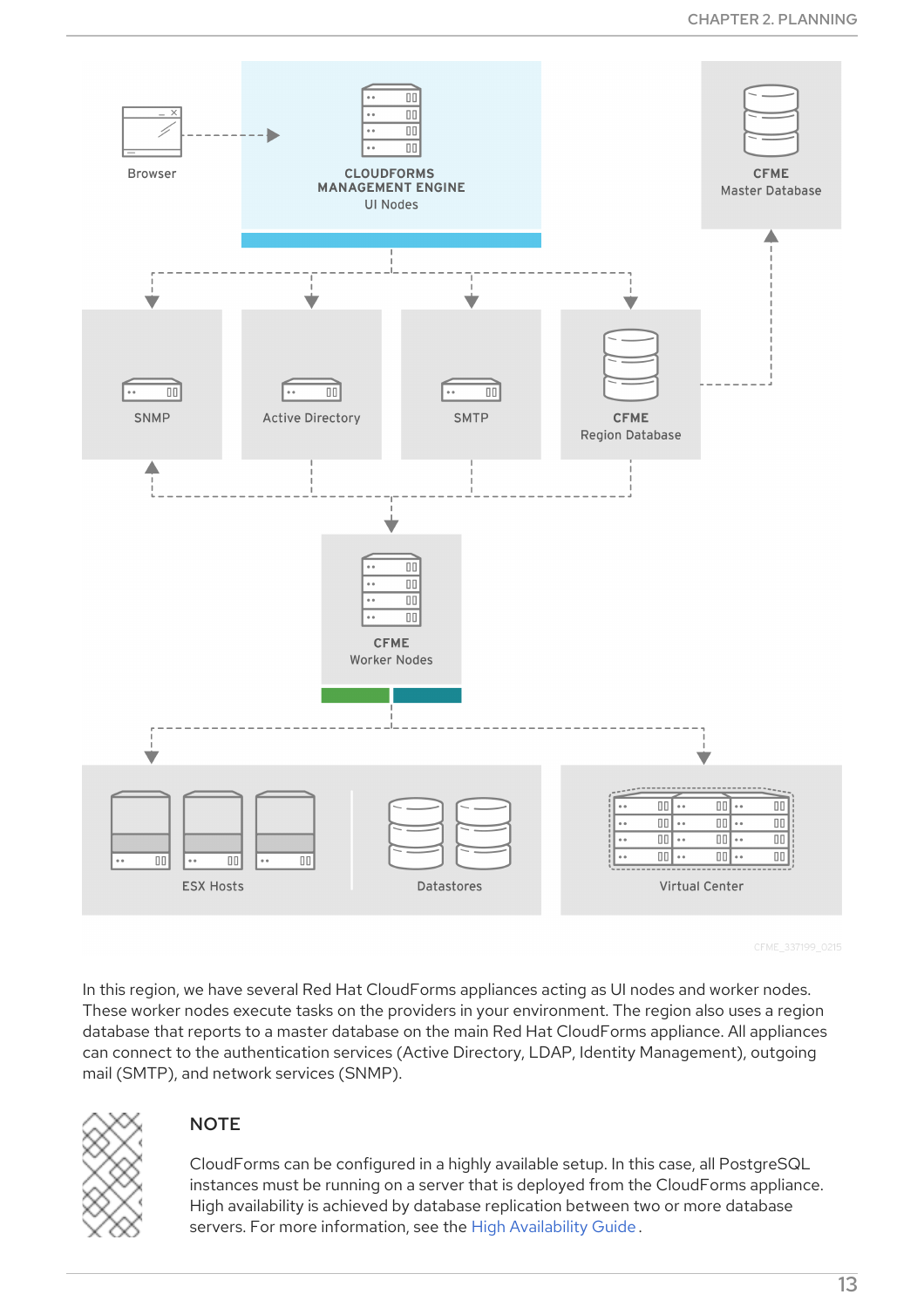# <span id="page-17-0"></span>2.2. ROLES

Server roles define what a server can do. Assigning different server roles to appliances can allow them to focus on specific functions. When planning a deployment, consider which roles to assign to each appliance. Some server roles are enabled by default in CloudForms. Many server roles start worker processes.

Some roles are also dependent on other roles. For example, because the CloudForms user interface relies on the API for access, the Web Services role must be enabled with the User Interface role for users to log in to the appliance. See [Server](https://access.redhat.com/documentation/en-us/red_hat_cloudforms/4.7/html/general_configuration/configuration#server-roles) Roles in *General Configuration* for details on each server role and its function.

# <span id="page-17-1"></span>2.2.1. Appliance Types

Depending on the needs of your environment, you may choose to separate worker and database tasks between appliances. One example of this is to implement a highly available configuration so that certain appliances are running the PostgreSQL database and providing failover. For more details about configuring high availability, see the *High [Availability](https://access.redhat.com/documentation/en-us/red_hat_cloudforms/4.7/html-single/high_availability_guide/) Guide*.

The following provides a summary of types of appliances:

# Table 2.1. Appliance types

| <b>Appliance Type</b>               | <b>Database</b> | <b>Workers</b> | <b>Description</b>                                                                                                                                                                                                                                                                    |
|-------------------------------------|-----------------|----------------|---------------------------------------------------------------------------------------------------------------------------------------------------------------------------------------------------------------------------------------------------------------------------------------|
| <b>VMDB</b> appliance               | Yes             | Yes            | Worker processes are running, and it also<br>hosts its own database that other<br>appliances can connect to.                                                                                                                                                                          |
| Non-database<br>appliance           | No.             | Yes            | Worker processes are running on the<br>appliance, but it does not host a<br>database. The appliance is connected to<br>an external database.                                                                                                                                          |
| Dedicated-<br>database<br>appliance | Yes             | No             | This appliance contains no worker<br>processes, only a database for other<br>appliances to connect to.                                                                                                                                                                                |
| Non-CloudForms<br>VM with database  | Yes             | No             | This appliance contains no worker<br>processes, only a database. As this is not<br>a CloudForms appliance, you cannot run<br>any CloudForms rake tasks on it. This<br>appliance must be migrated using a non-<br>database appliance that is pointed at it,<br>using it as a database. |

# <span id="page-17-2"></span>2.3. CENTRALIZED ADMINISTRATION

Red Hat CloudForms includes centralized administration capabilities, where certain operations can be initiated from the global region and processed and executed on remote regions. From the global region, you can also access the user interfaces of virtual machines residing in remote regions.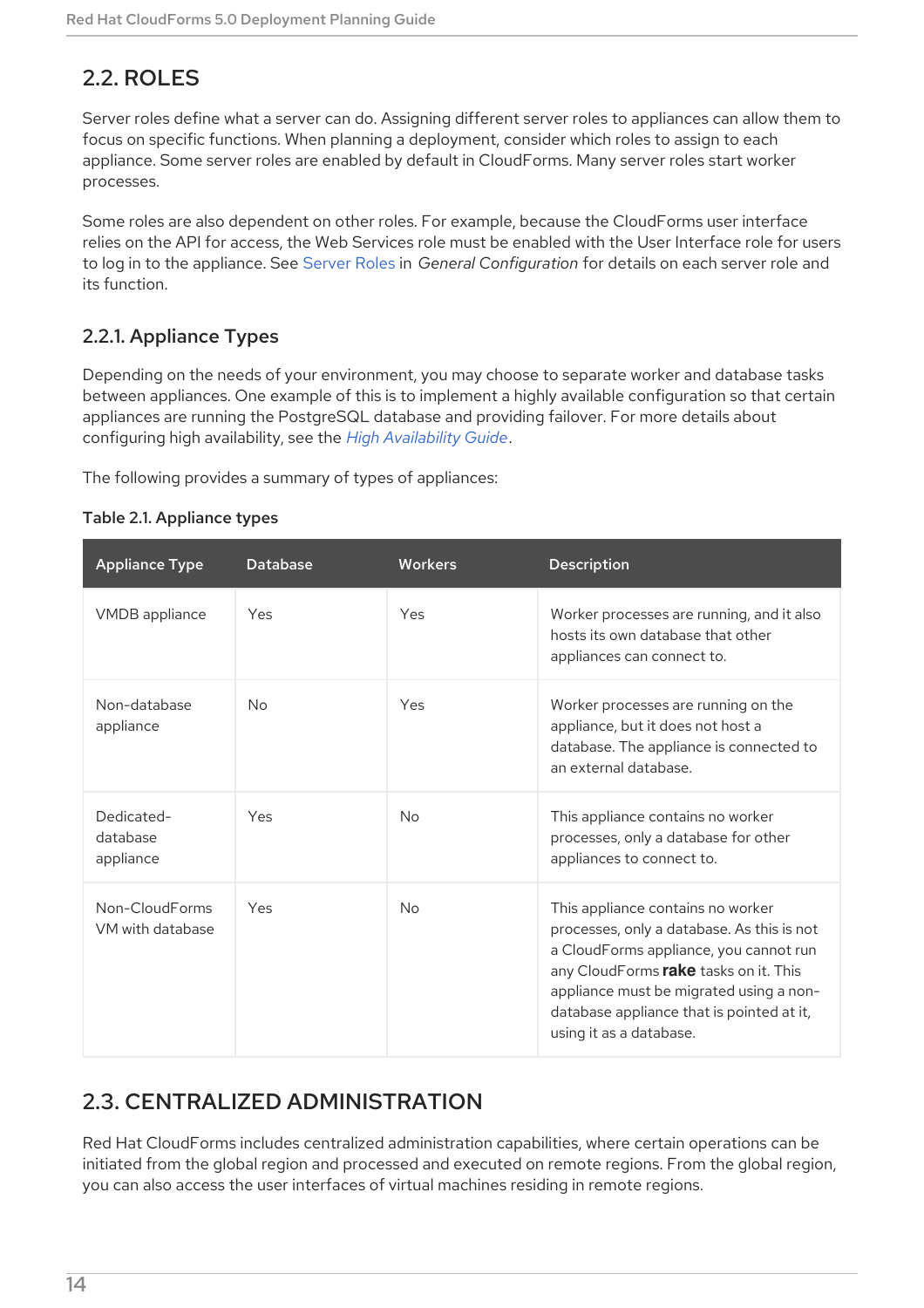The following life cycle management operations can be initiated from the global region using centralized administration:

- Virtual machine provisioning  $\bullet$
- Virtual machine power operations
- Virtual machine retirement
- Virtual machine reconfiguration
- Service provisioning
- Service retirement
- Opening a virtual machine in the remote region



# **NOTE**

CloudForms life cycle operations other than those listed above are not supported. Centralized administration capabilities are not supported from the Self Service user interface.

With centralized administration, the remote\_queue\_put leverages a new system-to-system REST API request to forward the original request to the remote region. This request is put in the local queue in the remote region, which is then delivered by a worker in the remote region as if it was queued there all along. As a result, a CloudForms operator in the global region can be seen as provisioning on behalf of a remote region.



CLOUDFORMS 428998 1116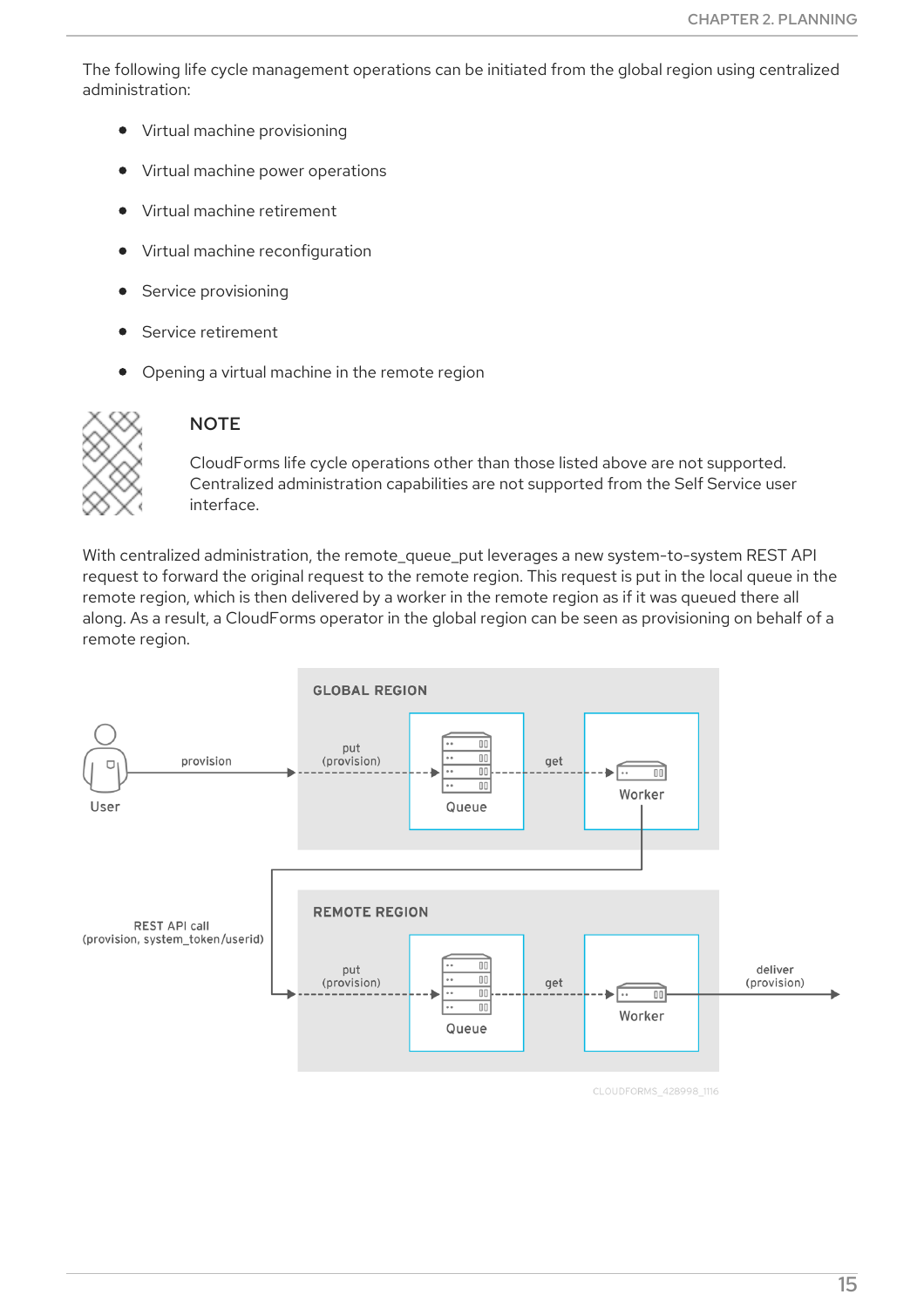

# **NOTE**

The operations initiated from the global region are subject to the role-based access control (RBAC) rules on the remote region. The user in the remote region which matches the logged-in user's user ID will be used to enforce RBAC in the target region. The operation will fail on the remote system if the user does not have the required permissions.

In CloudForms 4.5 and above, configuring database replication automatically enables centralized administration, eliminating the need for further configuration. To configure database replication, see *Configuring Database Replication and Centralized Administration* in the General [Configuration](https://access.redhat.com/documentation/en-us/red_hat_cloudforms/4.7/html-single/general_configuration/#configuring_database_replication) guide.

# <span id="page-19-0"></span>2.4. TENANCY

Red Hat CloudForms supports multitenancy. Tenants can be totally separate or they can be in a parentchild or peer relationship. Tenants in a relationship can share or inherit a certain configuration. You can subdivide and create child tenants and they, in turn, can have child tenants, and so on. The ability to have multi-level (nested) tenants in a hierarchy enables those at the bottom to inherit permissions from those above. This configuration allows for granular user permissions to be set on specific tenants.

A tenant can also contain a self-contained child tenant known as a *project*. A project cannot have a child tenant, but is useful for allocating resources to a small group or team within a larger organization.



# **NOTE**

If you do not add any additional tenants, all resources and user accounts are contained in a single base tenant which is your CloudForms appliance itself. In CloudForms, is sometimes referred as *tenant zero*.

# Tenancy Account Roles

In CloudForms, the following two account roles are associated with tenancy:

- Tenant administrator
- **•** Tenant quota administrator

See Account Roles and [Descriptions](https://access.redhat.com/documentation/en-us/red_hat_cloudforms/4.7/html-single/general_configuration/#roles) in the *General Configuration* guide for more information about these roles.



# IMPORTANT

Tenant administrator and tenant quota administrator roles are like administrator and super administrator. These roles are not limited to the tenant upon which they are acting and act across all tenants, and therefore should be considered privileged users. These are not roles inside a tenant.

# Tenancy Models

The following two approaches exist for tenancy planning:

- Tenantless You can create a single large tenant, sometimes referred as *tenant zero*, and perform all your operations in there without any subdivision of resources or user accounts.
- Enterprise model A common scenario is to create a single tenant, and then subdivide it based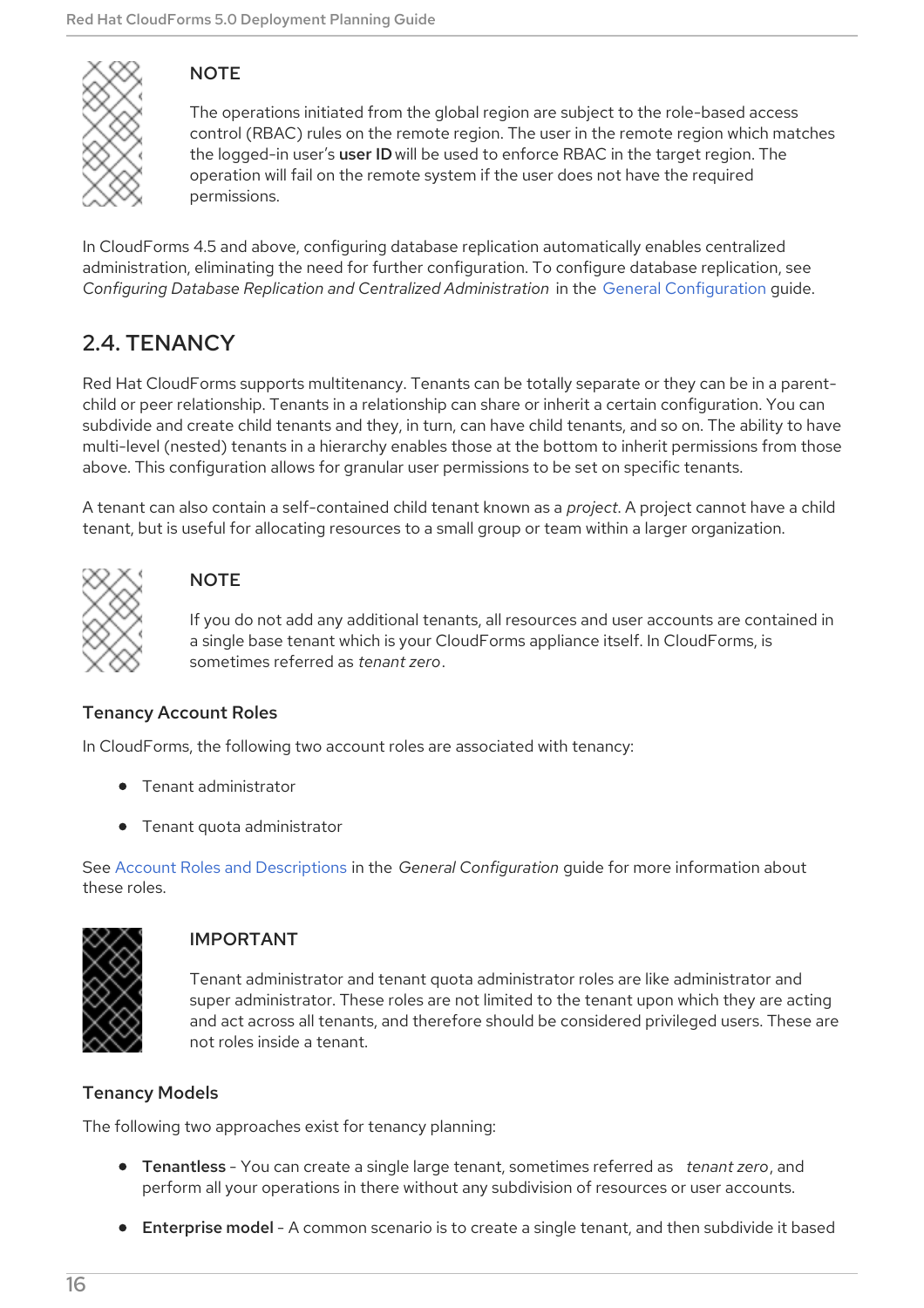on the structures or departments within your organization. Those departments are then able to further subdivide their resources into distinct projects. With this model, you have a single URL for user access, while still having the ability to divide resources into nested hierarchical tenants.

# Tenancy Configuration

You can create and configure tenancy using the CloudForms user interface in the same place you set up users, groups and roles by selecting **Configuration** from the settings menu, and then clicking on the Access Control accordion. See the section on Access [Control](https://access.redhat.com/documentation/en-us/red_hat_cloudforms/4.7/html-single/general_configuration/#access-control) in the *General Configuration* guide for procedures on how to create tenants and projects, users, and groups.

### Tenancy in Automation

One of the features of tenancy is that each tenant can have its own automate domain. Tenant-based domains can help in several use cases, such as if you have:

- groups that need their own naming routines
- varying types of approval needs
- departments that use different end ticketing systems
- a customer who is a holding company or centralized IT organization for managing different business units

Just like standard domains are nested, you can also add automate domains that are nested at the tenant level. For the procedure on how to create a new automate domain, see Scripting Actions in [CloudForms](https://access.redhat.com/documentation/en-us/red_hat_cloudforms/4.7/html-single/scripting_actions_in_cloudforms/) .

# Tenancy Quota and Reporting

You can allocate and enforce quotas for the following attributes:

- Virtual CPUs
- Memory in GB
- Storage in GB
- Number of virtual machines
- Number of templates

See the section on [Managing](https://access.redhat.com/documentation/en-us/red_hat_cloudforms/4.7/html-single/general_configuration/#access-control) Tenant and Project Quotas in the *General Configuration* guide for procedures on how to create and manage quotas.

You can generate or schedule a report for Tenant Quotas similar to other reports. See [Reports](https://access.redhat.com/documentation/en-us/red_hat_cloudforms/4.7/html-single/monitoring_alerts_and_reporting/#sect_reports) in the *Monitoring, Alerts, and Reporting* guide for procedures on how to view or schedule a report.



# **NOTE**

Currently, in tenant quota reports you will see all of the tenants but there is no nesting information available by parent and child tenants.

# Example:

In the following example of a tenant quota report, *DevOps Teams* is a parent tenant and *Team Alpha* and *Team Bravo* are child tenants.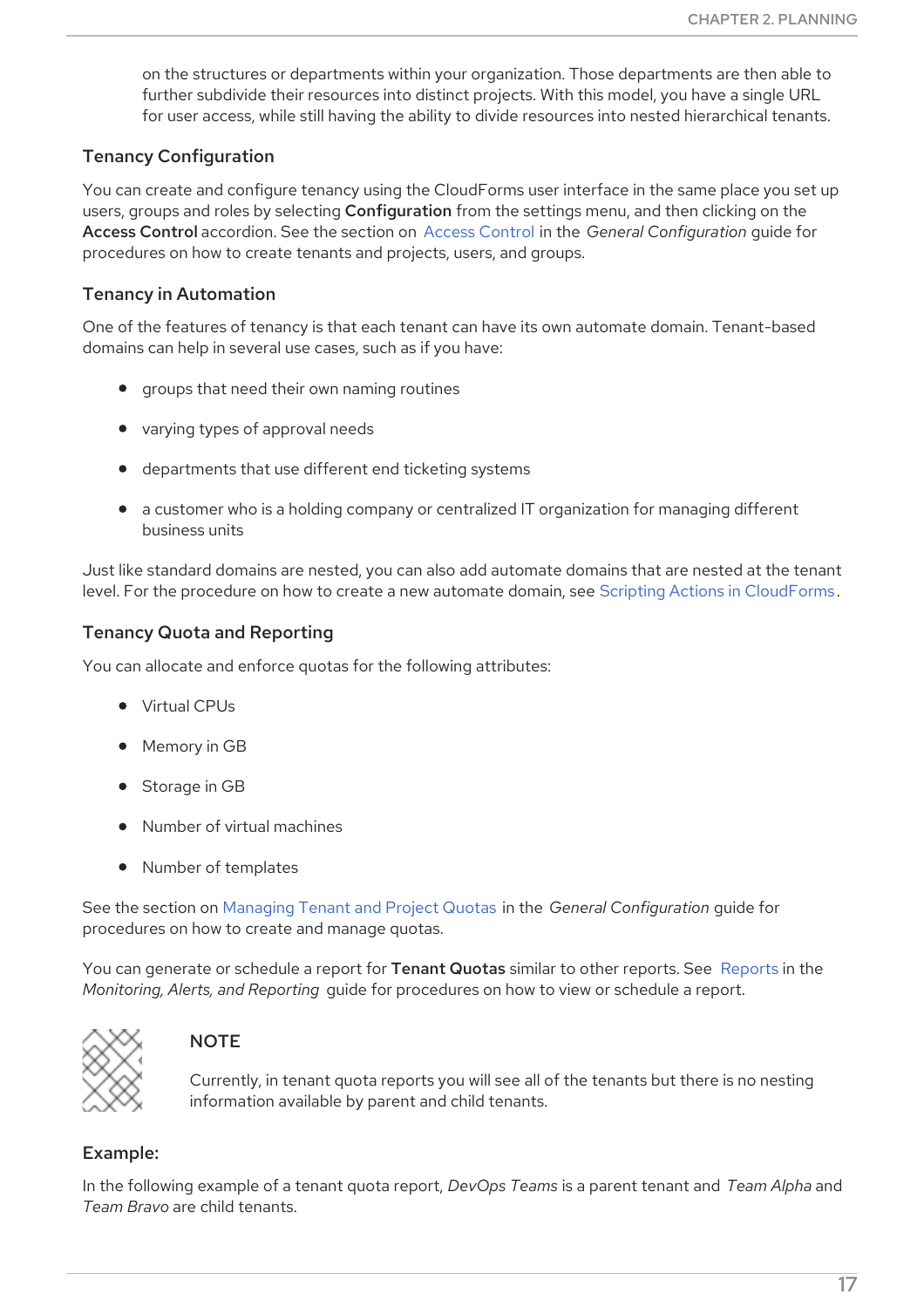| <b>Tenant Name</b>  | <b>Ouota Name</b>                    | <b>Total Quota</b> | In Use            | Allocated         | Available |
|---------------------|--------------------------------------|--------------------|-------------------|-------------------|-----------|
| <b>DevOps Teams</b> | <b>Allocated Virtual CPUs</b>        | 125 Count          | 0 Count           | 75 Count          | 50 Count  |
| DevOps Teams        | Allocated Memory in GB               | 255.0 GB           | $0.0$ GB          | 125.0 GB          | 130.0 GB  |
| <b>DevOps Teams</b> | Allocated Storage in GB              | 1505.0 GB          | 0.0 <sub>GB</sub> | 1100.0 GB         | 405.0 GB  |
| DevOps Teams        | Allocated Number of Templates        | 15 Count           | 0 Count           | 4 Count           | 11 Count  |
| DevOps Teams        | Allocated Number of Virtual Machines | 160 Count          | 0 Count           | 70 Count          | 90 Count  |
| <b>DevOps Teams</b> |                                      |                    |                   |                   |           |
|                     |                                      |                    |                   |                   |           |
| <b>Team Alpha</b>   | Allocated Virtual CPUs               | 50 Count           | 0 Count           | 0 Count           | 50 Count  |
| <b>Team Alpha</b>   | Allocated Memory in GB               | 75.0 GB            | 0.0 <sub>GB</sub> | 0.0 <sub>GB</sub> | 75.0 GB   |
| <b>Team Alpha</b>   | Allocated Storage in GB              | 1000.0 GB          | 0.0 <sub>GB</sub> | 0.0 <sub>GB</sub> | 1000.0 GB |
| Team Alpha          | Allocated Number of Virtual Machines | 50 Count           | 0 Count           | 0 Count           | 50 Count  |
| <b>Team Alpha</b>   | Allocated Number of Templates        | 3 Count            | 0 Count           | 0 Count           | 3 Count   |
| Team Alpha          |                                      |                    |                   |                   |           |
|                     |                                      |                    |                   |                   |           |
| <b>Team Bravo</b>   | <b>Allocated Virtual CPUs</b>        | 25 Count           | 0 Count           | 0 Count           | 25 Count  |
| <b>Team Brayo</b>   | Allocated Memory in GB               | 50.0 GB            | 0.0 <sub>GB</sub> | $0.0$ GB          | 50.0 GB   |
| <b>Team Bravo</b>   | Allocated Storage in GB              | 100.0 GB           | 0.0 <sub>GB</sub> | 0.0 <sub>GB</sub> | 100.0 GB  |
| <b>Team Bravo</b>   | Allocated Number of Virtual Machines | 20 Count           | 0 Count           | 0 Count           | 20 Count  |
| <b>Team Bravo</b>   | Allocated Number of Templates        | 1 Count            | 0 Count           | 0 Count           | 1 Count   |
| <b>Team Bravo</b>   |                                      |                    |                   |                   |           |

- Total Quota: Total quota enforced per attribute for a tenant
- In Use: Amount of quota currently in use by tenants
- Allocated: Amount of quota given to all child tenants
- Available: *Total Quota* minus (-) *In Use* minus (-) *Allocated*

### Tenancy Chargeback

You have the ability to do tenancy in chargeback where you are able to assign rates and have a different rate for each tenant. You can make use of the default rate or create your own set of rates depending on the tenant. As well, there is an ability to create chargeback reports by tenant.

See [Chargeback](https://access.redhat.com/documentation/en-us/red_hat_cloudforms/4.7/html-single/monitoring_alerts_and_reporting/#sect_chargeback) in the *Monitoring Alerts, and Reporting* guide for information on how to create and assign default or custom chargeback rates, and how CloudForms calculates chargeback costs.

### Tenancy Service Catalogs

Similar to automate domains, you can have service catalogs at each level of tenancy. Once you add a service catalog at a particular level of tenancy, it is visible to that tenant and its children (unless you use tagging to exclude).

### Tenancy Providers

Providers can be added at any level of tenancy. Once added, a provider is visible to any child or lower tenants, making it possible to easily separate resources that are owned or accessed by one group, and should not be available to other tenants.

### Tenancy Relationships and Properties

The tenant summary page found in Configuration → Access Control → Tenants → *Tenant* provides detailed information about the tenant and its relationships including:

- Catalog items and bundles
- Automate domains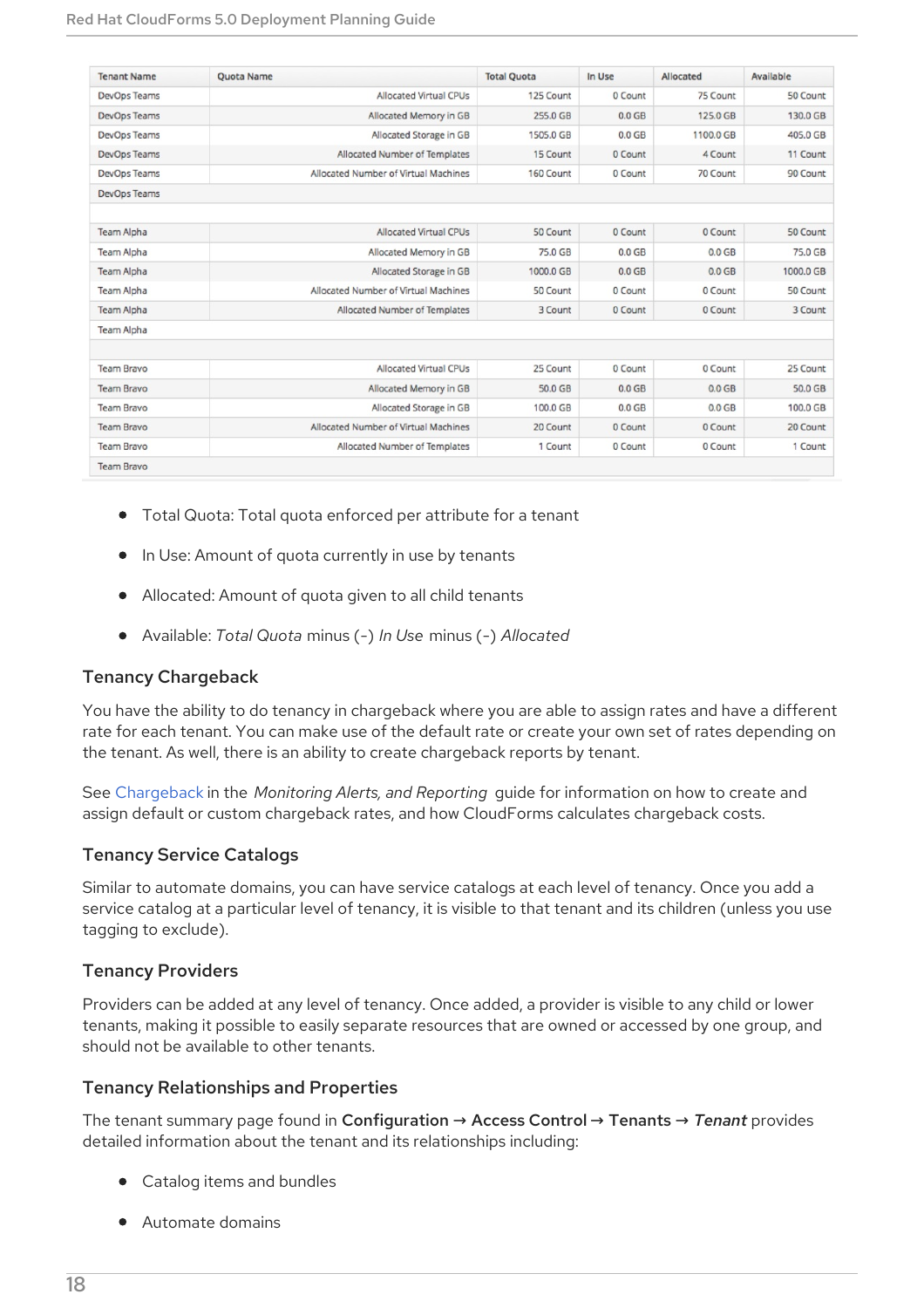Provider relationships

# <span id="page-22-0"></span>2.5. USING A LOAD BALANCER

Deploying multiple user interface worker appliances and placing them behind a third-party load balancer allows for redundancy and improved performance. This requires extra configuration in both the load balancer and in the CloudForms user interface worker appliances.

# <span id="page-22-1"></span>2.5.1. Configuring the Load Balancer

- Configure the load balancer to use sticky sessions. This ensures that when a session is started, all requests for that session are sent to the same worker appliance.
- Configure the load balancer to test for connectivity using the CloudForms ping response page: **https://appliance\_name/ping**. The expected reply from the appliance is the text string *pong*. Using this URL is preferable to the appliance login URL as it does not establish a connection to the database.

# <span id="page-22-2"></span>2.5.2. Configuring Worker Appliances for Load Balancing

When using a load balancer, configure appliances that have the User Interface role enabled to store session data in the database. As a result, the user does not need to re-login if the load balancer redirects them to an alternative server in the case the original user interface worker is unresponsive.

On each appliance, configure the session data storage location using the **session\_store** parameter within the advanced settings page in the CloudForms user interface:



- 2. Click the Advanced tab.
- 3. Change the **session\_store** parameter to **sql** in the following line (the default parameter is **cache**):

:server: ... :session\_store: sql

4. Click Save.



# IMPORTANT

Configure the **session\_store** parameter to point to **sql** on each user interface appliance behind the load balancer.

See [Advanced](https://access.redhat.com/documentation/en-us/red_hat_cloudforms/4.7/html-single/general_configuration/#servers) Settings in *General Configuration* for more information on editing configuration files from the appliance user interface.

Also see Load [Balancers](https://access.redhat.com/documentation/en-us/reference_architectures/2017/html-single/deploying_cloudforms_at_scale/#load_balancers) in the *Deploying CloudForms at Scale* reference architecture for further information.

For information on configuring database failover in VMDB appliances, see the *High [Availability](https://access.redhat.com/documentation/en-us/red_hat_cloudforms/4.7/html-single/high_availability_guide/) Guide*.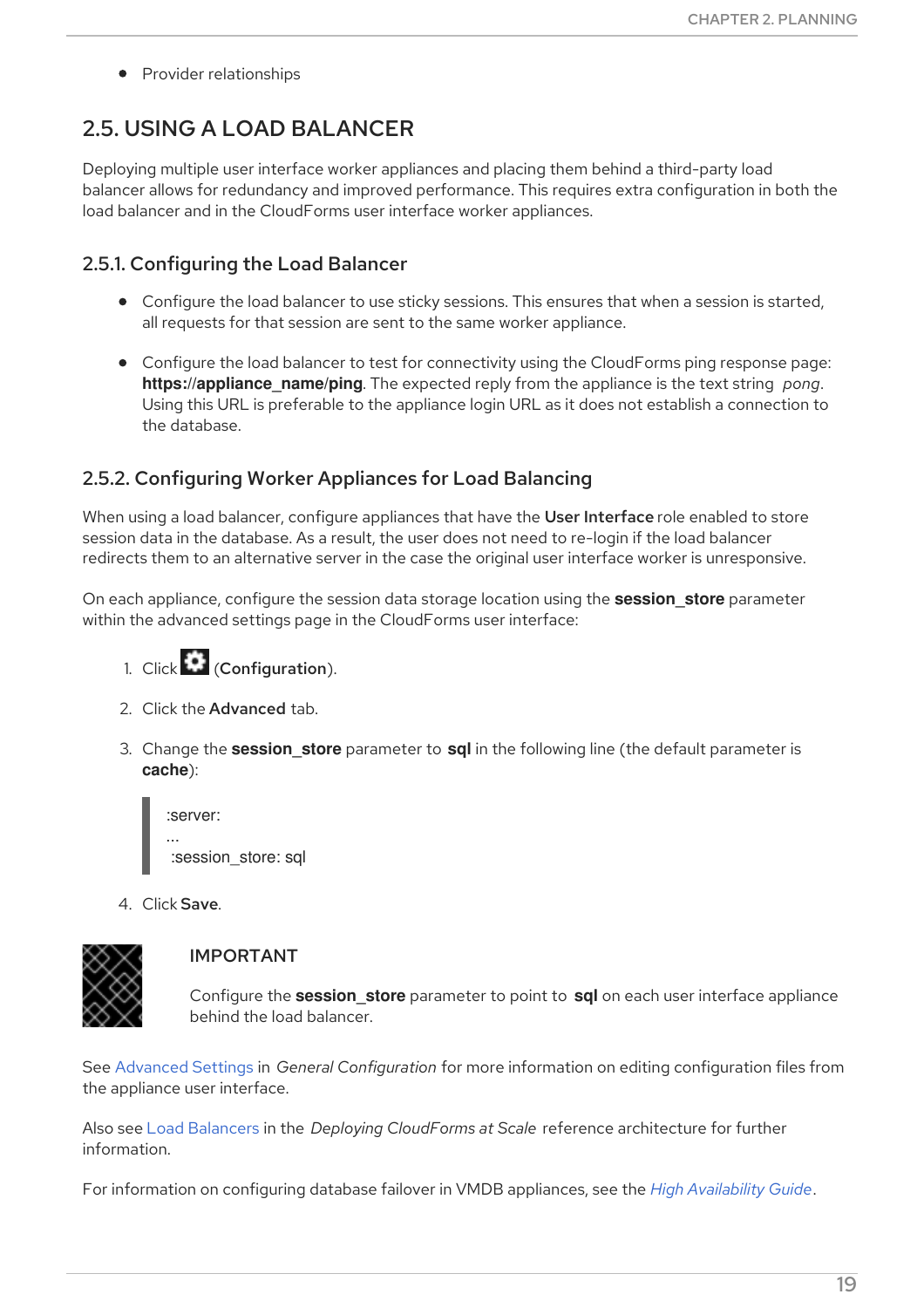# <span id="page-23-0"></span>2.6. DATABASE CONFIGURATION

This section describes the Red Hat CloudForms PostgreSQL database configuration. The below table provides information on each file: its location, primary function, and notes regarding behavior or recommendations.

# Table 2.2. Database files

| <b>File</b>               | Location                            | <b>Description</b>                                                  | <b>Note</b>                                                                |
|---------------------------|-------------------------------------|---------------------------------------------------------------------|----------------------------------------------------------------------------|
| postgresql.conf           | Data Directory                      | Default server configuration                                        | Adds directive to include<br>/etc/manageig/postgresql<br>.conf.d directory |
| postgresql.auto.<br>conf  | Data Directory                      | Contains configuration set by<br>the <b>ALTER SYSTEM</b><br>command | Do not edit manually                                                       |
| 01_miq_overrid<br>es.conf | /etc/manageiq/p<br>ostgresql.conf.d | Contains CloudForms default<br>overrides                            | Overwritten on upgrades                                                    |
| <other files=""></other>  | /etc/manageig/p<br>ostgresql.conf.d | Contains user overrides                                             | Takes precedence if<br>alphabetically after<br>01 mig overrides.conf       |

# <span id="page-23-1"></span>2.6.1. User Overrides

Store custom configurations, or user overrides, in **/etc/manageiq/postgresql.conf.d**. Name the user override file so that it follows **01\_miq\_overrides.conf** alphabetically. This ensures custom configurations are not overwritten on CloudForms upgrades.

The following file name example follows **01\_miq\_overrides.conf** alphabetically in the **/etc/manageiq/postgresql.conf.d** directory:

# Example

test\_miq\_overrides.conf

# <span id="page-23-2"></span>2.6.2. Reading Configuration Settings

Query the CloudForms PostgreSQL database directly to read configuration settings. See the PostgreSQL [Documentation](https://www.postgresql.org/docs/9.5/index.html) for more information.

The following example queries the CloudForms for current value set for **max\_wal\_senders**:

# Example

`psql -d vmdb\_production -c 'show max\_wal\_senders'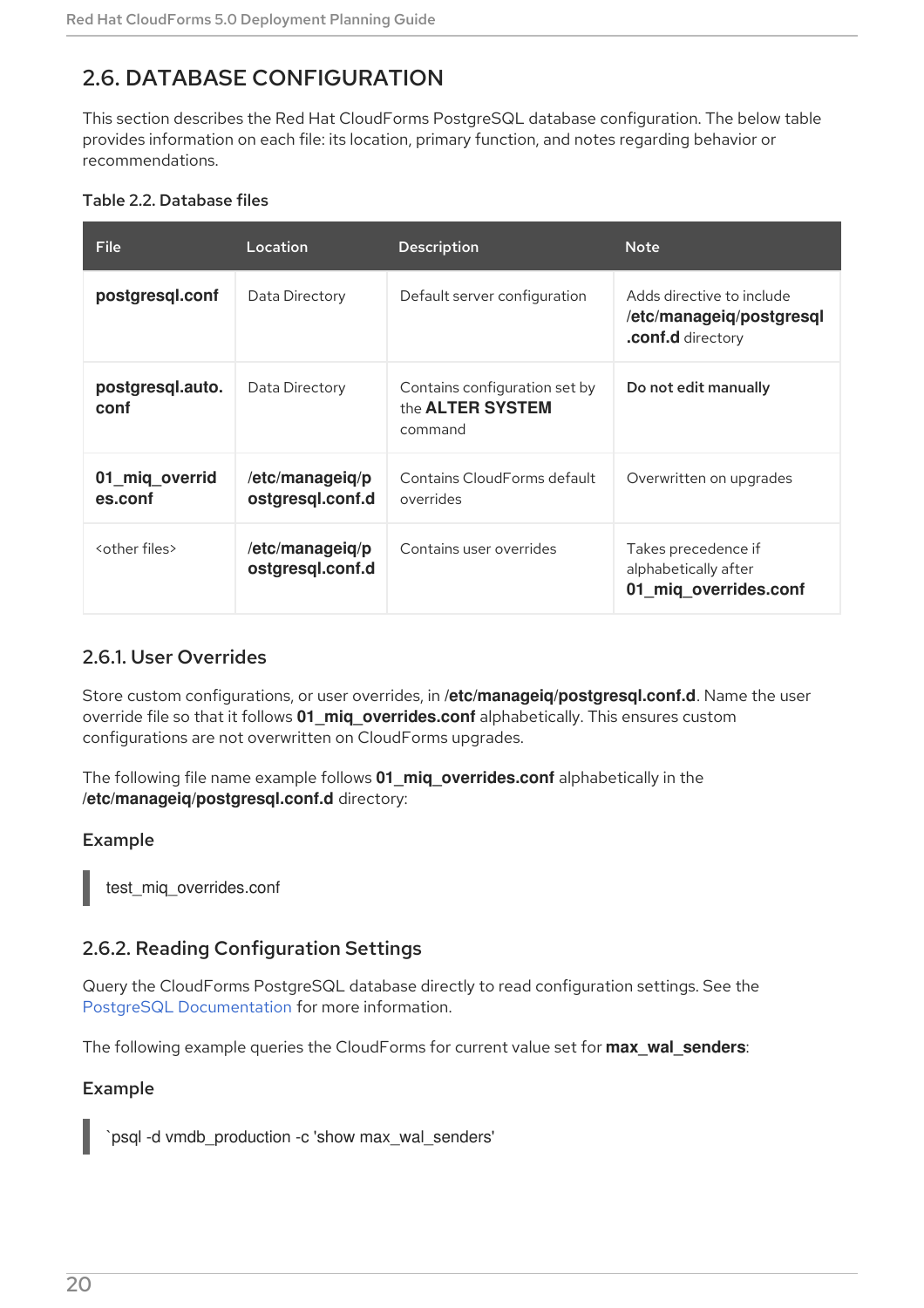# CHAPTER 3. CAPACITY PLANNING

# <span id="page-24-1"></span><span id="page-24-0"></span>3.1. CAPACITY AND UTILIZATION COLLECTION

Red Hat CloudForms server can collect and analyze capacity and utilization data from your virtual infrastructure. Use this data to understand the limitations of your current environment and plan for growth.

For some capacity and utilization data, Red Hat CloudForms calculates and shows trend lines in the charts. Trend lines are created using linear regression, which is calculated using the capacity and utilization data collected by Red Hat CloudForms during the interval you specify for the chart. The more data you have the better the predictive value of the trend line.

There are three server roles associated with the collection and metric creation of capacity and utilization.

- The Capacity & Utilization Coordinator role checks to see if it is time to collect data, somewhat like a scheduler. If it is time, a job is queued for the Capacity & Utilization Data Collector. The Coordinator role is required to complete capacity and utilization data collection. If more than one server in a specific zone has this role, only one will be active at a time.
- The Capacity & Utilization Data Collector performs the actual collection of capacity and utilization data. This role has a dedicated worker, and there can be more than one server with this role in a zone.
- The Capacity & Utilization Data Processor processes all of the data collected, allowing Red Hat CloudForms to create charts. This role has a dedicated worker, and there can be more than one server with this role in a zone.

# <span id="page-24-2"></span>3.2. ASSIGNING THE CAPACITY AND UTILIZATION SERVER ROLES

- 1. Click Configuration, then select the server to configure from Settings  $\rightarrow$  Zone in the accordion menu on the left.
- 2. Navigate to the Server Roles list in the Server → Server Control section. From there, set the required capacity and utilization roles to ON, namely:
	- a. Capacity & Utilization Coordinator
	- b. Capacity & Utilization Data Collector
	- c. Capacity & Utilization Data Processor
- 3. Click Save.

Data collection is enabled immediately. However, the first collection begins 5 minutes after the server is started, and every 10 minutes after that. Therefore, the longest the collection takes after enabling the Capacity & Utilization Collector role is 10 minutes. The first collection from a particular provider may take a few minutes since Red Hat CloudForms is gathering data points going one month back in time.



# **NOTE**

In addition to setting the server role, you must also select which clusters and datastores to collect data for. For more information, see the *General Configuration* guide. You must have super administrator rights to edit these settings.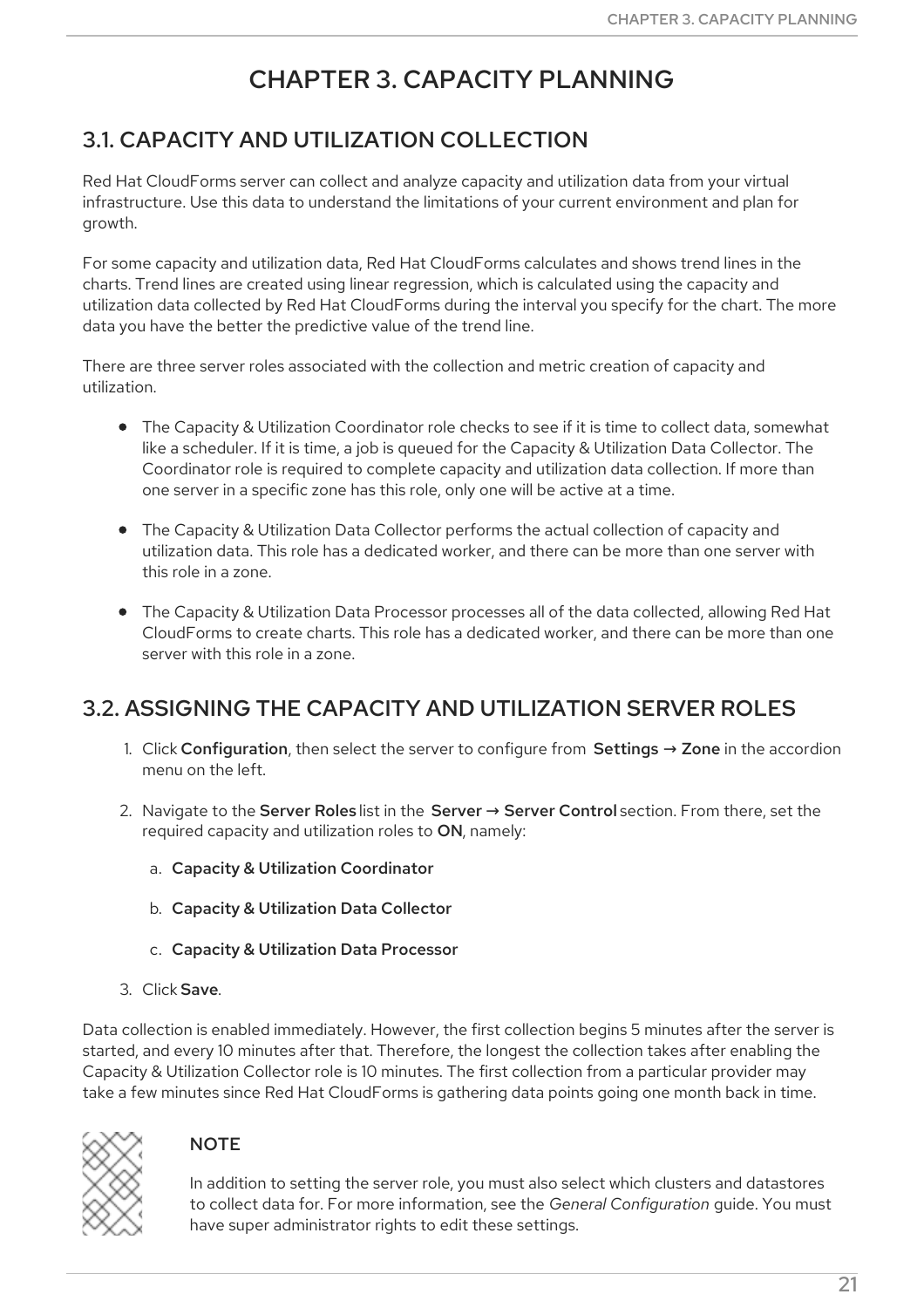# <span id="page-25-0"></span>3.3. ADDING DATABASE CREDENTIALS FOR DATA COLLECTION

After creating the new user, add the user's credentials to the settings for the provider.

- 1. From Compute → Infrastructure → Providers, select an infrastructure provider to update its settings.
- 2. Click Configuration, and then Edit Selected Infrastructure Provider.
- 3. In the Credentials area, click C & U Database.
- 4. Type in the credentials for the new database user you created.
- 5. Click Save.
- 6. Restart the Capacity and Utilization Data Collector.

# <span id="page-25-1"></span>3.4. DATA COLLECTION FOR RED HAT VIRTUALIZATION

To collect capacity and utilization data for Red Hat Virtualization (RHV), you must add a user to the RHV-M history database for Red Hat CloudForms to use.

Perform this procedure on the PostgreSQL server where the history database (ovirt engine history) is located. Usually, this is the RHV-M server.

1. Using SSH, access the RHV-M database server as the root user:



\$ ssh root@example.postgres.server

2. Switch to the postgres user:

# su - postgres



# IMPORTANT

For RHV 4.2, the PostgreSQL database is delivered as a software collection in version 9.5 and must be enabled first. Therefore, to run the following psql commands, you will need to enable the *rh-postgresql95* collection and load into the current shell prompt using the source command:

\$ source /opt/rh/rh-postgresql95/enable

3. Create the user for CloudForms to be granted read-only access to the history database:

\$ psql -U postgres -c "CREATE ROLE cfme WITH LOGIN ENCRYPTED PASSWORD '[password]';" -d ovirt\_engine\_history

4. Grant the newly created user permission to connect to the history database:

\$ psql -U postgres -c "GRANT CONNECT ON DATABASE ovirt\_engine\_history TO cfme;"

5. Grant the newly created user usage of the public schema: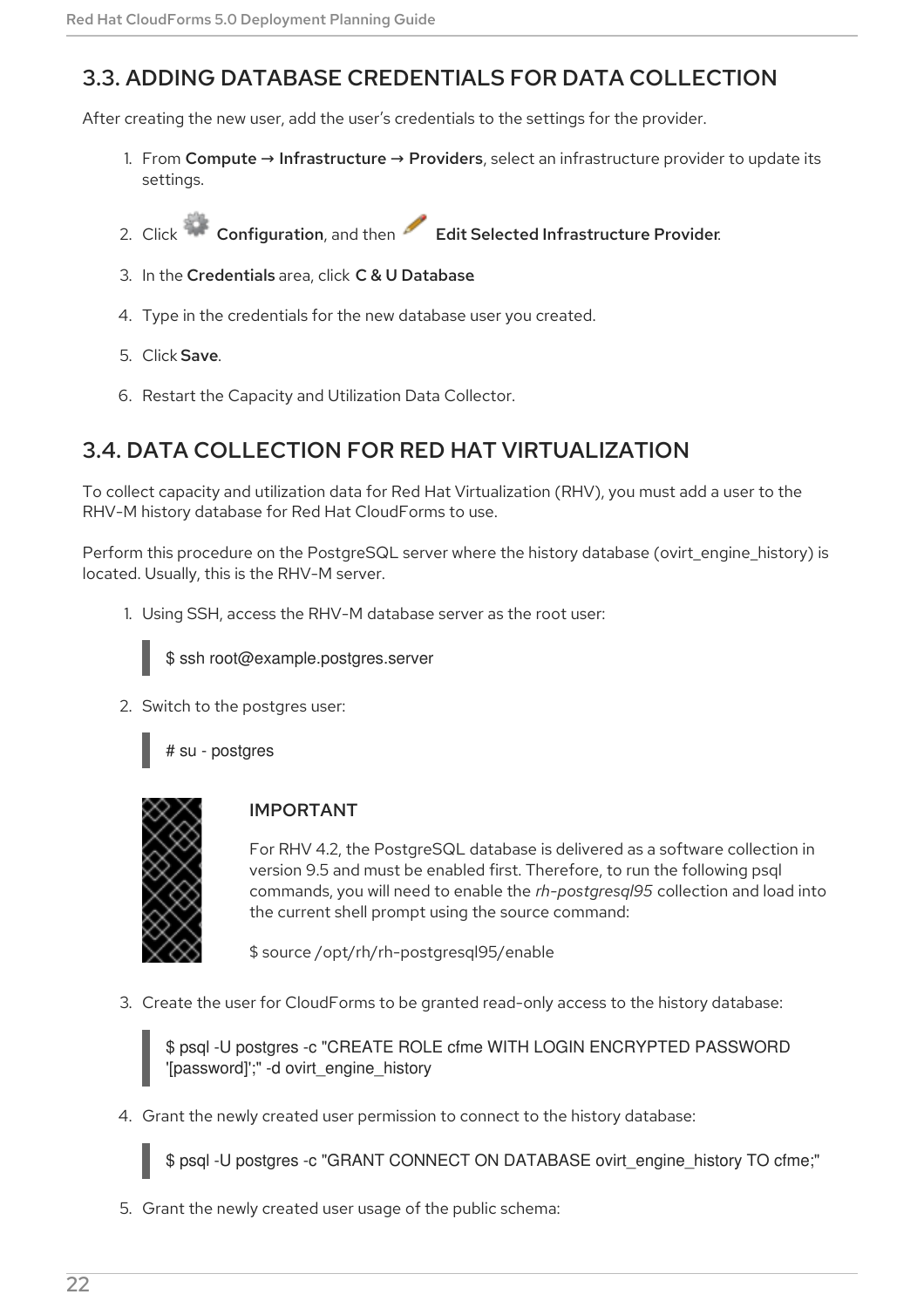\$ psql -U postgres -c "GRANT USAGE ON SCHEMA public TO cfme;" ovirt\_engine\_history

6. Generate the rest of the permissions that will be granted to the newly created user and save them to a file:

\$ psql -U postgres -c "SELECT 'GRANT SELECT ON ' || relname || ' TO cfme;' FROM pg\_class JOIN pg\_namespace ON pg\_namespace.oid = pg\_class.relnamespace WHERE nspname = 'public' AND relkind IN ('r', 'v', 'S');" --pset=tuples\_only=on ovirt\_engine\_history > grant.sql

7. Use the file you created in the previous step to grant permissions to the newly created user:

\$ psql -U postgres -f grant.sql ovirt\_engine\_history

8. Remove the file you used to grant permissions to the newly created user:

\$ rm grant.sql

9. Exit to the RHV-M database server prompt:

\$ exit

10. Update the server's firewall to accept TCP communication on port 5432:

# firewall-cmd --add-port=5432/tcp --permanent

- 11. Enable external md5 authentication.
	- a. For RHV 4.0 and RHV 4.1, update the following line in **/var/lib/pgsql/data/pg\_hba.conf** as shown below:

host all all 0.0.0.0/0 md5

b. For RHV 4.2, update the following line in **/var/opt/rh/rhpostgresql95/lib/pgsql/data/pg\_hba.conf** as shown below:

host all all 0.0.0.0/0 md5

- 12. Enable PostgreSQL to listen for remote connections.
	- a. For RHV 4.0 and RHV 4.1, ensure the **listen\_addresses** line in **/var/lib/pgsql/data/postgresql.conf** is as shown below:

listen addresses = '\*'

b. For RHV 4.2, ensure the **listen\_addresses** line in **/var/opt/rh/rhpostgresql95/lib/pgsql/data/postgresql.conf** is as shown below:

listen  $addresses =$   $'$ \*'

- 13. Reload the PostgreSQL configuration.
	- a. For RHV 4.0 and RHV 4.1: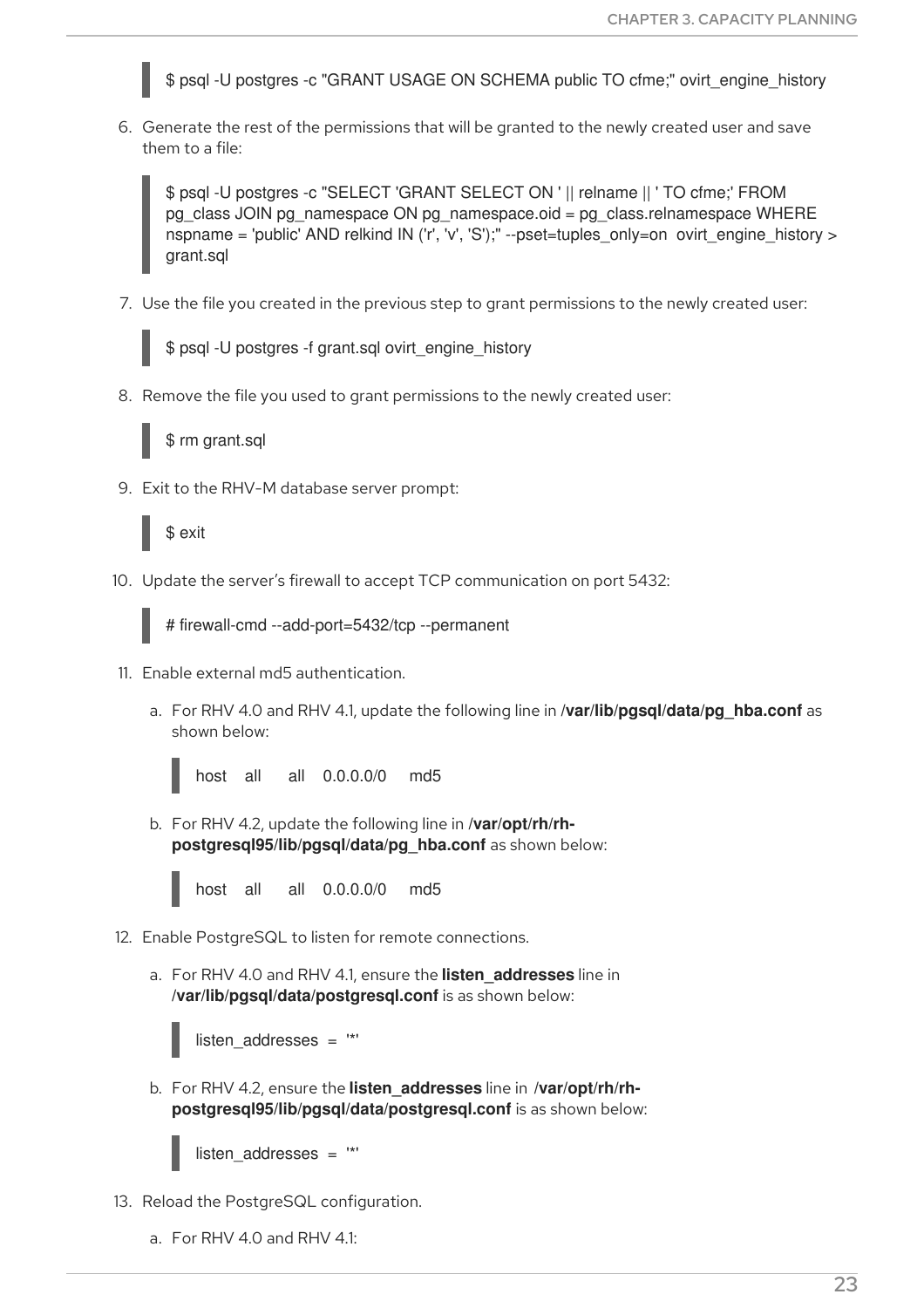# systemctl reload postgresql

b. For RHV 4.2:

# systemctl reload rh-postgresql95-postgresql

# <span id="page-27-0"></span>3.5. DATA COLLECTION FOR RED HAT ENTERPRISE LINUX OPENSTACK PLATFORM

Before you can collect data from a Red Hat Enterprise Linux OpenStack Platform (RHEL-OSP) provider, you must install Ceilometer and configure it to accept queries from external systems.

These instructions require a Red Hat Enterprise Linux 6.4 @base installation of RHEL-OSP and registration to a satellite that has access to both the **RHEL-OSP** and **RHEL Server Optional** channels. Perform all steps on your RHEL-OSP system.

1. Add the required channels and update your system:



2. Install **Ceilometer**:

# yum install \*ceilometer\*

3. Install and start the MongoDB store:

```
# yum install mongodb-server
# sed -i '/--smallfiles/!s/OPTIONS=\"/OPTIONS=\"--smallfiles /' /etc/sysconfig/mongod
# service mongod start
```
4. Create the following users and roles:

```
# SERVICE_TENANT=$(keystone tenant-list | grep services | awk '{print $2}')
# ADMIN_ROLE=$(keystone role-list | grep ' admin ' | awk '{print $2}')
# SERVICE_PASSWORD=servicepass
# CEILOMETER USER=$(keystone user-create --name=ceilometer \
--pass="$SERVICE_PASSWORD" \
--tenant_id $SERVICE_TENANT \
--email=ceilometer@example.com | awk '/ id / {print $4}')
# RESELLER_ROLE=$(keystone role-create --name=ResellerAdmin | awk '/ id / {print $4}')
# ADMIN_ROLE=$(keystone role-list | awk '/ admin / {print $2}')
# for role in $RESELLER_ROLE $ADMIN_ROLE ; do
keystone user-role-add --tenant_id $SERVICE_TENANT \
--user_id $CEILOMETER_USER --role_id $role
done
```
5. Configure the authtoken in **ceilometer.conf**:

# openstack-config --set /etc/ceilometer/ceilometer.conf keystone\_authtoken auth\_host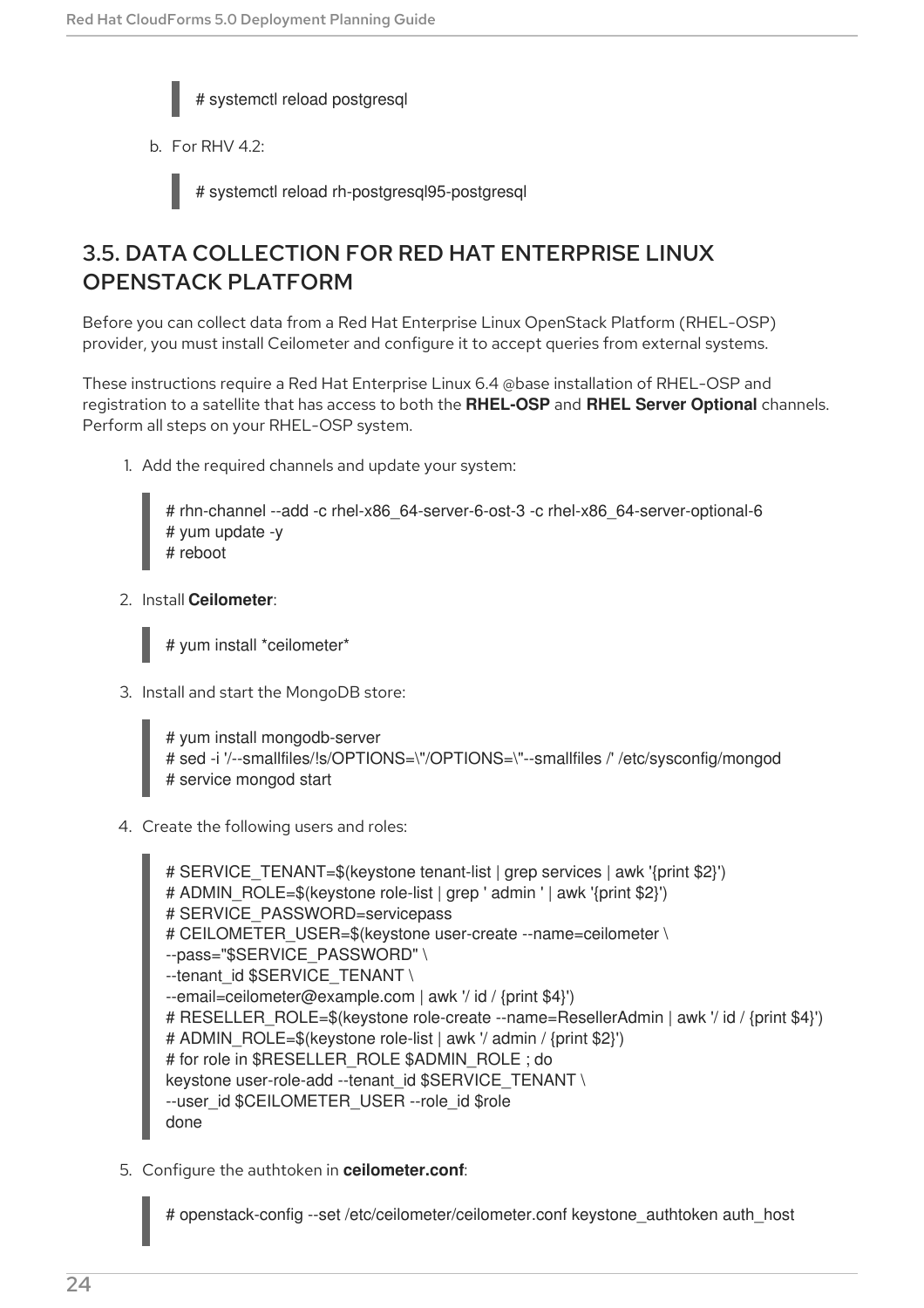127.0.0.1

# openstack-config --set /etc/ceilometer/ceilometer.conf keystone\_authtoken auth\_port 35357

# openstack-config --set /etc/ceilometer/ceilometer.conf keystone\_authtoken auth\_protocol http

# openstack-config --set /etc/ceilometer/ceilometer.conf keystone\_authtoken admin\_tenant\_name services

# openstack-config --set /etc/ceilometer/ceilometer.conf keystone\_authtoken admin\_user ceilometer

# openstack-config --set /etc/ceilometer/ceilometer.conf keystone\_authtoken admin\_password \$SERVICE\_PASSWORD

6. Configure the user credentials in **ceilometer.conf**:

# openstack-config --set /etc/ceilometer/ceilometer.conf DEFAULT os\_auth\_url http://127.0.0.1:35357/v2.0 # openstack-config --set /etc/ceilometer/ceilometer.conf DEFAULT os\_tenant\_name services # openstack-config --set /etc/ceilometer/ceilometer.conf DEFAULT os\_password \$SERVICE\_PASSWORD # openstack-config --set /etc/ceilometer/ceilometer.conf DEFAULT os\_username ceilometer

7. Start the Ceilometer services:

# for svc in compute central collector api ; do service openstack-ceilometer-\$svc start done

8. Register an endpoint with the service catalog. Replace **\$EXTERNALIFACE** with the IP address of your external interface:

# keystone service-create --name=ceilometer \ --type=metering --description="Ceilometer Service" # CEILOMETER\_SERVICE=\$(keystone service-list | awk '/ceilometer/ {print \$2}') # keystone endpoint-create \ --region RegionOne \ --service\_id \$CEILOMETER\_SERVICE \ --publicurl "http://\$EXTERNALIFACE:8777/" \ --adminurl "http://\$EXTERNALIFACE:8777/" \ --internalurl "http://localhost:8777/"

9. Enable access to Ceilometer from external systems:

# iptables -I INPUT -p tcp -m multiport --dports 8777 -m comment --comment "001 ceilometer incoming" -j ACCEPT # iptables save

10. Confirm the status of OpenStack and the Ceilometer services:

# openstack-status # for svc in compute central collector api ; do service openstack-ceilometer-\$svc status done

11. Verify Ceilometer is working correctly by authenticating as a user with instances running, for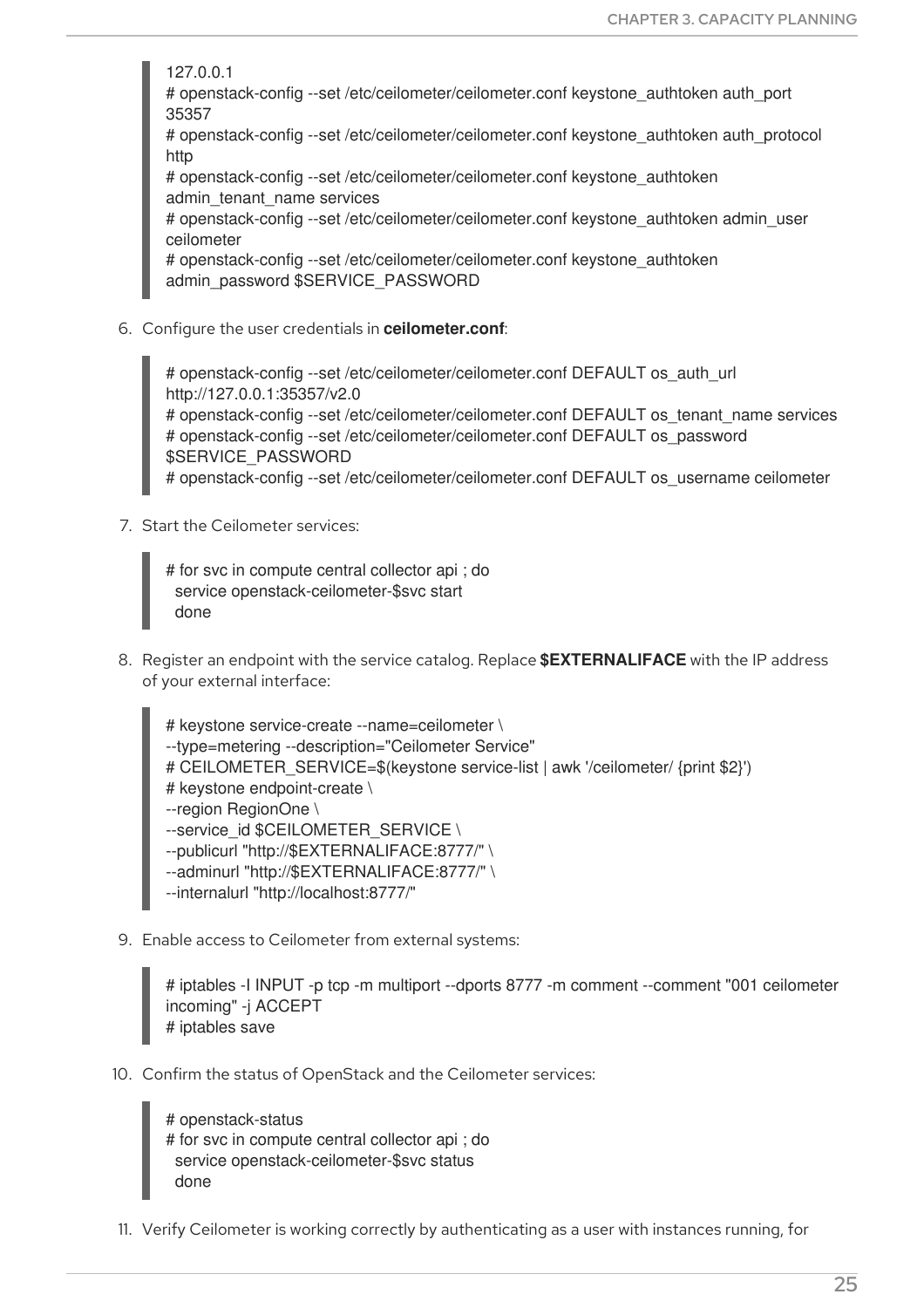example **admin**. Pipe the sample for the CPU meter to count lines, and confirm that the value changes according to the interval specified in **/etc/ceilometer/pipeline.yaml**. The default interval is 600 seconds.

# . ~/keystonerc\_admin # ceilometer sample-list -m cpu |wc -l

12. Add the configured OpenStack provider to Red Hat [CloudForms.](https://access.redhat.com/documentation/en-us/red_hat_cloudforms/4.7/html/managing_providers/cloud_providers#adding_openstack_cloud_providers) See Adding OpenStack Providers in *Managing Providers*. After adding the provider, capacity and utilization data for your instances populate in a few minutes.

# <span id="page-29-0"></span>3.6. CAPACITY AND UTILIZATION DATA COLLECTED

Red Hat CloudForms generates charts from the collected data which can be used to plan your hardware and virtual machine needs. Depending on the type of data, these charts may include lines for averages, maximums, minimums, and trends.



# **NOTE**

For reporting of daily capacity and utilization data, incomplete days (days with less than 24 hourly data points from midnight to midnight) that are at the beginning or end of the requested interval are excluded. Days with less than 24 hourly data points would be inaccurate and including them would skew trend lines. Therefore, at least one full day of hourly data from midnight to midnight is necessary for displaying the capacity and utilization charts under the Compute → Infrastructure tab.

# <span id="page-29-1"></span>3.6.1. Capacity and Utilization Charts for Hosts, Clusters, and Virtual Machines

Table 3.1. Capacity and Utilization Charts for Hosts, Clusters, and Virtual Machines

| <b>Resource Type</b> | <b>CPU</b><br><b>Usage</b> | <b>CPU</b><br><b>States</b> | <b>Disk</b><br>I/O | <b>Memor</b><br>y<br><b>Usage</b> | <b>Networ</b><br>$k$ <sub>I</sub> /O | Runnin<br>g VMS | Runnin<br>$\mathbf{g}$<br><b>Hosts</b> |
|----------------------|----------------------------|-----------------------------|--------------------|-----------------------------------|--------------------------------------|-----------------|----------------------------------------|
| Host                 | Υ                          | Y                           | Υ                  | Υ                                 | Y                                    | Υ               | <b>NA</b>                              |
| Cluster              | Y                          | Y                           | Y                  | Υ                                 | Y                                    | Y               | Y                                      |
| Virtual Machine      | Y                          | Υ                           | Υ                  | Υ                                 | Υ                                    | <b>NA</b>       | <b>NA</b>                              |

For procedures to view capacity and utilization charts for hosts, clusters, and virtual machines, see the following sections in *Managing Infrastructure and Inventory*:

- Viewing Capacity and [Utilization](https://access.redhat.com/documentation/en-us/red_hat_cloudforms/4.7/html/managing_infrastructure_and_inventory/sect_hosts#viewing_capacity_and_utilization_charts_for_a_host) Charts for a Host
- Viewing Capacity and [Utilization](https://access.redhat.com/documentation/en-us/red_hat_cloudforms/4.7/html/managing_infrastructure_and_inventory/sect_clusters#viewing_capacity_and_utilization_charts_for_a_cluster) Charts for a Cluster
- Viewing Capacity and [Utilization](https://access.redhat.com/documentation/en-us/red_hat_cloudforms/4.7/html/managing_infrastructure_and_inventory/sect_virtual_machines#to_view_capacity_and_utilization_charts_for_a_virtual_machine) Charts for a Virtual Machine

# <span id="page-29-2"></span>3.6.2. Capacity and Utilization Charts for Datastores

Charts created include: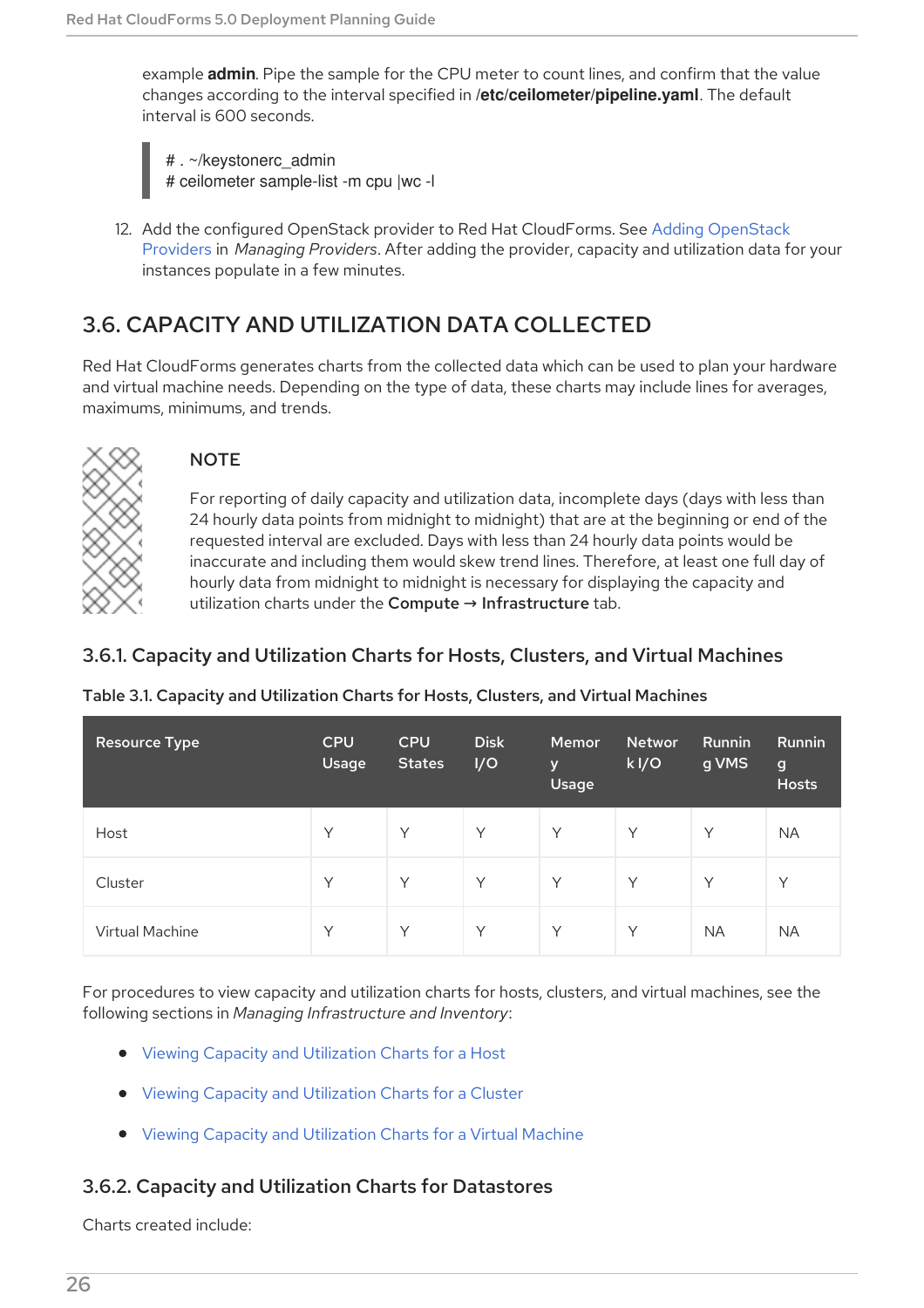### Table 3.2. Capacity and Utilization Charts for Datastores

| Space by VM Type            | <b>Virtual Machines and Hosts</b> |
|-----------------------------|-----------------------------------|
| <b>Used Space</b>           | Number of VMs by Type             |
| Disk files Space            | Hosts                             |
| <b>Snapshot Files Space</b> | <b>Virtual Machines</b>           |
| <b>Memory Files Space</b>   |                                   |
| Non-VM Files                |                                   |
| Used Disk Space             |                                   |

See Viewing Capacity and Utilization Charts for a [Datastore](https://access.redhat.com/documentation/en-us/red_hat_cloudforms/4.7/html/managing_infrastructure_and_inventory/sect_datastores#viewing_capacity_and_utilization_charts_for_a_datastore) in *Managing Infrastructure and Inventory* for more information.

# <span id="page-30-0"></span>3.7. CAPACITY AND UTILIZATION CHART FEATURES

Capacity and utilization charts for host, clusters, virtual machines, and datastore provides its own set of special features including zooming in on a chart and shortcut menus.

# <span id="page-30-1"></span>3.7.1. Zooming into a Chart

- 1. Navigate to the chart you want to zoom. If you hover anywhere on the chart, two dashed lines will appear to target a coordinate of the chart.
- 2. Click (Click to zoom in) in the lower left corner of the chart to zoom into it.
- 3. To go back to the regular view click (Click to zoom out) on the enlarged chart.

# <span id="page-30-2"></span>3.7.2. Drilling into Chart Data

- 1. Navigate to the chart you want to get more detail from.
- 2. Hover over a data point to see the coordinates.
- 3. Click on a data point to open a shortcut menu for the chart. In this example, we can use the shortcut menu to go to the hourly chart or display the virtual machines that were running at the time the data was captured.
	- **If you are viewing the CPU, Disk, Memory, or Network** charts, selecting from the Chart option will change all of the charts on the page to the new interval selected.
	- **If you are viewing the CPU, Disk, Memory, or Network** charts, selecting from the **Display** option will allow you to drill into the virtual machines or Hosts that were running at the time.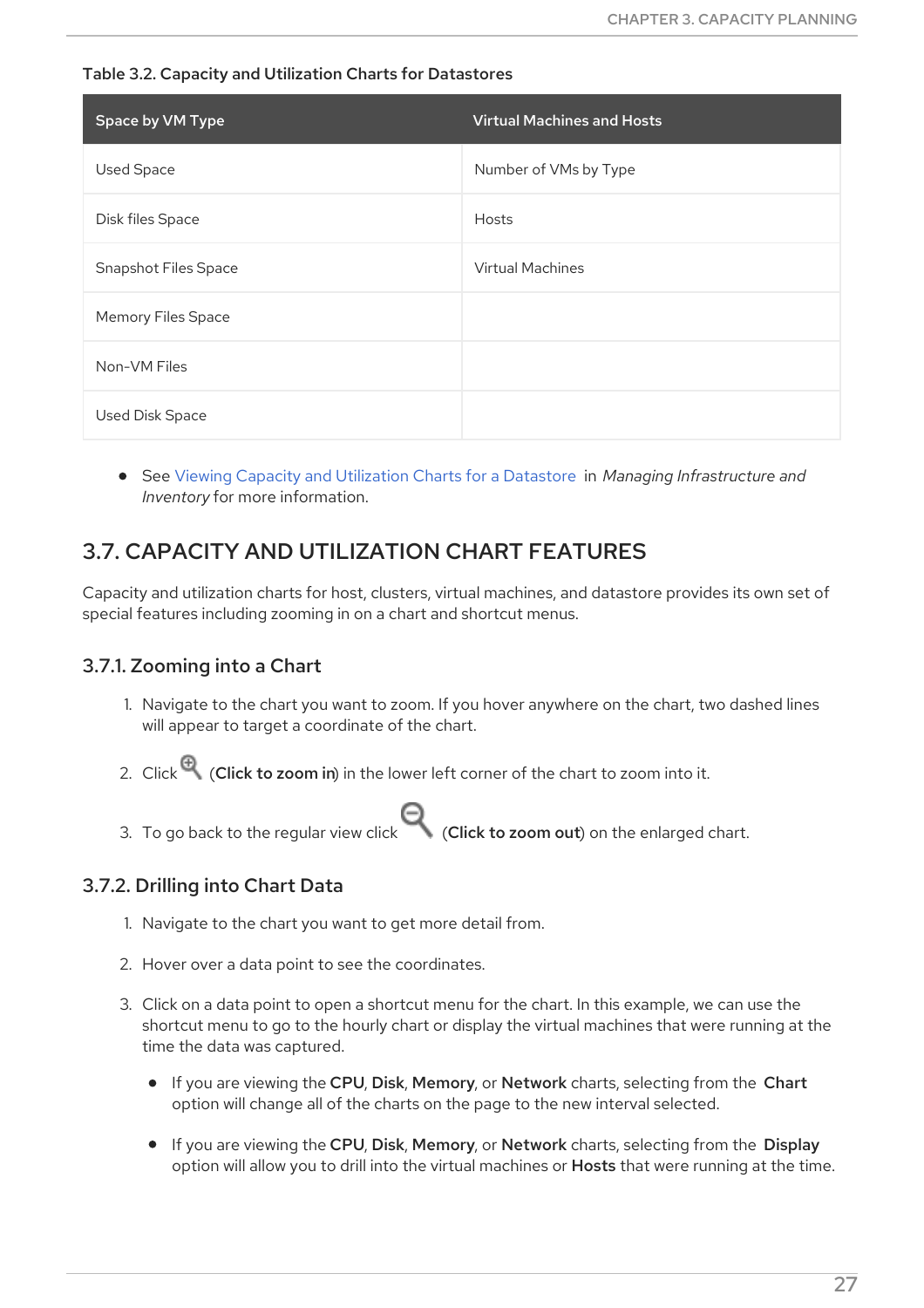If you are viewing the VM or Hosts chart, the Display menu will allow you to view running or stopped virtual machines. The time of the data point will be displayed in addition to the virtual machines that apply. From here, click on a virtual machine to view its details.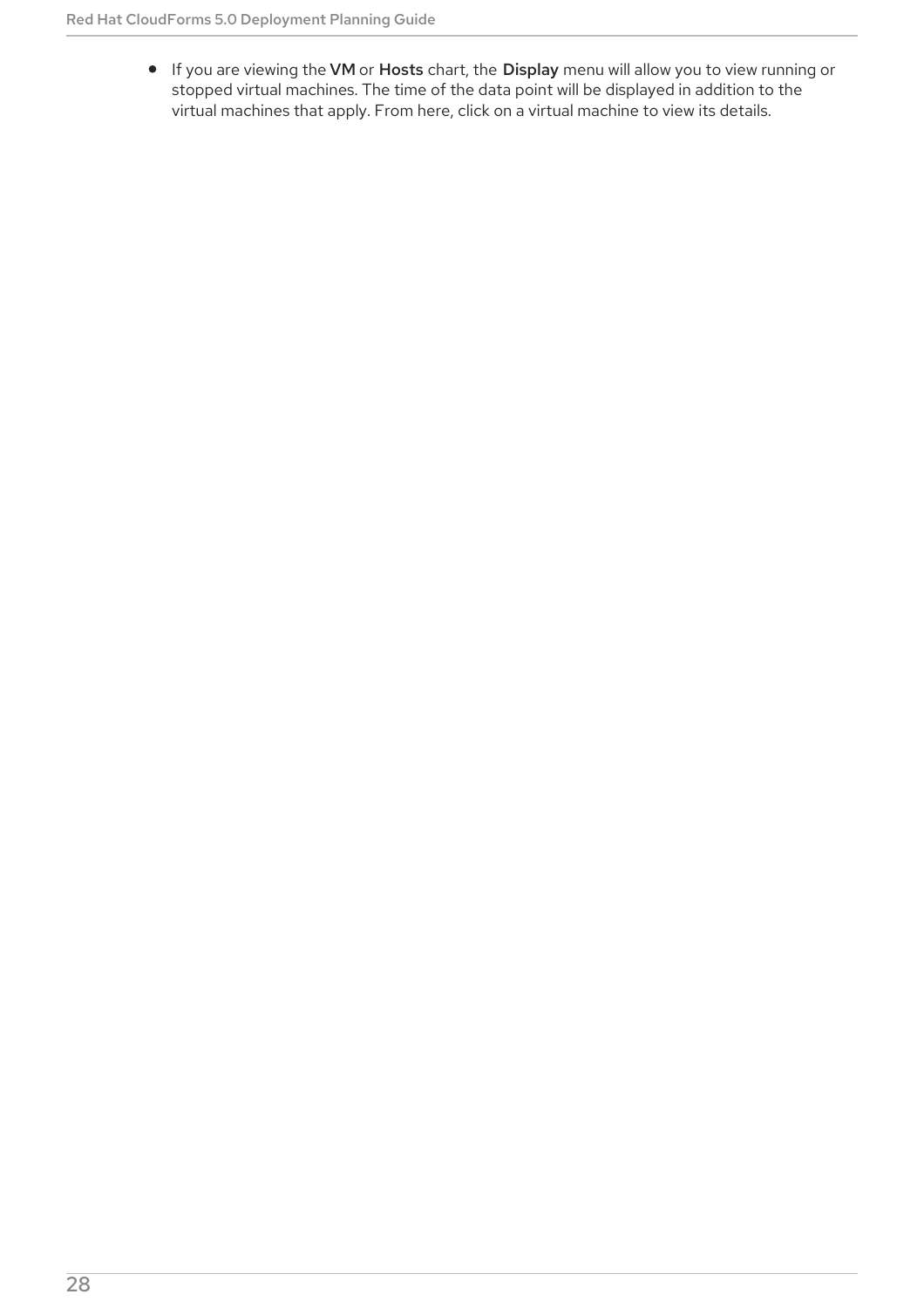# APPENDIX A. APPENDIX

# <span id="page-32-1"></span><span id="page-32-0"></span>A.1. EXAMPLE POSTGRESQL CONFIGURATION FILE

| # -----------------------------                                                                                                                                                                                                                                                                                                             |
|---------------------------------------------------------------------------------------------------------------------------------------------------------------------------------------------------------------------------------------------------------------------------------------------------------------------------------------------|
| # PostgreSQL configuration file - MIQ Dedicated Appliance Configuration                                                                                                                                                                                                                                                                     |
| # -----------------------------<br>#                                                                                                                                                                                                                                                                                                        |
| # This file consists of lines of the form:<br>#                                                                                                                                                                                                                                                                                             |
| $name = value$<br>#<br>#                                                                                                                                                                                                                                                                                                                    |
| # (The "=" is optional.) Whitespace may be used. Comments are introduced with<br># "#" anywhere on a line. The complete list of parameter names and allowed<br># values can be found in the PostgreSQL documentation.<br>#                                                                                                                  |
| # The commented-out settings shown in this file represent the default values.<br># Re-commenting a setting is NOT sufficient to revert it to the default value;<br># you need to reload the server.<br>#                                                                                                                                    |
| # This file is read on server startup and when the server receives a SIGHUP<br># signal. If you edit the file on a running system, you have to SIGHUP the<br># server for the changes to take effect, or use "pg_ctl reload". Some<br># parameters, which are marked below, require a server shutdown and restart to<br># take effect.<br># |
| # Any parameter can also be given as a command-line option to the server, e.g.,<br># "postgres -c log_connections=on". Some parameters can be changed at run time<br># with the "SET" SQL command.<br>#                                                                                                                                     |
| Time units: $ms =$ milliseconds<br># Memory units: kB = kilobytes<br>$MB = megabytes$<br>#<br>$s =$ seconds<br>$GB = gigabytes$<br>$min = minutes$<br>#<br>$h = hours$<br>#<br>#<br>$=$ days<br>d                                                                                                                                           |
| #----------<br># FILE LOCATIONS                                                                                                                                                                                                                                                                                                             |
| # The default values of these variables are driven from the -D command-line<br># option or PGDATA environment variable, represented here as ConfigDir.                                                                                                                                                                                      |
| #data_directory = 'ConfigDir' # use data in another directory<br># (change requires restart)                                                                                                                                                                                                                                                |
| #hba_file = 'ConfigDir/pg_hba.conf' # host-based authentication file                                                                                                                                                                                                                                                                        |
| # (change requires restart)<br>#ident_file = 'ConfigDir/pg_ident.conf' # ident configuration file<br># (change requires restart)                                                                                                                                                                                                            |
| # If external_pid_file is not explicitly set, no extra PID file is written.<br>#external_pid_file = '(none)' # write an extra PID file<br># (change requires restart)                                                                                                                                                                       |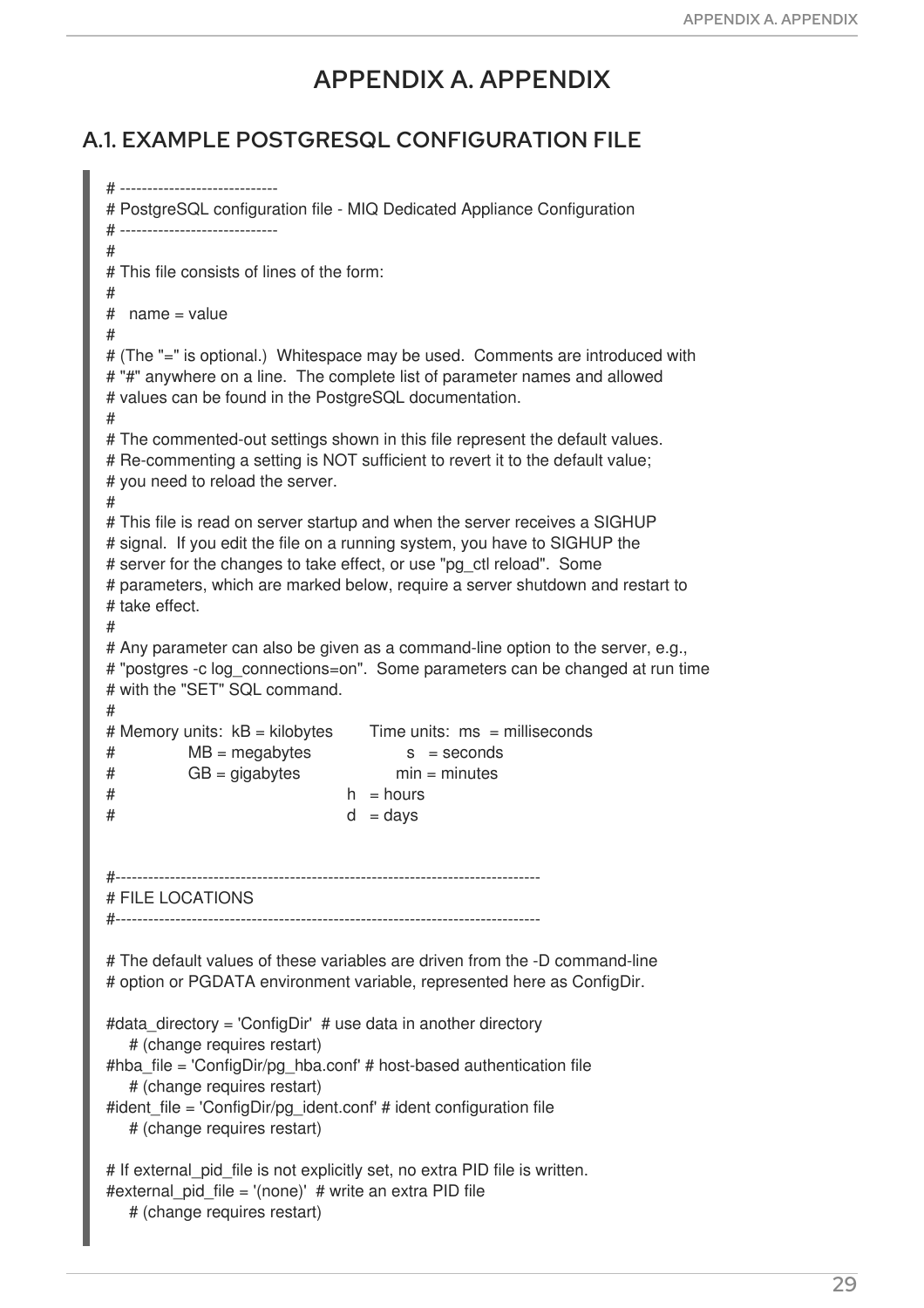# # CONNECTIONS AND AUTHENTICATION

#------------------------------------------------------------------------------

#------------------------------------------------------------------------------

# - Connection Settings -

```
listen_addresses = '10.132.50.128' # MIQ Value;
#listen_addresses = 'localhost' # what IP address(es) to listen on:
   # comma-separated list of addresses;
   # defaults to 'localhost', '*' = all
   # (change requires restart)
#port = 5432 # (change requires restart)
max connections = 1600 # MIQ Value increased
#max connections = 100 # (change requires restart) Note: Increasing max connections costs ~400
bytes of shared memory per connection slot, plus lock space (see max locks per transaction).
#superuser reserved connections = 3 # (change requires restart)
#unix_socket_directory = '' # (change requires restart)
#unix_socket_group = '' # (change requires restart)
#unix socket permissions = 0777 # begin with 0 to use octal notation
   # (change requires restart)
#bonjour = off # advertise server via Bonjour
   # (change requires restart)
#bonjour_name = " # defaults to the computer name
   # (change requires restart)
# - Security and Authentication -
#authentication_timeout = 1min # 1s-600s#ssl = off # (change requires restart)#ssl_ciphers = 'ALL:!ADH:!LOW:!EXP:!MD5:@STRENGTH' # allowed SSL ciphers
   # (change requires restart)
#ssl_renegotiation_limit = 512MB # amount of data between renegotiations
#password \epsilonencryption = on
#db user namespace = off
# Kerberos and GSSAPI
#krb server keyfile = "
#krb srvname = 'postgres' # (Kerberos only)
#krb caseins users = off
# - TCP Keepalives -
# see "man 7 tcp" for details
tcp_keepalives_idle = 3 # MIQ Value;
#tcp_keepalives_idle = 0 # TCP_KEEPIDLE, in seconds;
   # 0 selects the system default
tcp keepalives interval = 75 # MIQ Value;
#tcp_keepalives_interval = 0 # TCP_KEEPINTVL, in seconds;
   # 0 selects the system default
tcp_keepalives_count = 9 # MIQ Value;
#tcp_keepalives_count = 0 # TCP_KEEPCNT;
   # 0 selects the system default
```
#------------------------------------------------------------------------------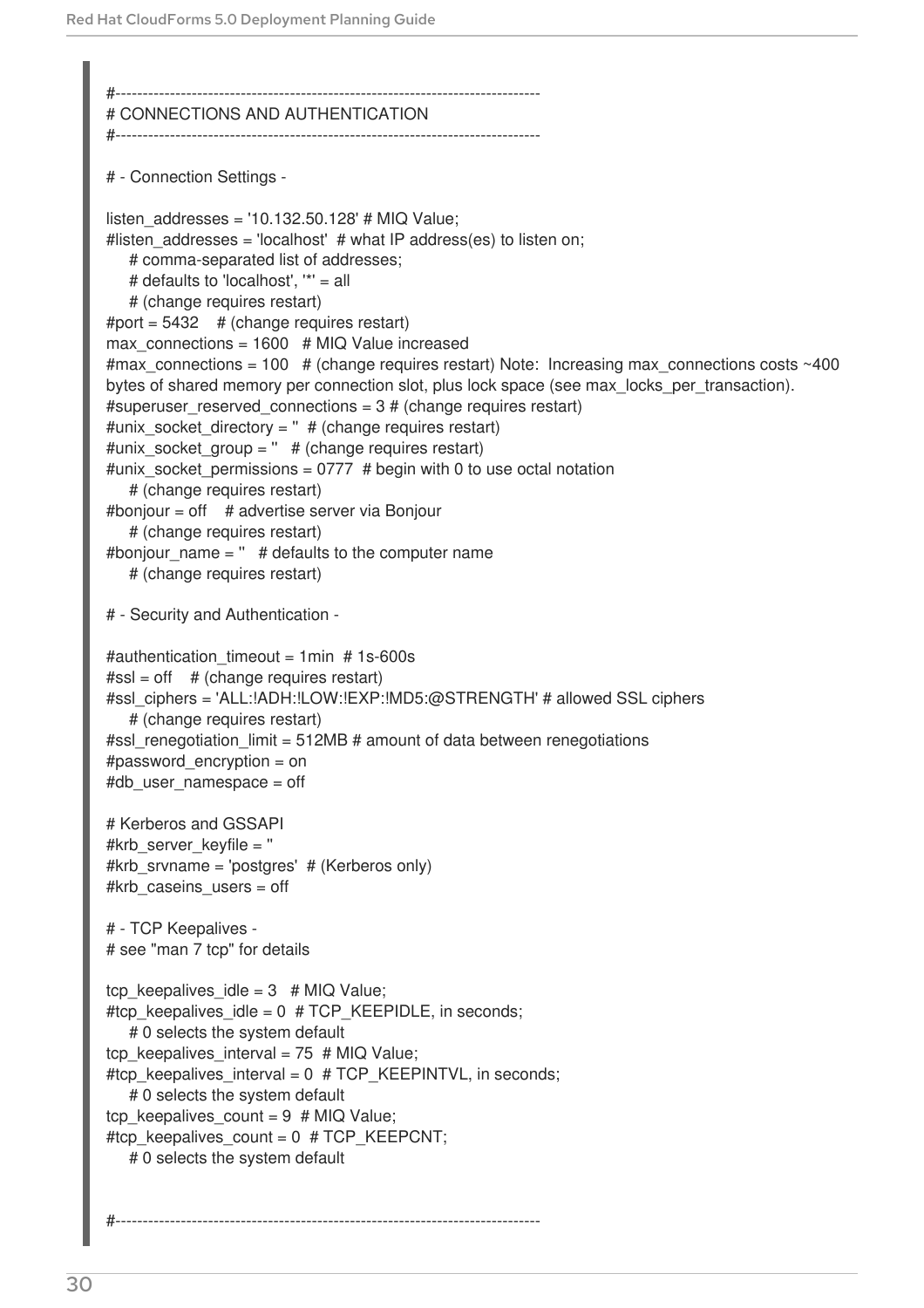| # RESOURCE USAGE (except WAL)                                                                                                                                                                                                                                                                                                                                                                                                                                                                                                                                                                                                                                                                                                                                 |
|---------------------------------------------------------------------------------------------------------------------------------------------------------------------------------------------------------------------------------------------------------------------------------------------------------------------------------------------------------------------------------------------------------------------------------------------------------------------------------------------------------------------------------------------------------------------------------------------------------------------------------------------------------------------------------------------------------------------------------------------------------------|
| # - Memory -                                                                                                                                                                                                                                                                                                                                                                                                                                                                                                                                                                                                                                                                                                                                                  |
| #shared_buffers = 128MB # MIQ Value SHARED CONFIGURATION<br>shared buffers = $4GB$ # MIQ Value DEDICATED CONFIGURATION increased<br>#shared buffers = $32MB$ # min 128kB<br># (change requires restart)<br>#temp_buffers = $8MB$ # min 800kB<br>$#max\_prepared\_transactions = 0$ # zero disables the feature<br># (change requires restart)<br># Note: Increasing max_prepared_transactions costs ~600 bytes of shared memory<br># per transaction slot, plus lock space (see max_locks_per_transaction).<br># It is not advisable to set max prepared transactions nonzero unless you<br># actively intend to use prepared transactions.<br>#work mem = $1MB$ # min 64kB<br>#maintenance_work_mem = 16MB # min 1MB<br>#max_stack_depth = $2MB$ # min 100kB |
| # - Kernel Resource Usage -                                                                                                                                                                                                                                                                                                                                                                                                                                                                                                                                                                                                                                                                                                                                   |
| #max_files_per_process = $1000$ # min 25<br># (change requires restart)<br>#shared_preload_libraries = $"$ # (change requires restart)                                                                                                                                                                                                                                                                                                                                                                                                                                                                                                                                                                                                                        |
| # - Cost-Based Vacuum Delay -                                                                                                                                                                                                                                                                                                                                                                                                                                                                                                                                                                                                                                                                                                                                 |
| #vacuum cost delay = 0ms # 0-100 milliseconds<br>#vacuum_cost_page_hit = $1$ # 0-10000 credits<br>#vacuum_cost_page_miss = $10$ # 0-10000 credits<br>#vacuum_cost_page_dirty = $20$ # 0-10000 credits<br>#vacuum_cost_limit = $200$ # 1-10000 credits                                                                                                                                                                                                                                                                                                                                                                                                                                                                                                         |
| # - Background Writer -                                                                                                                                                                                                                                                                                                                                                                                                                                                                                                                                                                                                                                                                                                                                       |
| #bgwriter delay = 200ms $# 10-10000$ ms between rounds<br>#bgwriter Iru maxpages = $100$ # 0-1000 max buffers written/round<br>#bgwriter_lru_multiplier = 2.0 # 0-10.0 multipler on buffers scanned/round                                                                                                                                                                                                                                                                                                                                                                                                                                                                                                                                                     |
| # - Asynchronous Behavior -                                                                                                                                                                                                                                                                                                                                                                                                                                                                                                                                                                                                                                                                                                                                   |
| #effective_io_concurrency = $1$ # 1-1000. 0 disables prefetching                                                                                                                                                                                                                                                                                                                                                                                                                                                                                                                                                                                                                                                                                              |
| # WRITE AHEAD LOG                                                                                                                                                                                                                                                                                                                                                                                                                                                                                                                                                                                                                                                                                                                                             |
| # - Settings -                                                                                                                                                                                                                                                                                                                                                                                                                                                                                                                                                                                                                                                                                                                                                |
| $\#$ wal_level = minimal $\#$ minimal, archive, or hot_standby<br># (change requires restart)<br>$#$ fsync = on $#$ turns forced synchronization on or off<br>#synchronous_commit = on # synchronization level; on, off, or local<br>$\#$ wal_sync_method = fsync $\#$ the default is the first option                                                                                                                                                                                                                                                                                                                                                                                                                                                        |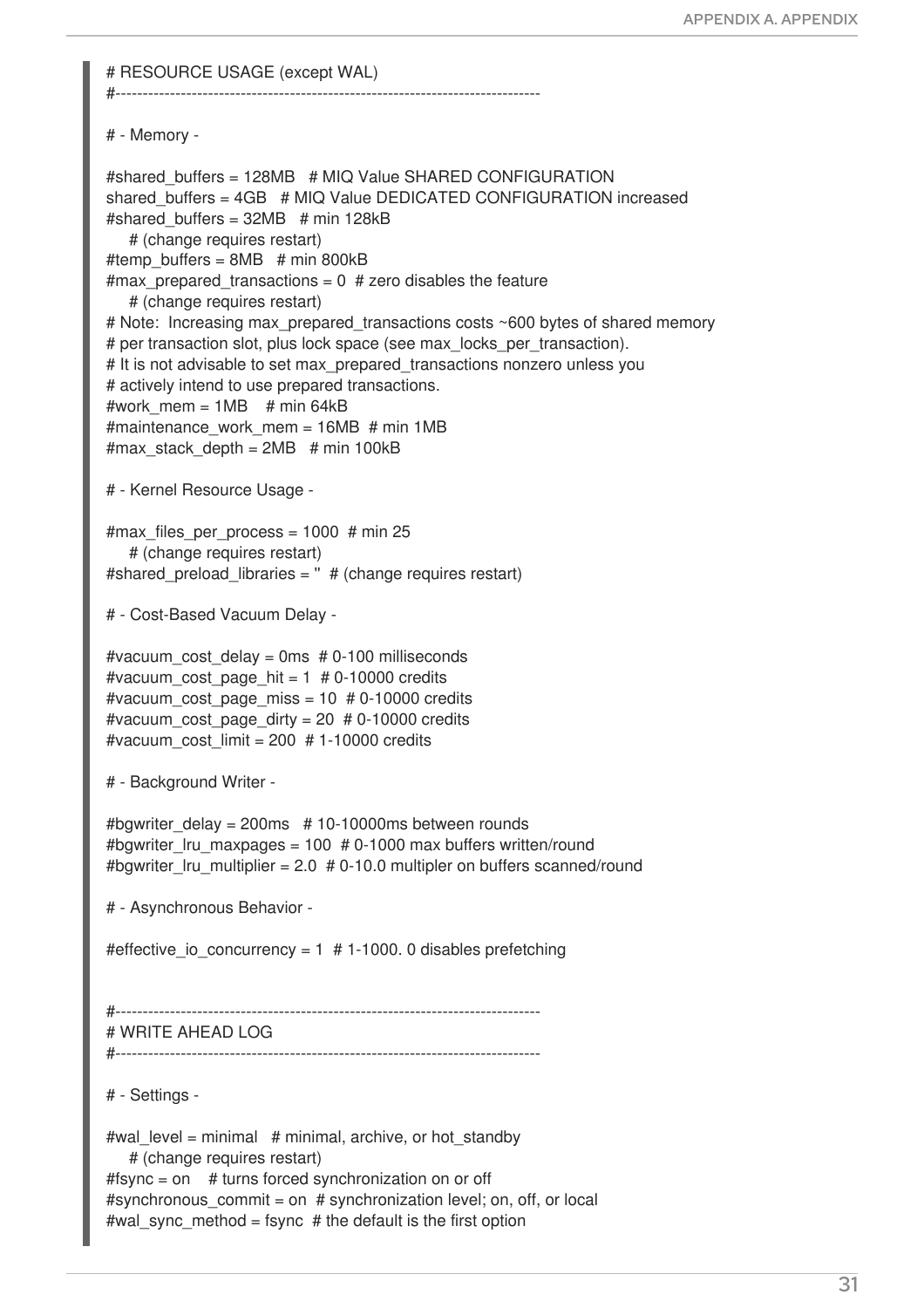# supported by the operating system: # open\_datasync # fdatasync (default on Linux) # fsync # fsync\_writethrough # open\_sync #full\_page\_writes = on  $#$  recover from partial page writes wal buffers =  $16MB$  # MIQ Value; #wal\_buffers =  $-1$  # min 32kB,  $-1$  sets based on shared buffers # (change requires restart) #wal\_writer\_delay = 200ms  $# 1-10000$  milliseconds #commit\_delay = 0 # range 0-100000, in microseconds #commit siblings =  $5$  # range 1-1000 # - Checkpoints checkpoint\_segments = 15 # MIQ Value; #checkpoint\_segments = 3 # in logfile segments, min 1, 16MB each #checkpoint\_timeout = 5min # range 30s-1h checkpoint completion  $target = 0.9$  # MIQ Value; #checkpoint completion target =  $0.5$  # checkpoint target duration,  $0.0 - 1.0$ #checkpoint\_warning =  $30s$  # 0 disables # - Archiving - #archive mode = off  $#$  allows archiving to be done # (change requires restart) #archive command =  $"$  # command to use to archive a logfile segment #archive timeout = 0 # force a logfile segment switch after this # number of seconds; 0 disables #------------------------------------------------------------------------------ # REPLICATION #------------------------------------------------------------------------------ # - Master Server - # These settings are ignored on a standby server #max wal senders = 0 # max number of walsender processes # (change requires restart) #wal\_sender\_delay = 1s # walsender cycle time, 1-10000 milliseconds #wal\_keep\_segments =  $0 \#$  in logfile segments, 16MB each; 0 disables #vacuum defer cleanup  $aq = 0$  # number of xacts by which cleanup is delayed #replication timeout = 60s # in milliseconds; 0 disables #synchronous standby names =  $''$  # standby servers that provide sync rep # comma-separated list of application\_name # from standby(s);  $" =$  all # - Standby Servers - # These settings are ignored on a master server #hot standby = off  $#$  "on" allows queries during recovery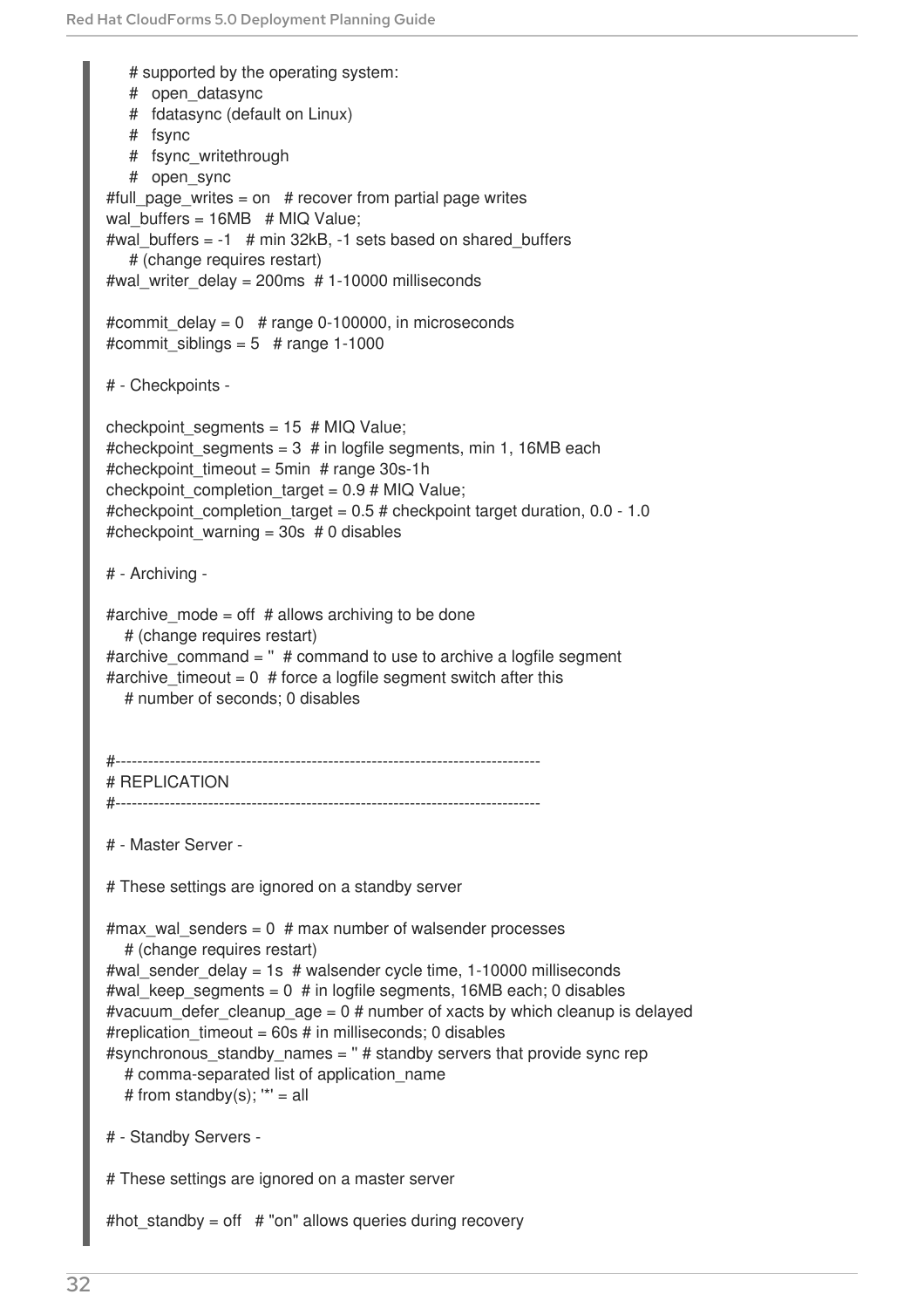# (change requires restart) #max\_standby\_archive\_delay = 30s # max delay before canceling queries # when reading WAL from archive; # -1 allows indefinite delay #max standby streaming  $delay = 30s$  # max delay before canceling queries # when reading streaming WAL; # -1 allows indefinite delay #wal\_receiver\_status\_interval = 10s # send replies at least this often # 0 disables #hot standby feedback = off  $#$  send info from standby to prevent # query conflicts #------------------------------------------------------------------------------ # QUERY TUNING #------------------------------------------------------------------------------ # - Planner Method Configuration -  $#$ enable bitmapscan = on #enable hashagg = on #enable\_hashjoin = on #enable indexscan =  $on$ #enable material  $=$  on #enable mergejoin =  $on$ #enable\_nestloop = on #enable\_seqscan = on #enable\_sort = on #enable tidscan = on # - Planner Cost Constants - #seq page  $\cos t = 1.0$  # measured on an arbitrary scale # random page  $\cos t = 4.0$  # same scale as above #cpu tuple  $cost = 0.01$  # same scale as above #cpu index tuple  $cost = 0.005$  # same scale as above #cpu\_operator\_cost =  $0.0025$  # same scale as above #effective\_cache\_size = 128MB # - Genetic Query Optimizer -  $\#$ gego = on #geqo\_threshold =  $12$ #gego effort =  $5$  # range 1-10 #geqo\_pool\_size =  $0$  # selects default based on effort #gego\_generations =  $0$  # selects default based on effort #gego\_selection\_bias =  $2.0 \#$  range 1.5-2.0 #gego seed =  $0.0$  # range 0.0-1.0 # - Other Planner Options - #default statistics target =  $100$  # range 1-10000 #constraint  $exclusion =$  partition # on, off, or partition #cursor\_tuple\_fraction =  $0.1$  # range 0.0-1.0 #from collapse  $limit = 8$ 

#join collapse  $limit = 8$  # 1 disables collapsing of explicit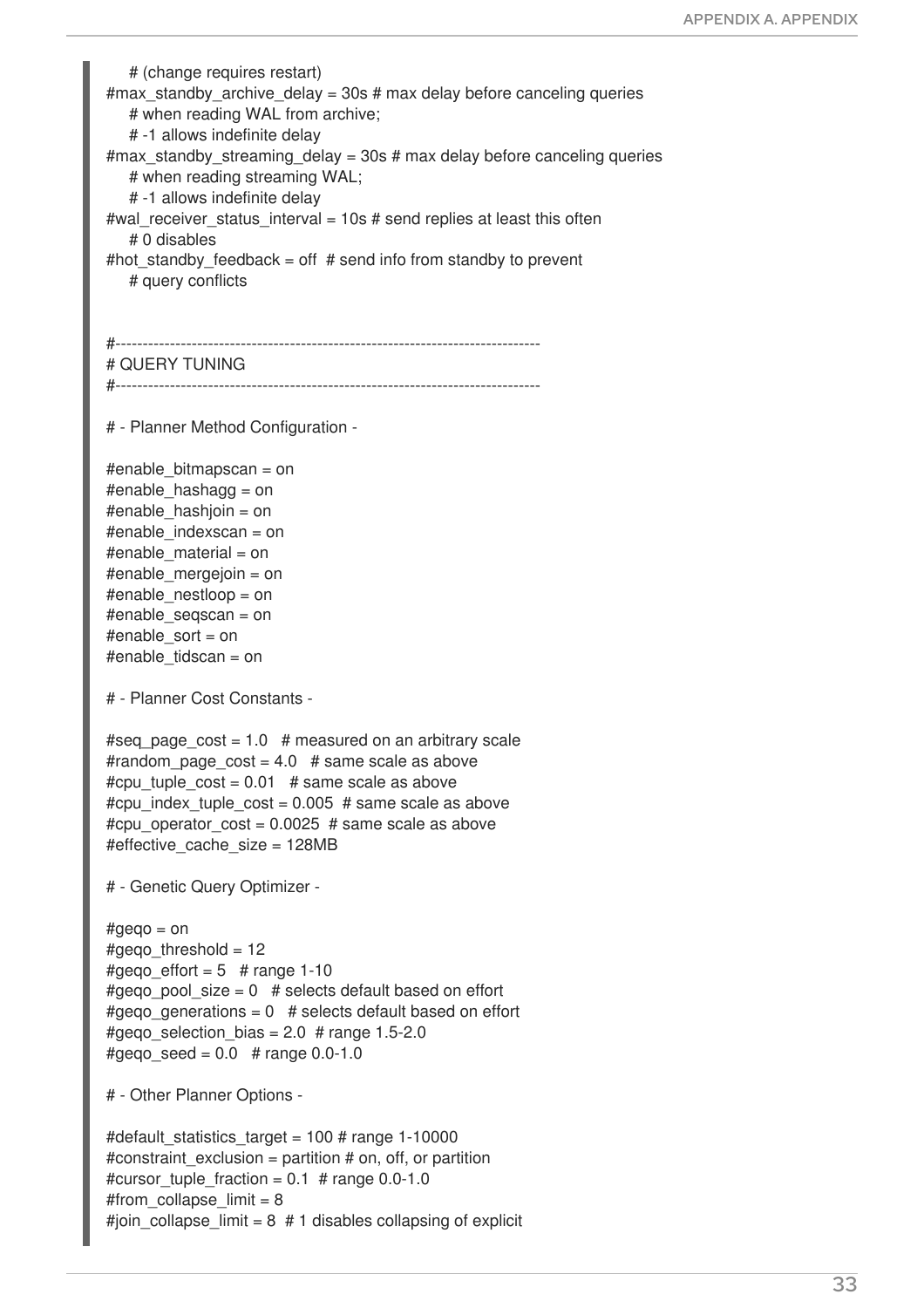# JOIN clauses #------------------------------------------------------------------------------ # ERROR REPORTING AND LOGGING #------------------------------------------------------------------------------ # - Where to Log log destination = 'stderr' # Valid values are combinations of # stderr, csvlog, syslog, and eventlog, # depending on platform. csvlog # requires logging collector to be on. # This is used when logging to stderr: logging collector = on  $#$  Enable capturing of stderr and csvlog # into log files. Required to be on for # csvlogs. # (change requires restart) # These are only used if logging collector is on: log\_directory = '/www/postgres/log' # Customer specific setting # $log$  directory = 'pg  $log'$  # directory where log files are written, # can be absolute or relative to PGDATA log filename = 'postgresql-%Y-%m-%d.log' # log file name pattern, # can include strftime() escapes  $log$ -file\_mode = 0644  $#$  creation mode for log files, # begin with 0 to use octal notation log truncate on rotation = on  $#$  If on, an existing log file with the # same name as the new log file will be # truncated rather than appended to. # But such truncation only occurs on # time-driven rotation, not on restarts # or size-driven rotation. Default is # off, meaning append to existing files # in all cases. log\_rotation\_age = 1d # Automatic rotation of logfiles will # happen after that time. 0 disables.  $log$  rotation  $size = 0$  # Automatic rotation of logfiles will # happen after that much log output. # 0 disables. # These are relevant when logging to syslog: #syslog\_facility = 'LOCAL0' #syslog\_ident = 'postgres' # silent mode = off  $#$  Run server silently. # DO NOT USE without syslog or # logging\_collector # (change requires restart) # - When to Log - #client min messages = notice  $#$  values in order of decreasing detail: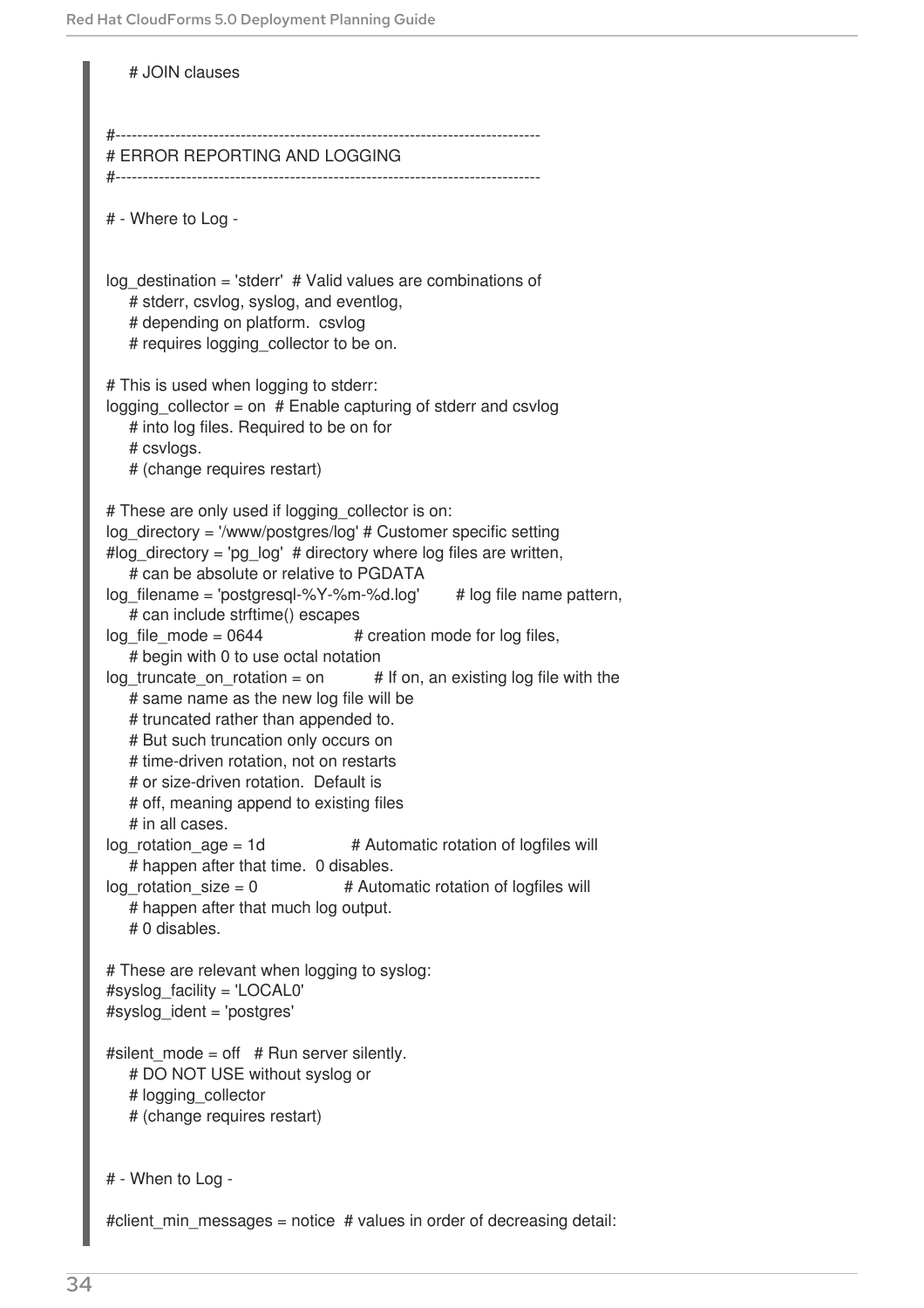```
# debug5
  # debug4
  # debug3
  # debug2
  # debug1
  # log
   # notice
  # warning
   # error
#log min messages = warning # values in order of decreasing detail:
  # debug5
  # debug4
  # debug3
  # debug2
  # debug1
  # info
  # notice
  # warning
  # error
  # log
  # fatal
   # panic
#\log min error statement = error # values in order of decreasing detail:
   # debug5
  # debug4
  # debug3
  # debug2
  # debug1
   # info
  # notice
  # warning
  # error
  # log
  # fatal
   # panic (effectively off)
log_min_duration_statement = 5000 # MIQ Value- ANY statement > 5 seconds
#log_min_duration_statement = -1 # -1 is disabled, 0 logs all statements
   # and their durations, > 0 logs only
   # statements running at least this number
   # of milliseconds
# - What to Log -
#debug_print_parse = off
#debug_print_rewritten = off
#debug print plan = off
#debug pretty print = on
#log_checkpoints = off
#log_connections = off
#log_disconnections = off
#log duration = off
#\log error verbosity = default # terse, default, or verbose messages
```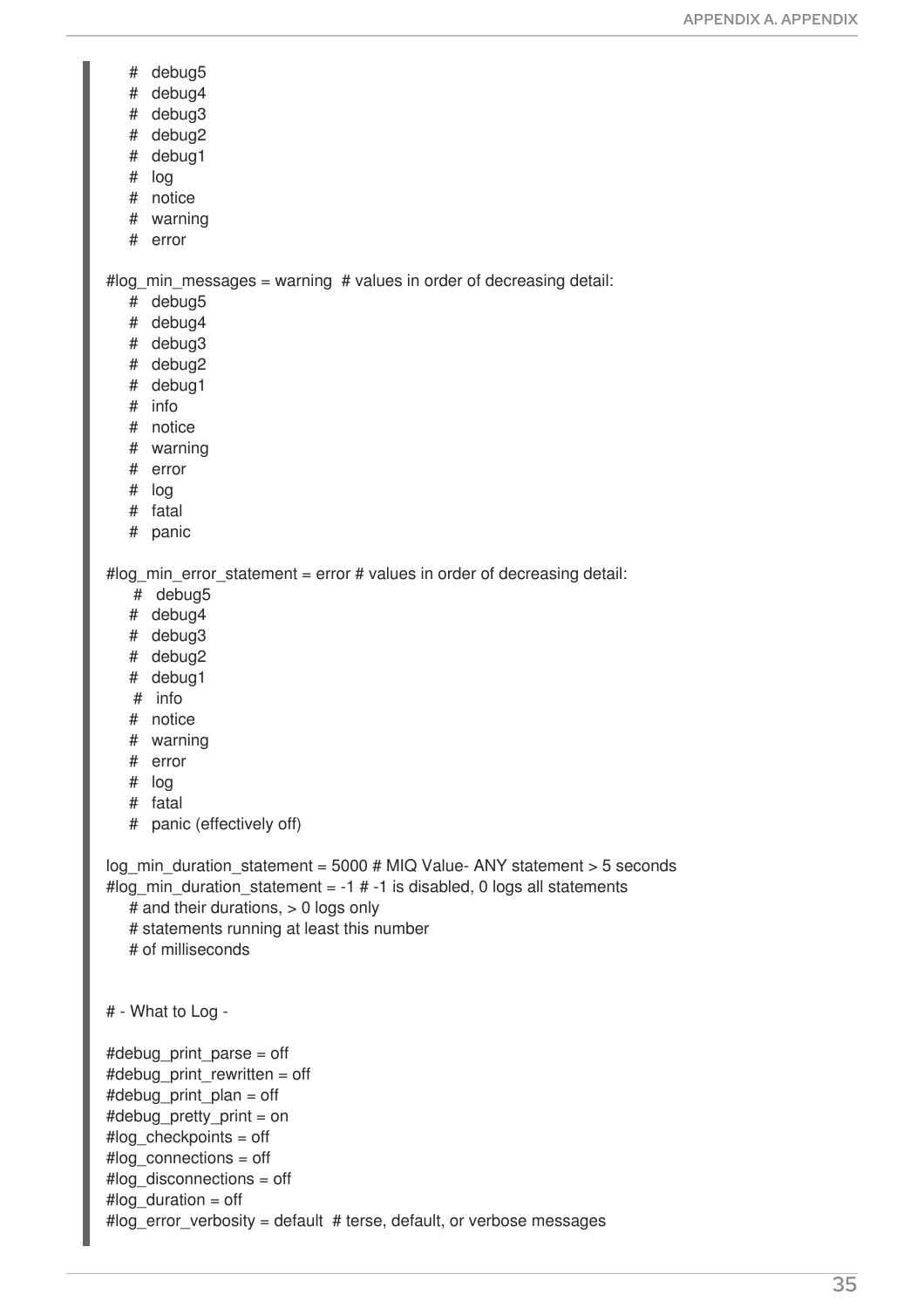# $log$  hostname = off log\_line\_prefix = '%t:%r:%c:%u@%d:[%p]:' # MIQ Value; #log line prefix =  $"$  # special values:  $\#$  %a = application name # %u = user name  $#$  %d = database name # %r = remote host and port # %h = remote host # %p = process ID  $#$  %t = timestamp without milliseconds # %m = timestamp with milliseconds  $\#$  % $i =$  command tag # %e = SQL state  $\#$  %c = session ID # %l = session line number # %s = session start timestamp # %v = virtual transaction ID  $\#$  %x = transaction ID (0 if none) # %q = stop here in non-session # processes #  $\frac{9}{96} = \frac{10}{96}$ # e.g. '<%u%%%d> ' log\_lock\_waits = on  $#$  MIQ Value - used to track possible deadlock issues # $log$  lock waits = off # log lock waits  $>=$  deadlock timeout #log\_statement = 'none' # none, ddl, mod, all # $\log$  temp files = -1 # log temporary files equal or larger # than the specified size in kilobytes; # -1 disables, 0 logs all temp files #log\_timezone = '(defaults to server environment setting)' #------------------------------------------------------------------------------ # RUNTIME STATISTICS #------------------------------------------------------------------------------ # - Query/Index Statistics Collector - #track  $\alpha$ activities = on track counts = on  $#$  MIQ Value; #track\_counts = on #track\_functions = none # none, pl, all #track activity query size = 1024 # (change requires restart) #update process title = on #stats temp directory = 'pg\_stat\_tmp' # - Statistics Monitoring - # $log$  parser stats = off #log\_planner\_stats = off # $log$  executor stats = off # $log$  statement stats = off #------------------------------------------------------------------------------ # AUTOVACUUM PARAMETERS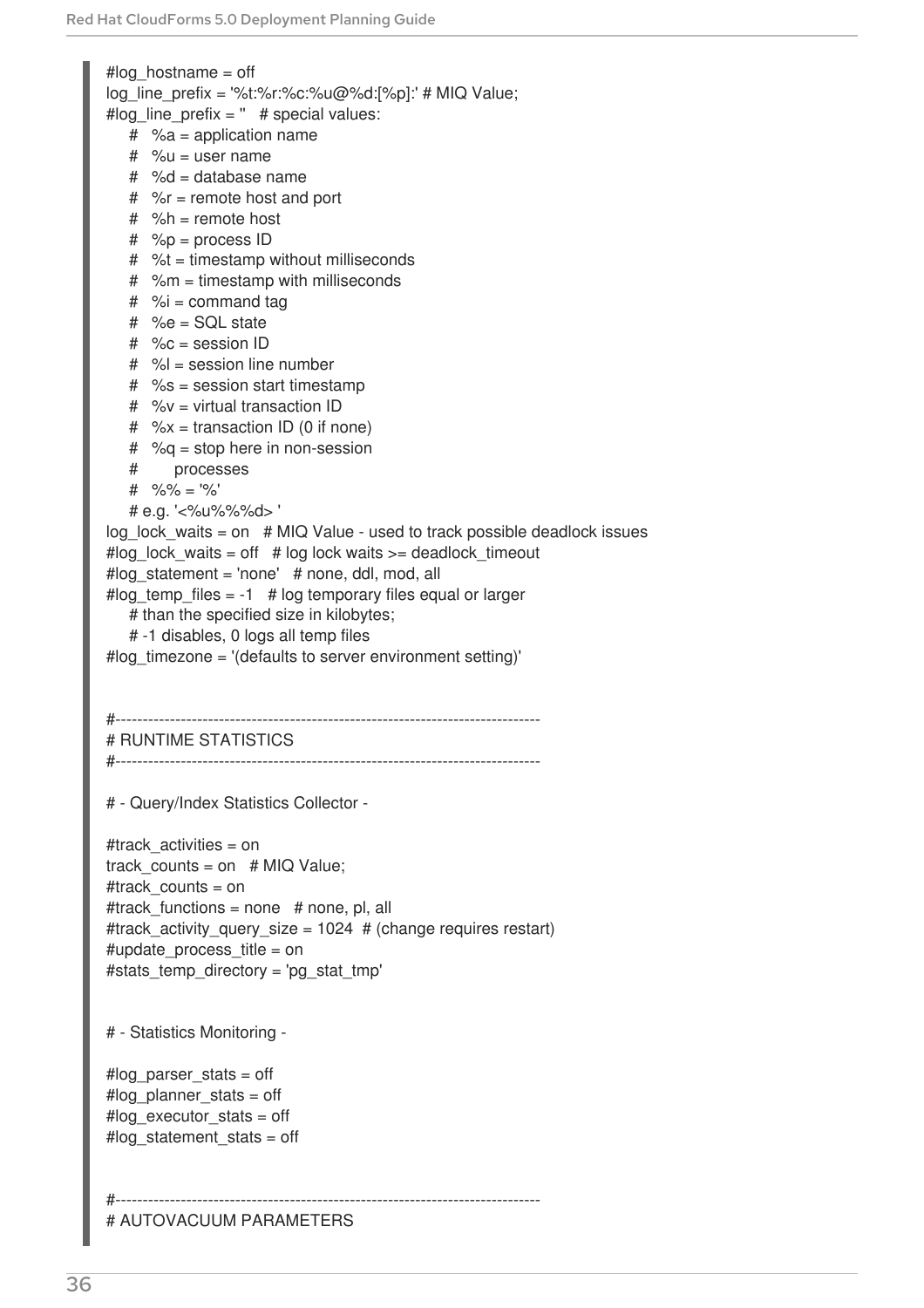#----------------------------------------------------------------------------- autovacuum =  $\text{on}$  # MIQ Value; #autovacuum = on # Enable autovacuum subprocess? 'on' # requires track\_counts to also be on.  $log_$ autovacuum\_min\_duration = 0 # MIQ Value; # $log$  autovacuum min duration = -1 # -1 disables, 0 logs all actions and # their durations, > 0 logs only # actions running at least this number # of milliseconds. autovacuum max workers  $= 1$  # max number of autovacuum subprocesses # (change requires restart) autovacuum\_naptime = 30min # MIQ Value; #autovacuum\_naptime = 1min # time between autovacuum runs autovacuum vacuum threshold = 500 # MIQ Value; #autovacuum\_vacuum\_threshold = 50 # min number of row updates before # vacuum autovacuum\_analyze\_threshold = 500 # MIQ Value; #autovacuum\_analyze\_threshold = 50 # min number of row updates before # analyze autovacuum vacuum scale factor =  $0.05$  # MIQ Value; #autovacuum\_vacuum\_scale\_factor =  $0.2$  # fraction of table size before vacuum #autovacuum\_analyze\_scale\_factor =  $0.1$  # fraction of table size before analyze #autovacuum\_freeze\_max\_age = 200000000 # maximum XID age before forced vacuum # (change requires restart) #autovacuum\_vacuum\_cost\_delay = 20ms # default vacuum cost delay for # autovacuum, in milliseconds; # -1 means use vacuum\_cost\_delay #autovacuum\_vacuum\_cost\_limit =  $-1$  # default vacuum cost limit for # autovacuum, -1 means use # vacuum\_cost\_limit #------------------------------------------------------------------------------ # CLIENT CONNECTION DEFAULTS #------------------------------------------------------------------------------ # - Statement Behavior - #search path = " $$$ user",public' # schema names #default\_tablespace =  $"$  # a tablespace name,  $"$  uses the default # temp tablespaces =  $"$  # a list of tablespace names, " uses # only default tablespace #check function bodies = on #default\_transaction\_isolation = 'read committed' #default transaction read only = off #default transaction deferrable = off #session\_replication\_role = 'origin' #statement\_timeout =  $0$  # in milliseconds, 0 is disabled #statement timeout = 43200000 # MIQ statment timeout of 12 hours as a default #vacuum freeze min  $aq = 50000000$ #vacuum freeze table  $aq = 150000000$ #bytea\_output = 'hex'  $#$  hex, escape #xmlbinary = 'base64' #xmloption = 'content'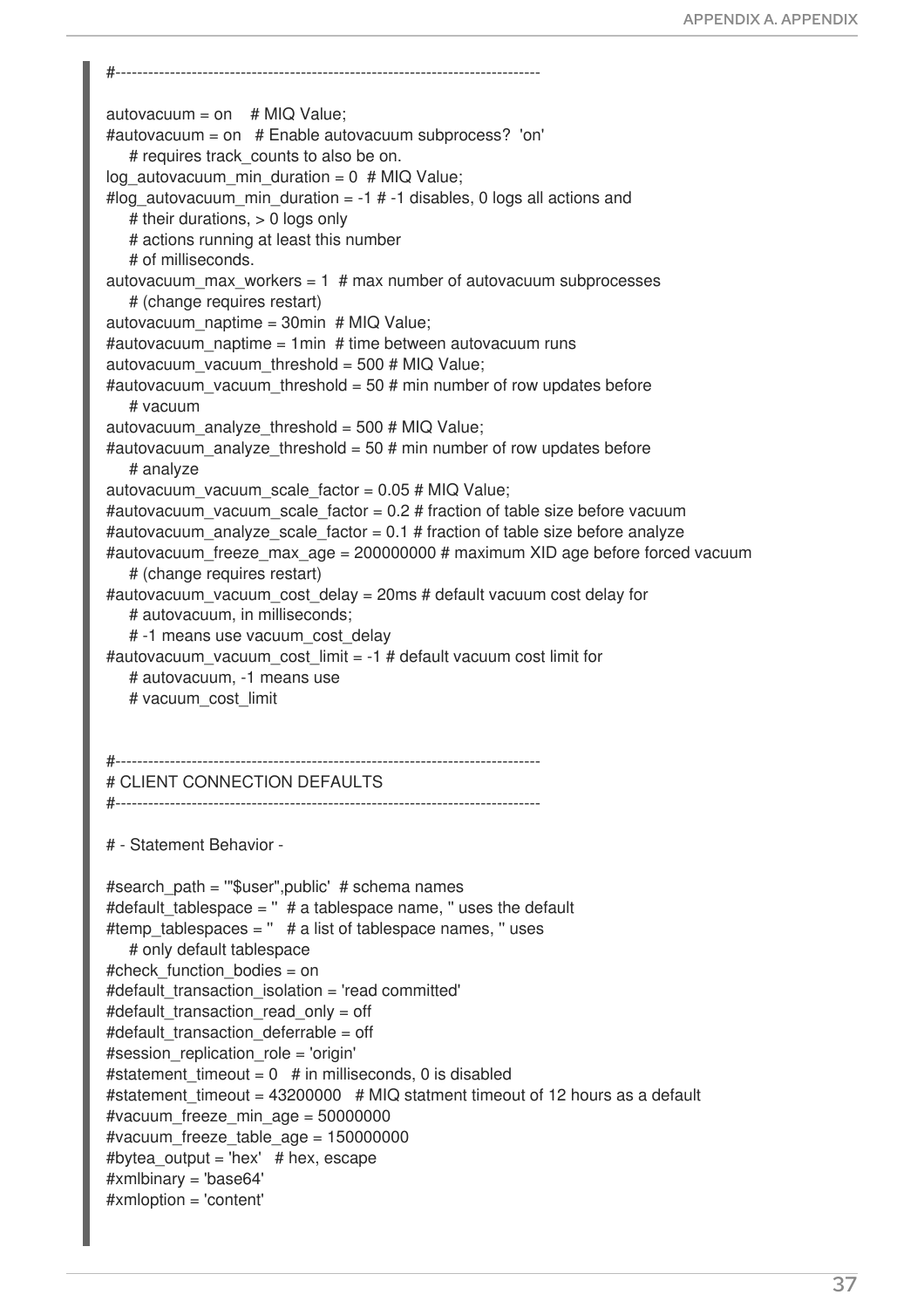# - Locale and Formatting -

```
datestyle = 'iso, mdy'
#intervalstyle = 'postgres'
#timezone = '(defaults to server environment setting)'
#timezone_abbreviations = 'Default' # Select the set of available time zone
   # abbreviations. Currently, there are
   # Default
   # Australia
   # India
   # You can create your own file in
   # share/timezonesets/.
#extra_float_digits = 0 # min -15, max 3
#client_encoding = sql_ascii # actually, defaults to database
   # encoding
# These settings are initialized by initdb, but they can be changed.
lc_messages = 'en_US.UTF-8' # locale for system error message
   # strings
lc_monetary = 'en_US.UTF-8' # locale for monetary formatting
lc_numeric = 'en_US.UTF-8' # locale for number formatting
lc_time = 'en_US.UTF-8' \# locale for time formatting
# default configuration for text search
default text search config = 'pg_catalog.english'
# - Other Defaults -
#dynamic_library_path = '$libdir'
#local preload libraries = "
#------------------------------------------------------------------------------
# LOCK MANAGEMENT
#------------------------------------------------------------------------------
deadlock timeout = 5s # MIQ Value - one second is too low, 5 seconds is more "interesting"
#deadlock timeout = 1s#max locks per transaction = 64 # min 10
   # (change requires restart)
# Note: Each lock table slot uses ~270 bytes of shared memory, and there are
# max_locks_per_transaction * (max_connections + max_prepared_transactions)
# lock table slots.
#max pred locks per transaction = 64 # min 10
   # (change requires restart)
#------------------------------------------------------------------------------
# VERSION/PLATFORM COMPATIBILITY
#------------------------------------------------------------------------------
# - Previous PostgreSQL Versions -
#array nulls = on
#backslash_quote = safe_encoding # on, off, or safe_encoding
#default_with_oids = offescape string warning = off # MIQ Value no sure why this is enabled
```